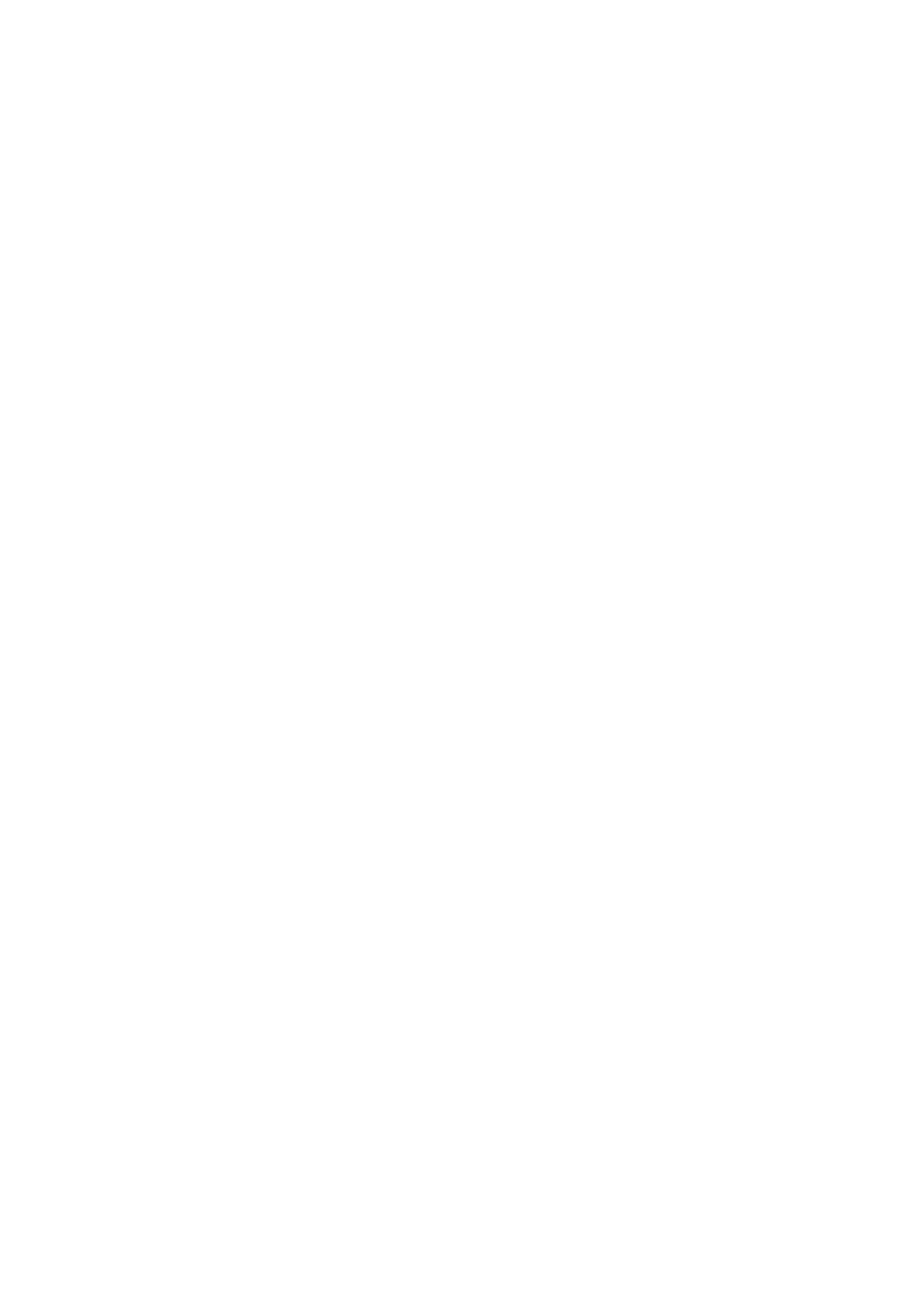

Right to Food Studies

# **The right to food and global strategic frameworks:**

The Global Strategic Framework for Food Security and Nutrition (GSF) and the UN Comprehensive Framework for Action (CFA)

Christophe Golay and Michaela Büschi



Food and Agriculture Organization of the United Nations Rome, 2012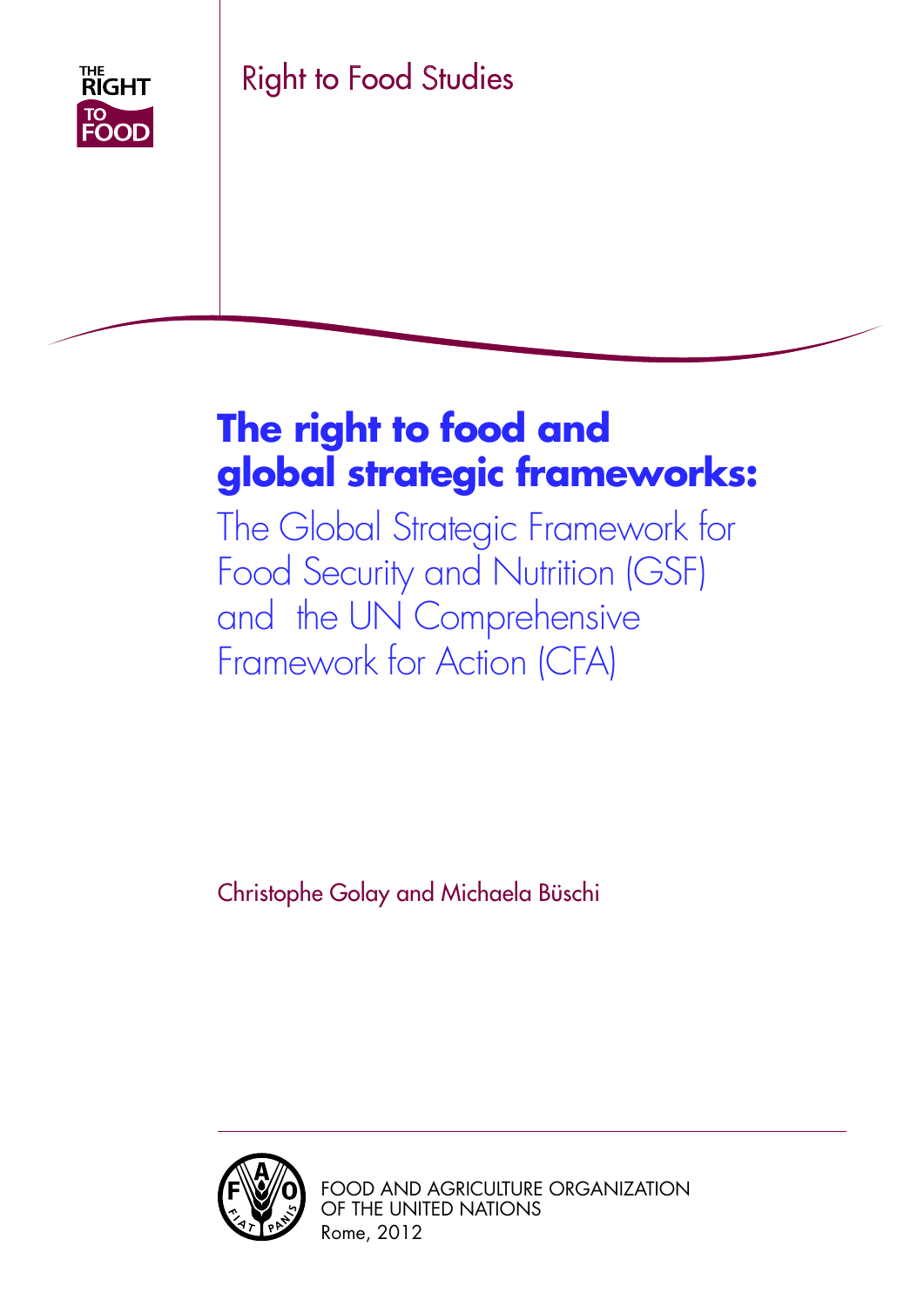The designations employed and the presentation of material in this information product do not imply the expression of any opinion whatsoever on the part of the Food and Agriculture Organization of the United Nations (FAO) concerning the legal or development status of any country, territory, city or area or of its authorities, or concerning the delimitation of its frontiers or boundaries. The mention of specific companies or products of manufacturers, whether or not these have been patented, does not imply that these have been endorsed or recommended by FAO in preference to others of a similar nature that are not mentioned.

The views expressed in this information product are those of the author(s) and do not necessarily reflect the views of FAO.

E-ISBN 978-92-5-107266-0 (PDF)

All rights reserved. FAO encourages reproduction and dissemination of material in this information product. Non-commercial uses will be authorized free of charge, upon request. Reproduction for resale or other commercial purposes, including educational purposes, may incur fees. Applications for permission to reproduce or disseminate FAO copyright materials, and all queries concerning rights and licences, should be addressed by e-mail to copyright@fao.org or to the Chief, Publishing Policy and Support Branch, Office of Knowledge Exchange, Research and Extension, FAO, Viale delle Terme di Caracalla, 00153 Rome, Italy.

© FAO 2012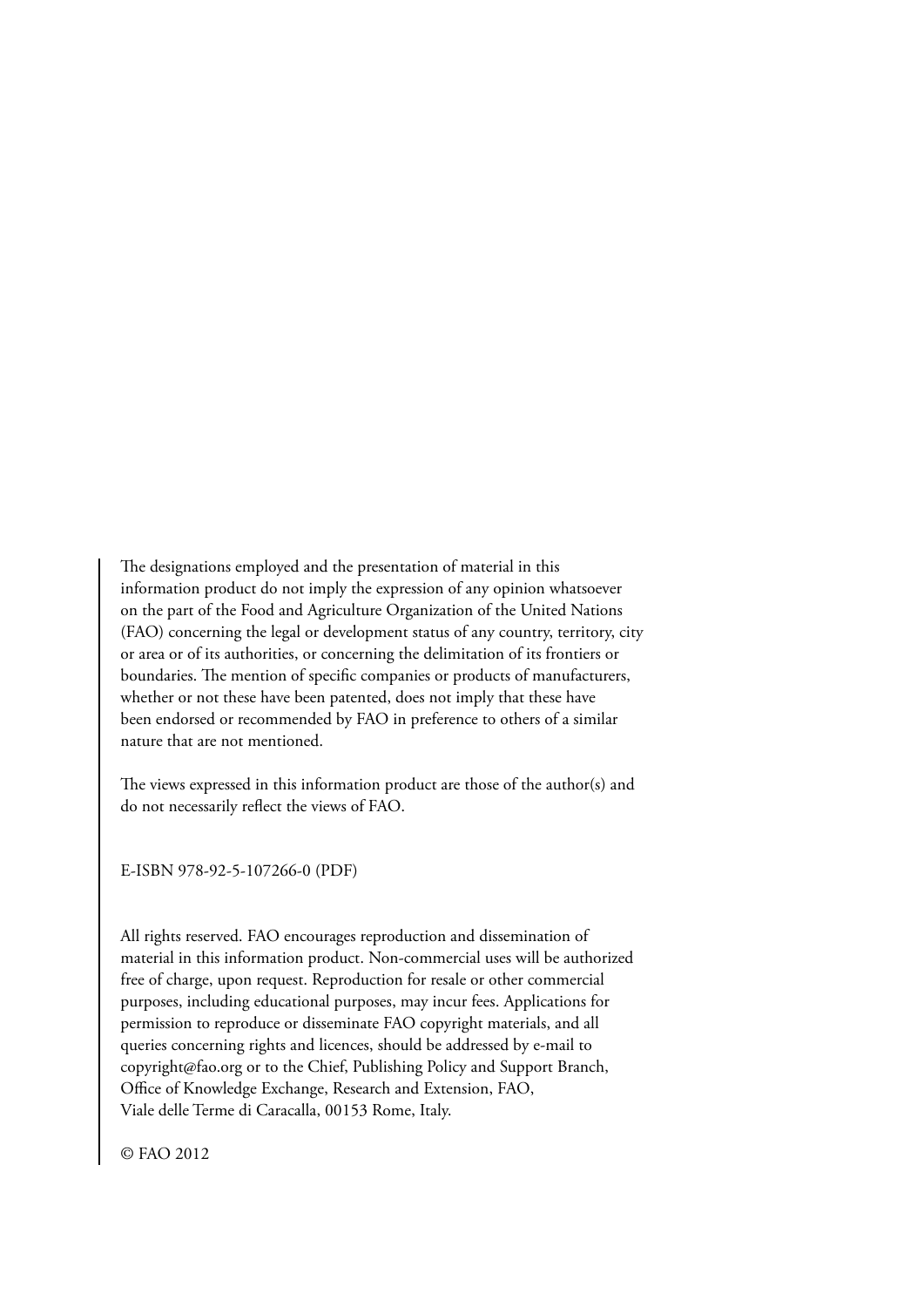

*The right to food and global strategic frameworks*

# Right to Food Studies

Right to Food Studies is a series of articles and reports on right to food related issues of contemporary interest in the areas of policy, legislation, agriculture, rural development, biodiversity, environment and natural resource management.

The present study was developed in the context of a partnership between Food and Agriculture Organization of the United Nations (FAO) and Geneva Academy of International Humanitarian Law and Human Rights, a collaboration which is hereby gratefully acknowledged. The FAO would like to thank the Government of Norway for the financial support which made possible the development of this study.

Right to Food Studies are available at www.fao.org/rightofood.

Readers are encouraged to send any comments or reactions they may have regarding the present study to: Barbara.Ekwall@fao.org.

The positions and opinions presented do not necessarily represent the views of the Food and Agriculture Organization of the United Nations.

© FAO 2012



Authors of this paper:

## Christophe Golay and Michaela Büschi

**Christophe Golay** is a Ph.D. in International Law, Graduate Institute of International and Development Studies. He is Research Fellow and Joint-coordinator of the Project on Economic, Social, and Cultural Rights at the Geneva Academy of International Humanitarian Law and Human Rights, *christophe.golay@graduateinstitute.ch*. He served as Legal Adviser to the first United Nations Special Rapporteur on the Right to Food from November 2001 to April 2008. In 2011, he published *The Fight for the Right to Food. Lessons Learned* (Palgrave Macmillan, with J. Ziegler et al.) and *Droit à l'alimentation et accès à la justice* (Bruylant).

**Michaela Büschi** is a Ph.D. student at the Graduate Institute of International and Development Studies. She has work extensively on human rights issues and in 2008 she published *Human Rights and Desertification: Exploring the Complementarity of International Human Rights Law and the United Nations Conventions to Combat Desertification* (UNCCD, with J. Ziegler et al.).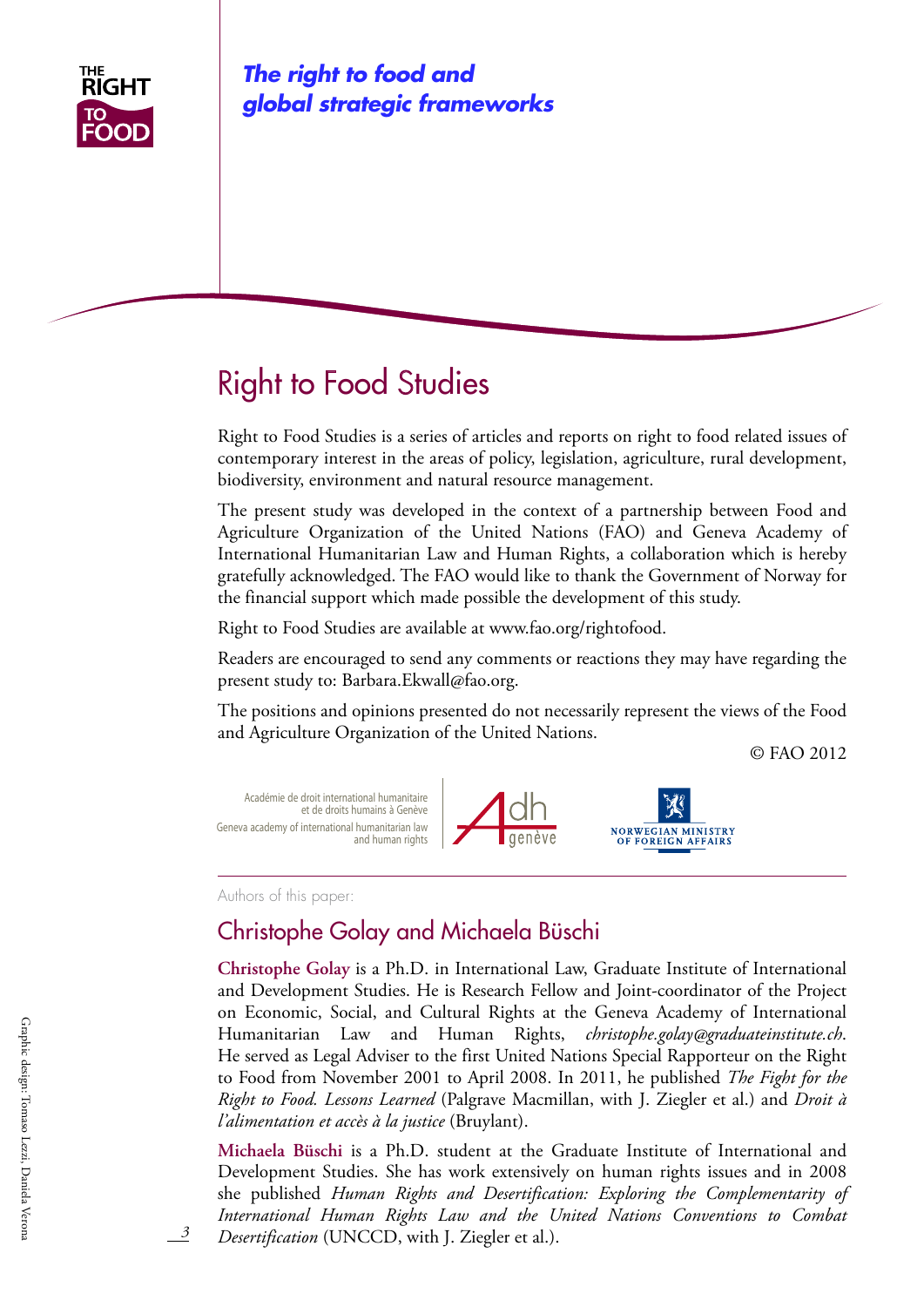

*4*

# *The right to food and global strategic frameworks*

| 1. | The right to adequate food and the definition of a rights-based                                          |  |
|----|----------------------------------------------------------------------------------------------------------|--|
|    | approach to the fight against hunger                                                                     |  |
|    | 1.1 Recognition of the right to adequate food within the United                                          |  |
|    | Nations and FAO                                                                                          |  |
|    | 1.2 Definition of the right to adequate food and the correlative states'                                 |  |
|    | obligations<br>1.3 Definition of a rights-based approach to the fight against hunger                     |  |
|    | 1.3.1 Efforts to mainstream the human rights-based approach<br>within the UN system                      |  |
|    | 1.3.2 Defining a right to food-based approach to the fight against                                       |  |
|    | hunger                                                                                                   |  |
|    | 1.3.3 The right to adequate food as the main objective of food                                           |  |
|    | security policies and programmes                                                                         |  |
|    | 1.3.4 The use of human rights principles as a guide in the                                               |  |
|    | elaboration and implementation of food security policies                                                 |  |
|    | and programmes                                                                                           |  |
|    | 1.3.5 The need to strengthen empowerment of rights-holders and                                           |  |
|    | accountability of duty-bearers through food security policies                                            |  |
|    | and programmes                                                                                           |  |
| 2. | Global frameworks for food security and nutrition : the                                                  |  |
|    | <b>Comprehensive Framework for Action (CFA) and the Global</b>                                           |  |
|    | <b>Strategic Framework (GFS)</b>                                                                         |  |
|    | 2.1 The United Nations System High Level Task Force on Global                                            |  |
|    | Food Security, the CFA and the Updated CFA<br>2.2 The reform of the FAO Committee on World Food Security |  |
|    | (CFS) and the elaboration of the GSF                                                                     |  |
|    |                                                                                                          |  |
| 3. | Possible ways to integrate the right to adequate food into the CFA/UCFA                                  |  |
|    | 3.1 The integration of the right to adequate food in future versions                                     |  |
|    | of the CFA/UCFA                                                                                          |  |
|    | 3.1.1 The right to adequate food should be integrated as a third track                                   |  |
|    | 3.1.2 A definition of the right to adequate food should be integrated                                    |  |
|    | 3.1.3 Human rights principles should be better integrated in<br>the different outcomes of the CFA/UCFA   |  |
|    | 3.1.4 New monitoring mechanisms should be proposed to held UN                                            |  |
|    | agencies and other international organizations accountable                                               |  |
|    | 3.1.5 Structural and global inequities affecting the right to                                            |  |
|    | adequate food should be integrated among the main                                                        |  |
|    | obstacles to food security                                                                               |  |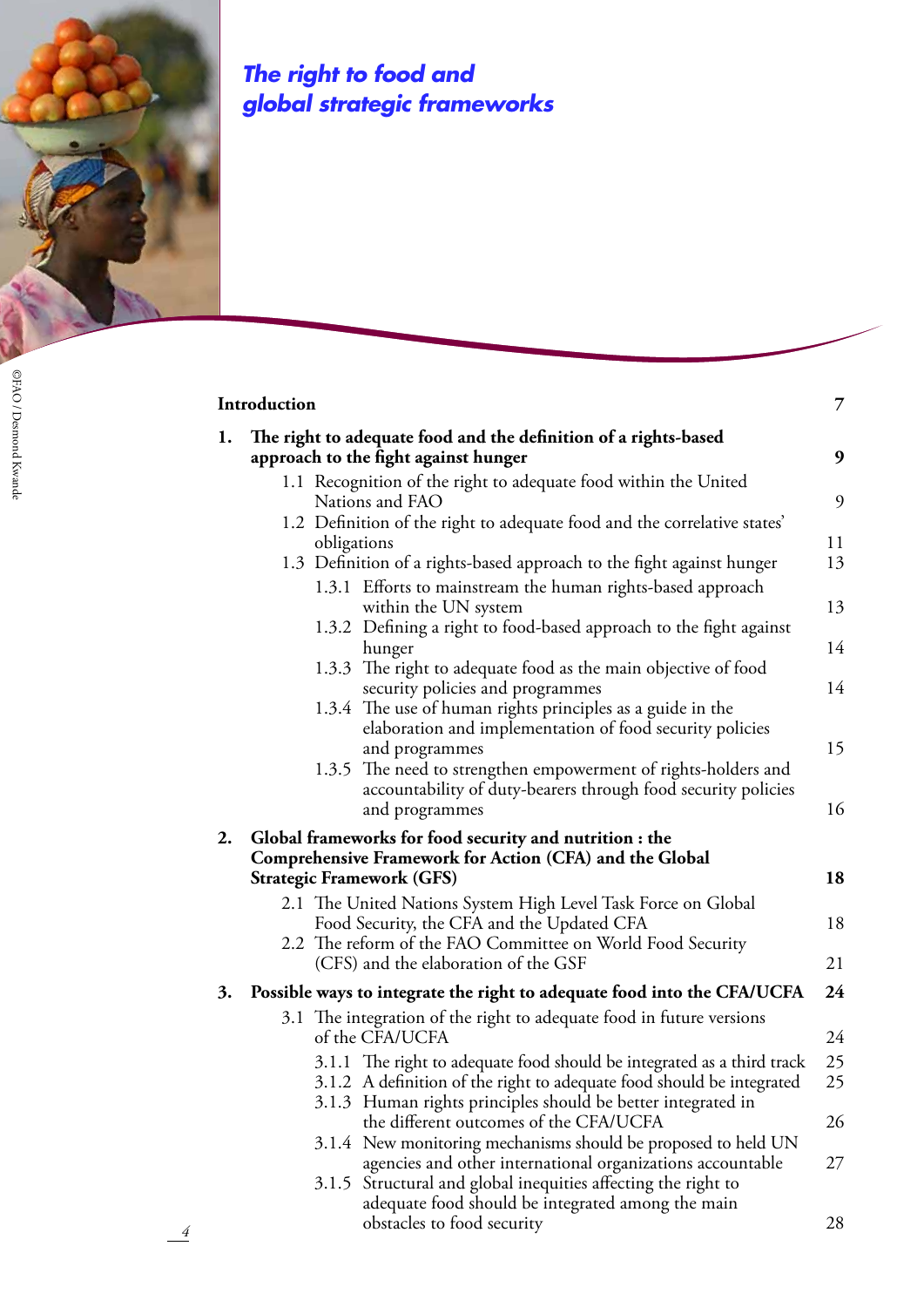|            | 3.2 The integration of the right to adequate food in the<br>implementation of the CFA/UCFA                                       | 28 |
|------------|----------------------------------------------------------------------------------------------------------------------------------|----|
|            |                                                                                                                                  |    |
|            | 3.2.1 The need to promote a right to food-based approach                                                                         |    |
|            | when advising states on food security policies and programmes                                                                    | 29 |
|            | 3.2.2 The need to use common indicators to monitor the realization                                                               |    |
|            | of the right to adequate food                                                                                                    | 29 |
|            | 3.2.3 The need to promote gender equality in the enjoyment of<br>the right to adequate food                                      | 30 |
|            | 3.2.4 The need to convince states to undertake impact assessments<br>of public policies, including market and trade policies, to |    |
|            | protect the right to adequate food                                                                                               | 31 |
| 4.         | Possible ways to integrate the right to adequate food into the GSF                                                               | 32 |
|            | 4.1 The integration of the right to adequate food in the first draft                                                             |    |
| of the GSF |                                                                                                                                  | 32 |
|            | 4.2 Possible ways to improve the integration of the right to adequate                                                            |    |
|            | food in future versions of the GSF                                                                                               | 33 |
|            | 4.3 Possible ways to integrate the right to adequate food in the                                                                 |    |
|            | implementation of the GSF                                                                                                        | 35 |
| Conclusion |                                                                                                                                  | 37 |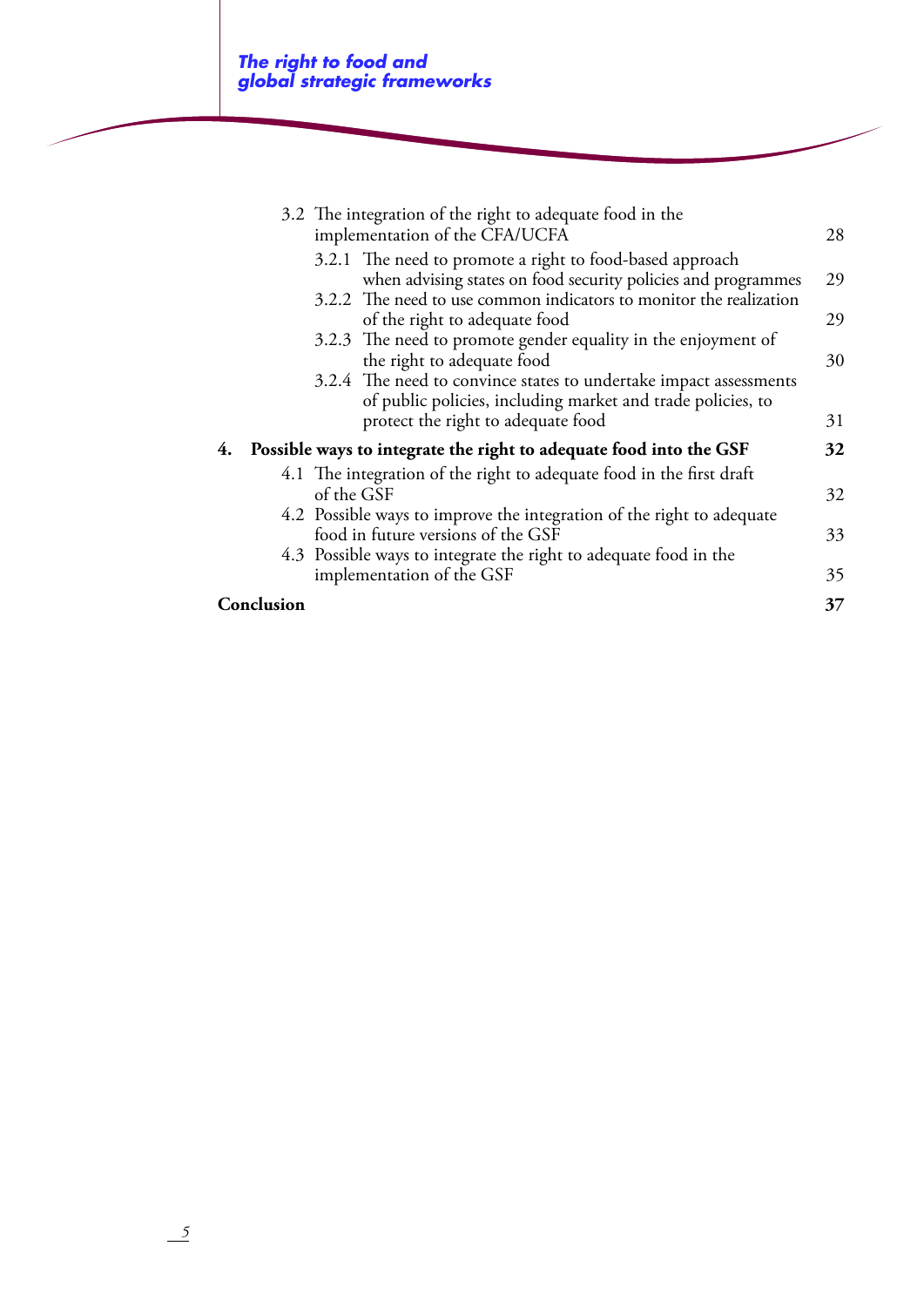# List of Acronyms and Abbreviations

| <b>CAADP</b>   | Comprehensive Africa Agriculture Development Programme                                                      |
|----------------|-------------------------------------------------------------------------------------------------------------|
| <b>CEB</b>     | Chief Executives Board for Coordination of the United Nations                                               |
| <b>CEDAW</b>   | Convention on the Elimination of All Forms of Discrimination<br><b>Against Women</b>                        |
| <b>CFA</b>     | Comprehensive Framework for Action                                                                          |
| <b>CFS</b>     | Committee on World Food Security                                                                            |
| <b>CONSEA</b>  | National Council for Food and Nutritional Security                                                          |
| <b>CSM</b>     | Civil Society Mechanism                                                                                     |
| CSO            | Civil society organization                                                                                  |
| FAO            | Food and Agriculture Organization                                                                           |
| <b>GPAFSN</b>  | Global Partnership on Agriculture, Food Security and Nutrition                                              |
| <b>GSF</b>     | Global Strategic Framework for Food Security and Nutrition                                                  |
| <b>HLPE</b>    | High Level Panel of Experts                                                                                 |
| <b>HLTF</b>    | High Level Task Force on Global Food Security                                                               |
| <b>ICESCR</b>  | International Covenant on Economic, Social and Cultural Rights                                              |
| <b>IFAD</b>    | <b>International Fund for Agriculture Development</b>                                                       |
| <b>IMF</b>     | <b>International Monetary Fund</b>                                                                          |
| <b>NGO</b>     | Non Governmental Organization                                                                               |
| <b>OHCHR</b>   | Office of the High Commissioner for Human Rights                                                            |
| <b>PANTHER</b> | Participation, accountability, non-discrimination, transparency,<br>human dignity, empowerment, rule of law |
| <b>UCFA</b>    | <b>Updated Comprehensive Framework for Action</b>                                                           |
| <b>UDHR</b>    | Universal Declaration of Human Rights                                                                       |
| <b>UN</b>      | <b>United Nations</b>                                                                                       |
| <b>WFP</b>     | World Food Program                                                                                          |
| <b>WFS</b>     | World Food Summit                                                                                           |
| <b>WTO</b>     | World Trade Organization                                                                                    |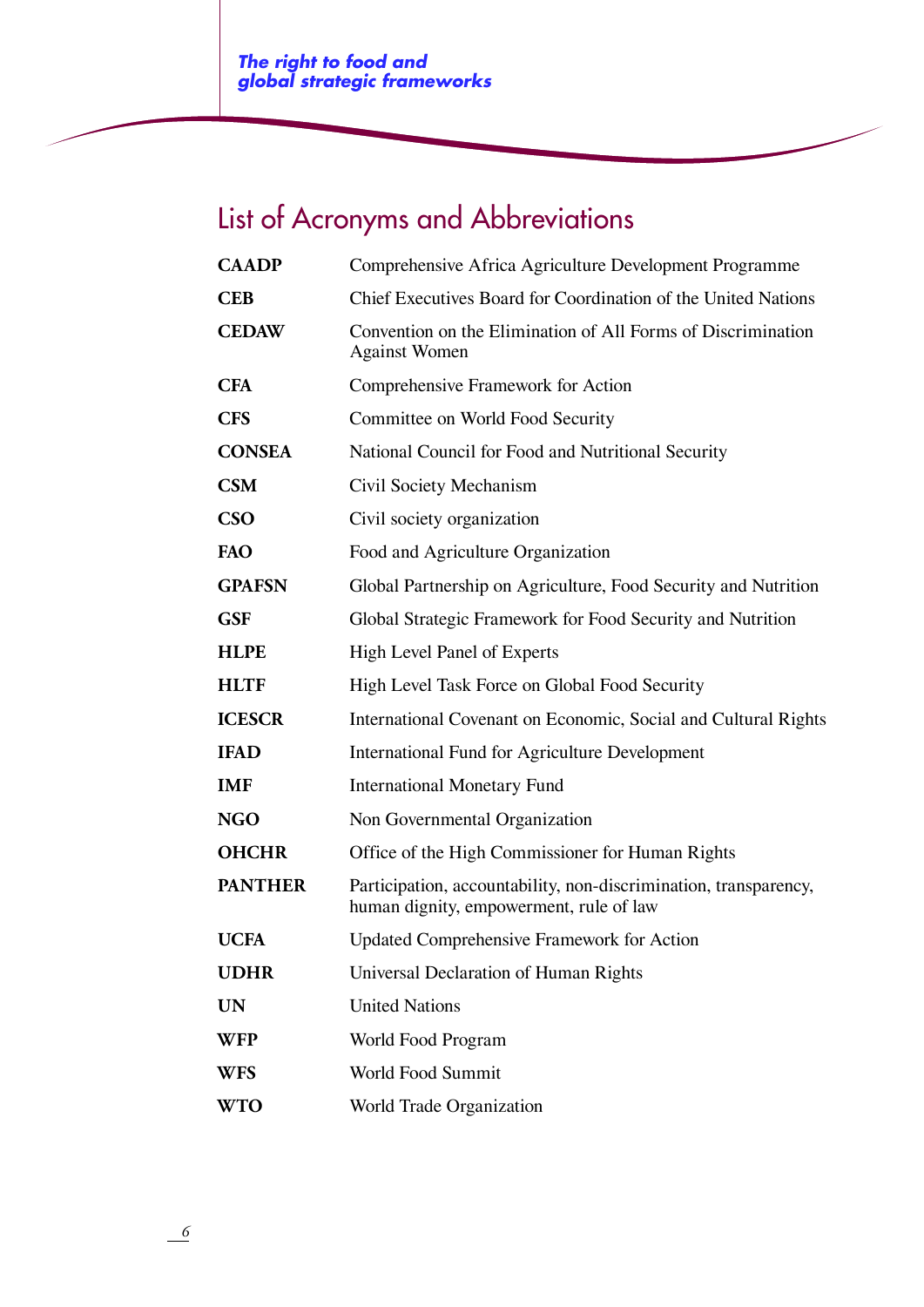

©FAO /

Danfung Dennis

#### *The right to food and global strategic frameworks*

#### Introduction

- 1. The right to adequate food and the definition of a rights-based approach to the fight against hunger
- 2. Global frameworks for food security and nutrition : the Comprehensive Framework for Action (CFA) and the Global Strategic Framework (GFS)
- 3. Possible ways to integrate the right to adequate food into the CFA/UCFA
- 4. Possible ways to integrate the right to adequate food into the GSF
- Conclusion

# **Introduction**

According to figures from the Food and Agriculture Organization of the United Nations (FAO), there are almost 1 billion undernourished people in the world today, primarily in developing countries.<sup>1</sup> Every year, 6 million children die, directly or indirectly, from the consequences of undernourishment and malnutrition – that is, 1 child every 5 seconds.<sup>2</sup>

States undertook two quantifiable commitments to reduce undernourishment in the world in the last 15 years. In the 1996 Rome Declaration on World Food Security and the Plan of Action of the World Food Summit (WFS), they pledged to halve the *number* of undernourished people by 2015. Four years later, in the United Nations Millennium Declaration, they undertook to halve the *proportion* of undernourished people by 2015.

Before the start of the global food crisis in 2008, experts already recognized that these goals would be difficult to achieve.3 The number of undernourished people had increased every year since 1996 and the corresponding proportion fell by only 3% between 1996 and 2007.4 The situation deteriorated further since 2008 and a new food crisis ravaged the Horn of Africa in 2011.

Recognizing this failure, states and FAO, spurred by civil society organizations, sought to reverse the trend registered since 1996. To this end, they decided to effect a paradigm shift from an anti-hunger approach based on *food security* to one based on the *right to*  adequate food.<sup>5</sup> This decision was taken at the 2002 WFS, when the 179 participating states reaffirmed the right to adequate food and tasked an FAO intergovernmental working group with developing *Voluntary Guidelines to support the progressive realization of the right to adequate food in the context of national food security* (*Right to Food Guidelines*) in order to provide practical guidance for achieving the goals established in 1996.<sup>6</sup>

<sup>1</sup> FAO.2010. The State of Food Insecurity in the World 2010. Rome.

<sup>2</sup> FAO. 2005. *The State of Food Insecurity in the World 2005*, Rome. p. 20.

<sup>3</sup> UN General Assembly. 22 August 2007. *The right to food. Report of the Special Rapporteur on the right to food*, A/62/289, para. 2.

<sup>4</sup> FAO. 2008. *The State of Food Insecurity in the World 2008*, Rome. p. 6.

<sup>5</sup> W. Barth Eide. "From Food Security to the Right to Food" in W. Barth Eide, U. Kracht (eds.), 2005. *Food and Human Rights in Development. Legal and Institutional Dimensions and Selected Topics*, Antwerpen, Oxford, Intersentia, pp. 67-97.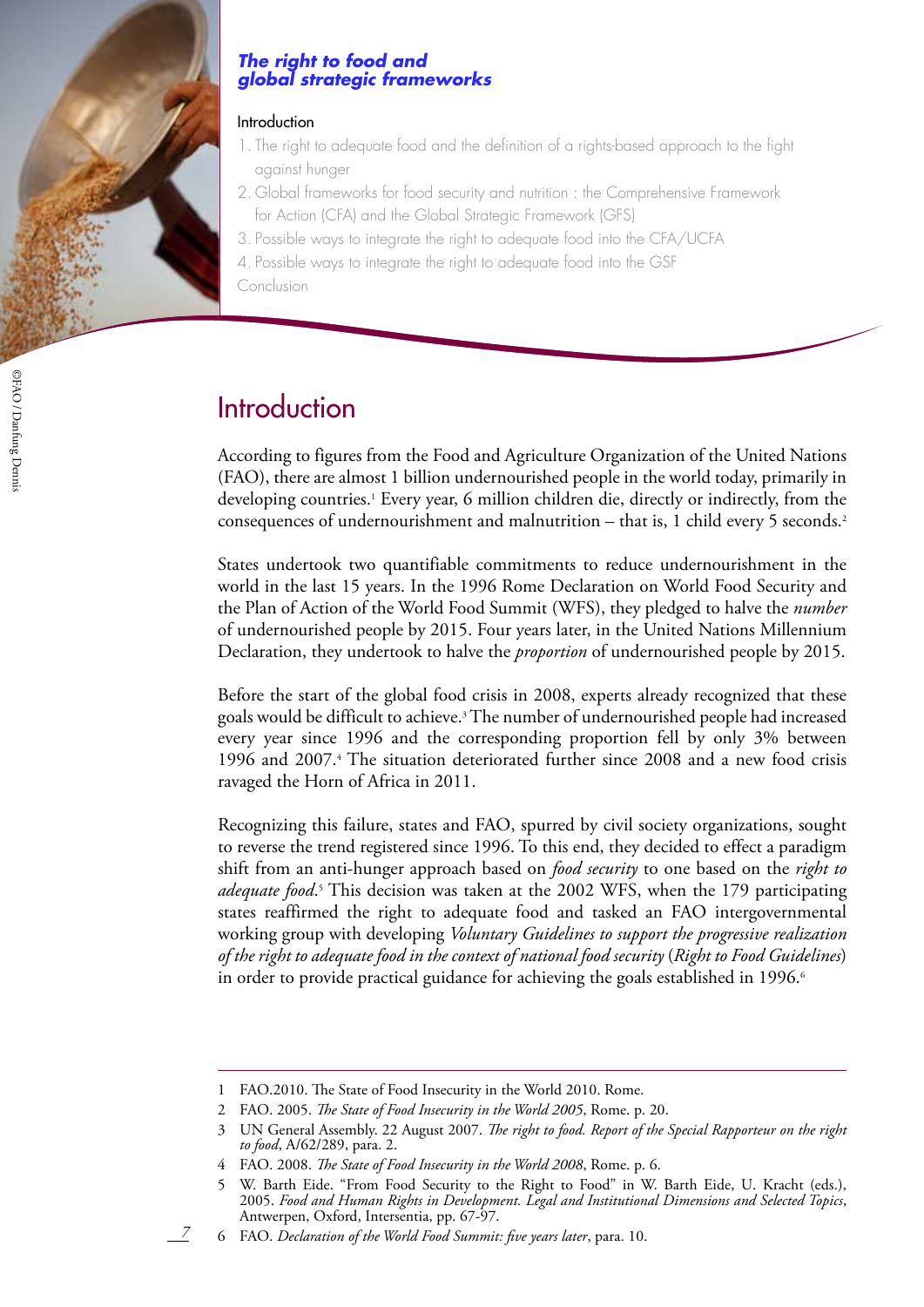The *Right to Food Guidelines* were adopted unanimously by the FAO Council in November 2004.7 Since then, they have been used widely in the fight against hunger and in response to the global food crisis. In January 2009, the United Nations (UN) Secretary General stated that the right to food should be added as a third track – with food aid and food security – to respond to the global food crisis and food insecurity. In November 2009, in the Declaration of the World Food Summit on Food Security, states reiterated their commitment to "*collectively accelerate steps… to set the world on a path to achieving the progressive realisation of the right to adequate food in the contact of national food security*".8

In parallel to this development and in response to the global food crisis that erupted in 2008, states and international organizations created new institutional frameworks to coordinate their activities. The United Nations system created the High Level Task Force on Global Food Security (HLTF) in 2008, with the mandate to coordinate the responses of international organizations. The HLTF developed a Comprehensive Framework for Action (CFA) to propose measures to be implemented to respond to the food crisis and propose long term solutions. The CFA was revised in 2010, to adjust to the evolving situation, and became the Updated CFA (UCFA).

In November 2009, at the World Food Summit on Food Security, Member States of FAO agreed upon a far-reaching reform of the Committee on World Food Security (CFS), with became a key platform for coordination and exchange of best practices, as well as a forum to promote accountability. Since then, the CFS began to develop a Global Strategic Framework for Food Security and Nutrition (GSF), a global framework and living document designed to support this process.

Both global frameworks aim to provide practical guidance and support for the fight against hunger at all levels.

This study aims to provide guidance on how the right to adequate food can best be integrated into the CSA and the GSF. In its first part, it will present the recognition and definition of the right to adequate food within the United Nations and FAO and the main elements of a rights-based approach to the fight against hunger (I). In its second part, it will describe the two main global frameworks on food and nutrition security that have been developed since 2008 (II) – the CFA and the GFS – and in its third and fourth parts it will propose concrete recommendations for a better integration of the right to adequate food into the CFA (III) and the GSF (IV).

#### 8 FAO. 16-18 November 2009. *Declaration of the World Summit on Food Security*.

<sup>7</sup> FAO. *Voluntary Guidelines to Support the Progressive Realization of the Right to Adequate Food in the Context of National Food Security*, adopted by the 127<sup>th</sup> session of the FAO Council in November 2004 (*Right to Food Guidelines*).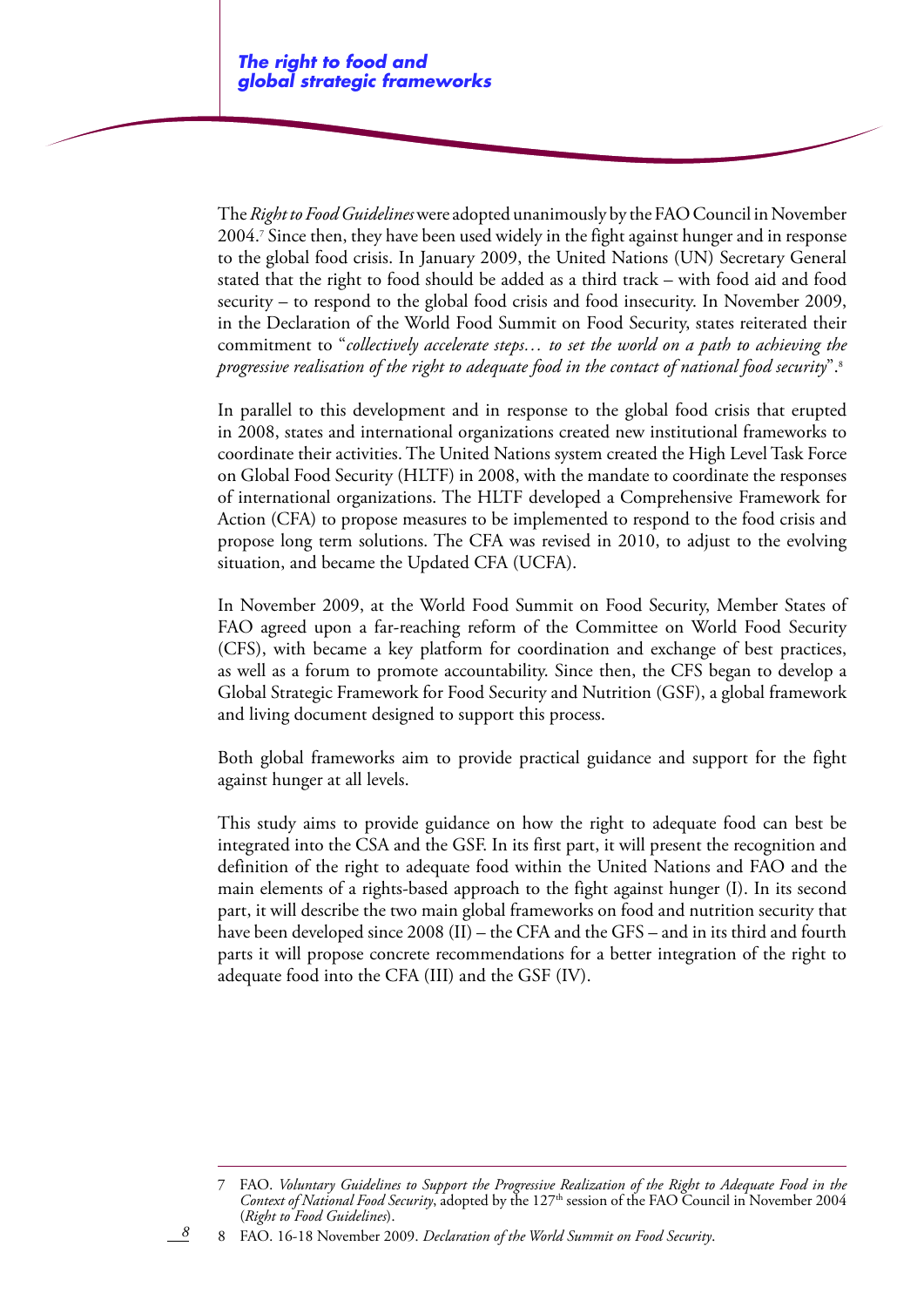

#### *The right to food and global strategic frameworks*

#### Introduction

- 1. The right to adequate food and the definition of a rights-based approach to the fight against hunger
- 2. Global frameworks for food security and nutrition : the Comprehensive Framework for Action (CFA) and the Global Strategic Framework (GFS)
- 3. Possible ways to integrate the right to adequate food into the CFA/UCFA
- 4. Possible ways to integrate the right to adequate food into the GSF

Conclusion

# 1. The right to adequate food and the definition of a rights-based approach to the fight against hunger

The right to adequate food has been recognized and defined by states and human rights experts at the United Nations and FAO since 1948 (1-2). In the last 20 years, the need to adopt a rights-based approach to development was underlined by many international organizations and it is now possible to present the core elements of a rights-based approach to the fight against hunger (3).

# 1.1 Recognition of the right to adequate food within the United Nations and FAO

The right to adequate food is one of the most fundamental human rights.9 This has been recognized by the UN General Assembly in the Universal Declaration of Human Rights (UDHR) of 1948 and in the International Covenant on Economic, Social and Cultural Rights (ICESCR) of 1966.

In the UDHR, states proclaimed that:

*Everyone has the right to a standard of living adequate for the health and well-being of himself and of his family, including food, clothing, housing and medical care and necessary social services, and the right to security in the event of unemployment, sickness, disability, widowhood, old age or other lack of livelihood in circumstances beyond his control (Article 25).*<sup>10</sup>

In the ICESCR, states recognized "*the right of everyone to an adequate standard of living for himself and his family, including adequate food (…) and to the continuous improvement of living conditions*" (Article 11, para. 1) as well as "*the fundamental right of everyone to be free from hunger*" (Article 11, para. 2).

10 We underlined.

©FAO /

<sup>9</sup> For a description of the right to food as a fundamental right in international law, see W. Barth Eide and U. Kracht (eds). 2005. *Food and Human Rights in Development. Legal and Institutional Dimensions and Selected Topics*, Antwerpen, Oxford, Intersentia, J. Ziegler, C. Golay, C. Mahon, S-A. Way, 2011. *The Fight for the Right to Food. Lessons Learned*, London, Palgrave Macmillan; C. Golay, 2011. *Droit à l'alimentation et accès à la justice*, Bruxelles, Bruylant.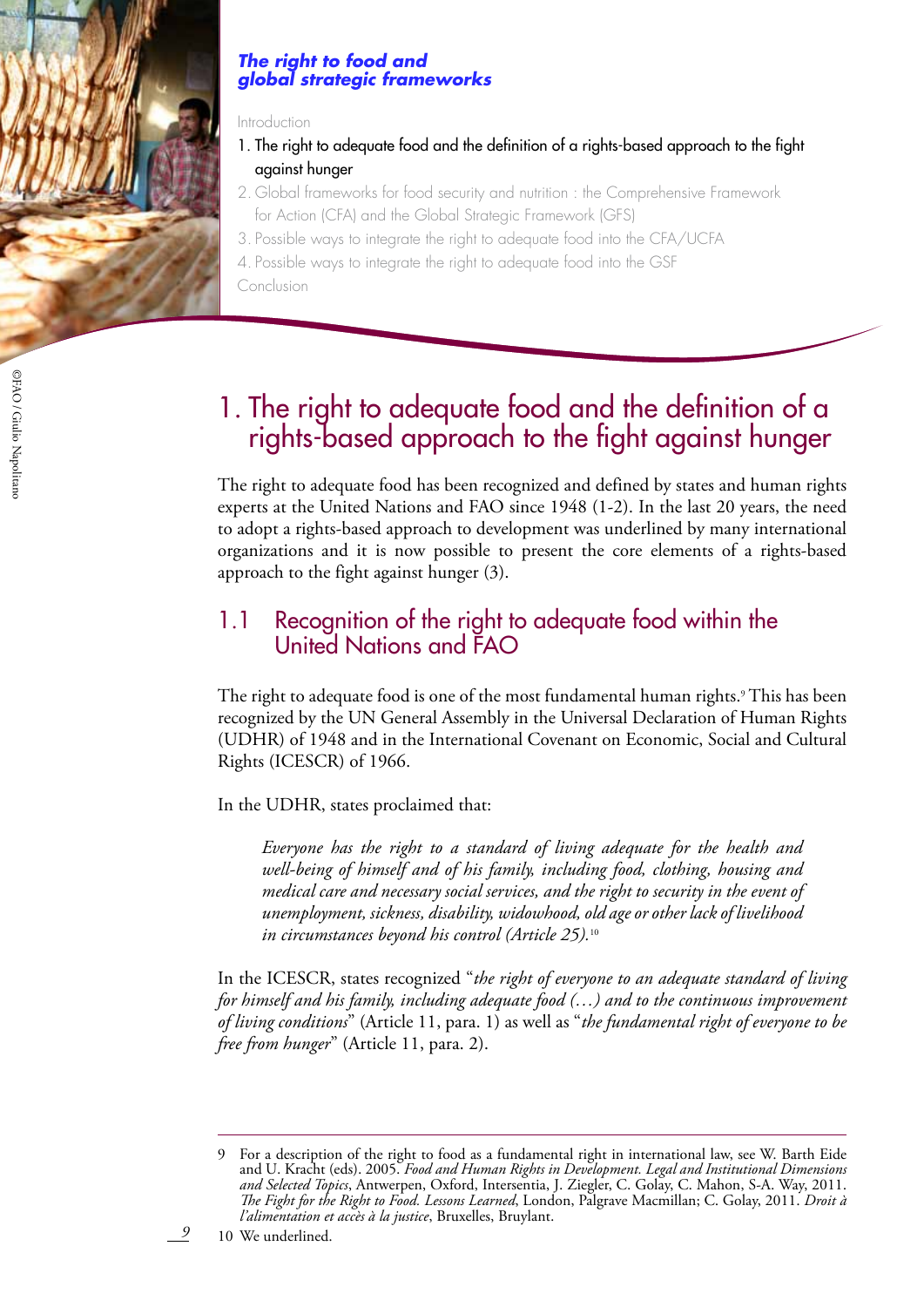This recognition of the right to adequate food and the fundamental right to be free from hunger in the ICESCR, which can be at least partially attributed to the successful lobbying of the FAO Director General at the UN General Assembly,<sup>11</sup> was not followed by a strong commitment at the highest political level to ensure their full realization.

It was only in 1996, at the occasion of the World Food Summit (WFS), that political leaders committed to realize the right to adequate food and asked the UN human rights system to better define the right to adequate food. In response to this request, the UN Committee on Economic, Social and Cultural Rights adopted its General Comment 12 in 1999, in which it defined the right to adequate food, and the UN Commission on Human Rights created the mandate of the first UN Special Rapporteur on the right to food in 2000.<sup>12</sup>

At the World Food Summit organized by FAO in 2002, states welcomed these developments and tasked an intergovernmental working group with developing *Right to Food Guidelines* in order to provide practical guidance for achieving the goals established in 1996.13 The *Right to Food Guidelines* were adopted by unanimity by the FAO Council in November 2004 and since then they have been used widely by states in their fight against hunger, often with the support of the FAO Right to Food Unit created in 2004.<sup>14</sup>

Since his nomination as UN Special Rapporteur on the right to food in May 2008, Olivier De Schutter worked hard to convince states and international organizations to integrate the right to adequate food in their responses to the global food crisis that exploded in 2008. In May 2008, he convinced the Human Rights Council to organize a special session on the right to food and the global food crisis, in which Member States adopted a resolution at unanimity, calling for a rights-based approach to the fight against hunger and for considering "*reviewing any policy or measure which could have a negative impact on the realization of the right to food*".15

Some months later, at a high-level meeting on food security for all in Madrid on 27 January 2009, the UN Secretary General proposed to add the right to food as a third track to fight food insecurity and malnutrition. For Ban Ki-moon:

"We must continue to meet urgent hunger and humanitarian needs by providing food and nutrition assistance and safety nets, while focusing on improving food production and smallholder agriculture. This is the twin-track approach taken in the Comprehensive Framework for Action. We should be ready to add a third track, the right to food, as a basis for analysis, action and accountability."

13 FAO. *Declaration of the World Food Summit: five years later*, para. 10.

<sup>11</sup> J. Cartwright Traylor. "FAO and the Right to Food " in A. Eide, W. Barth Eide, S. Goonatilake, J. Gussow and Omawale, *Food as a Human Right*, Second printing, Singapore, United Nations University, 1988 (first printing 1984), pp. 190-192.

<sup>12</sup> Jean Ziegler became the first UN Special Rapporteur on the right to food in September 2000. Olivier De Schutter replaced him in May 2008. See their respective websites at *http://www.righttofood. org* and *http://www.srfood.org*.

<sup>14</sup> See FAO. 2011. *Right to Food. Making it Happen. Progress and Lessons Learned through Implementation*, Rome; see also the website created by the FAO Right to Food Unit at *http://www.fao.org/righttofood*.

<sup>15</sup> UN Human Rights Council. *Report of the Human Rights Council on its seventh special session*. A/HRC/S-7/2.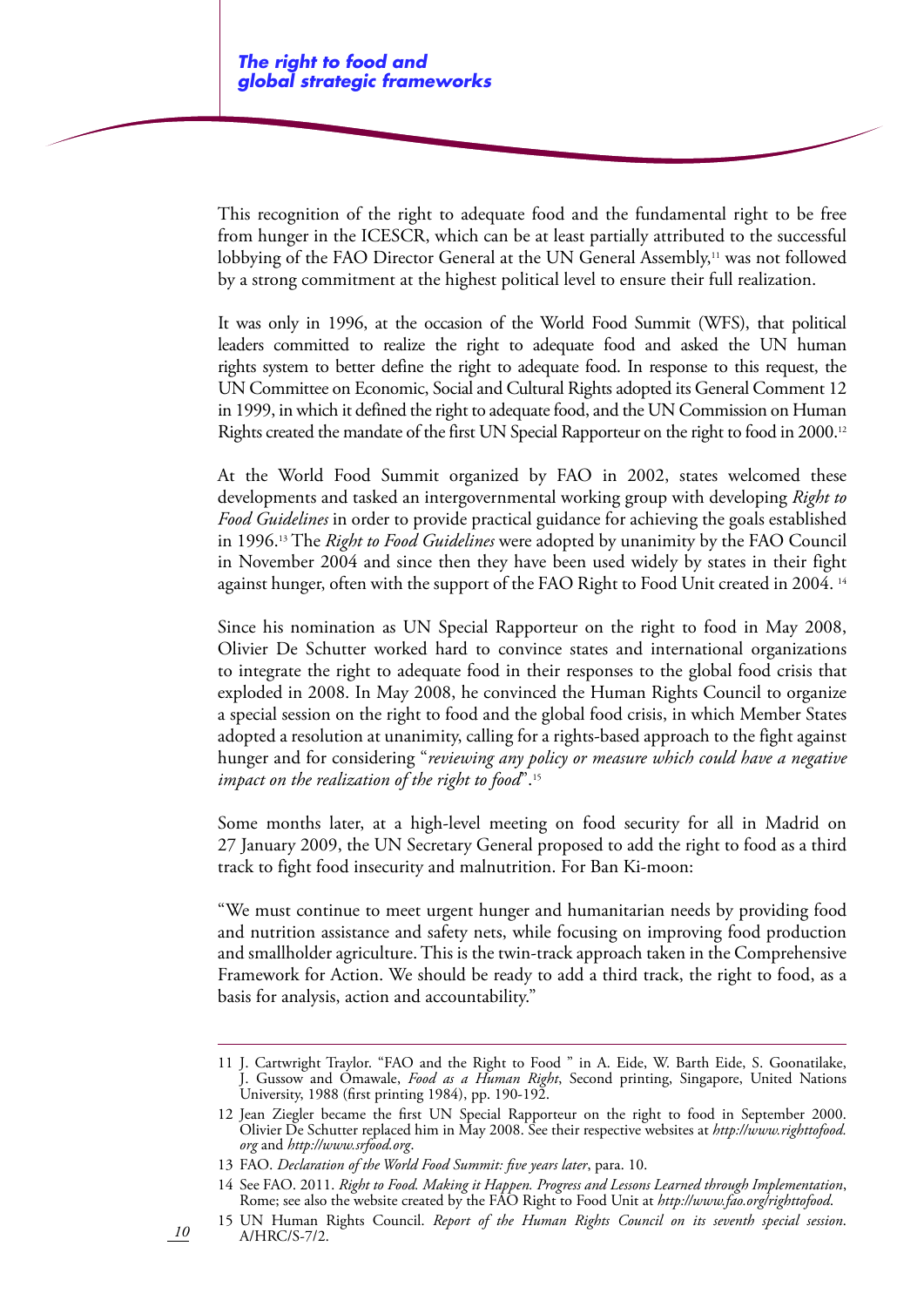## 1.2 Definition of the right to adequate food and the correlative States' obligations

The UN Committee on Economic, Social, and Cultural Rights and the UN Special Rapporteur on the right to food both gave a definition of the right to adequate food.

#### For the Committee:

*The right to adequate food is realized when every man, woman and child, alone or in community with others, has physical and economic access at all times to adequate food or means for its procurement. The core content of the right to adequate food implies (...) the availability of food in a quantity and quality sufficient to satisfy the dietary needs of individuals, free from adverse substances, and acceptable within a given culture (and) the accessibility of such food in ways that are sustainable and that do not interfere with the enjoyment of other human rights.*<sup>16</sup>

For the Special Rapporteur:

*The right to food is the right to have regular, permanent and free access, either directly or by means of financial purchases, to quantitatively and qualitatively adequate and sufficient food corresponding to the cultural traditions of the people to which the consumer belongs, and which ensures a physical and mental, individual and collective, fulfilling and dignified life free of fear.*<sup>17</sup>

These definitions were clearly inspired from the definition of food security adopted by the Member States of FAO in the 1996 WFS Plan of Action, according to which «*all people at all times have physical and economic access to sufficient, safe and nutritious foods to meet their dietary needs and food preferences for an active healthy life*».

Following these definitions, we can conclude that all human beings have the right to food that is *available in sufficient quantity, nutritionally and culturally adequate* and physically and *economically accessible*. 18

The main added-values of the right to adequate food lie in its focus on human dignity and in its definition of correlative states' obligations.

The states' obligations to *respect*, *protect* and *fulfil* the right to adequate food were first developed by A. Eide<sup>19</sup> and subsequently defined by the UN Committee on

<sup>16</sup> UN Committee on Economic, Social and Cultural Rights (Committee). *General Comment 12*, paras. 6-8.

<sup>17</sup> UN Commission on Human Rights (Commission). 7 February 2001. *The right to food. Report by the Special Rapporteur on the right to food, Mr. Jean Ziegler*, E/CN.4/2001/53, para. 14.

<sup>18</sup> Committee. *General Comment 12*, paras. 6-8.

<sup>19</sup> Commission. 28 June 1999. *The right to adequate food and to be free from hunger. Updated study on the right to food, submitted by A. Eide*, E/CN.4/Sub.2/1999/12.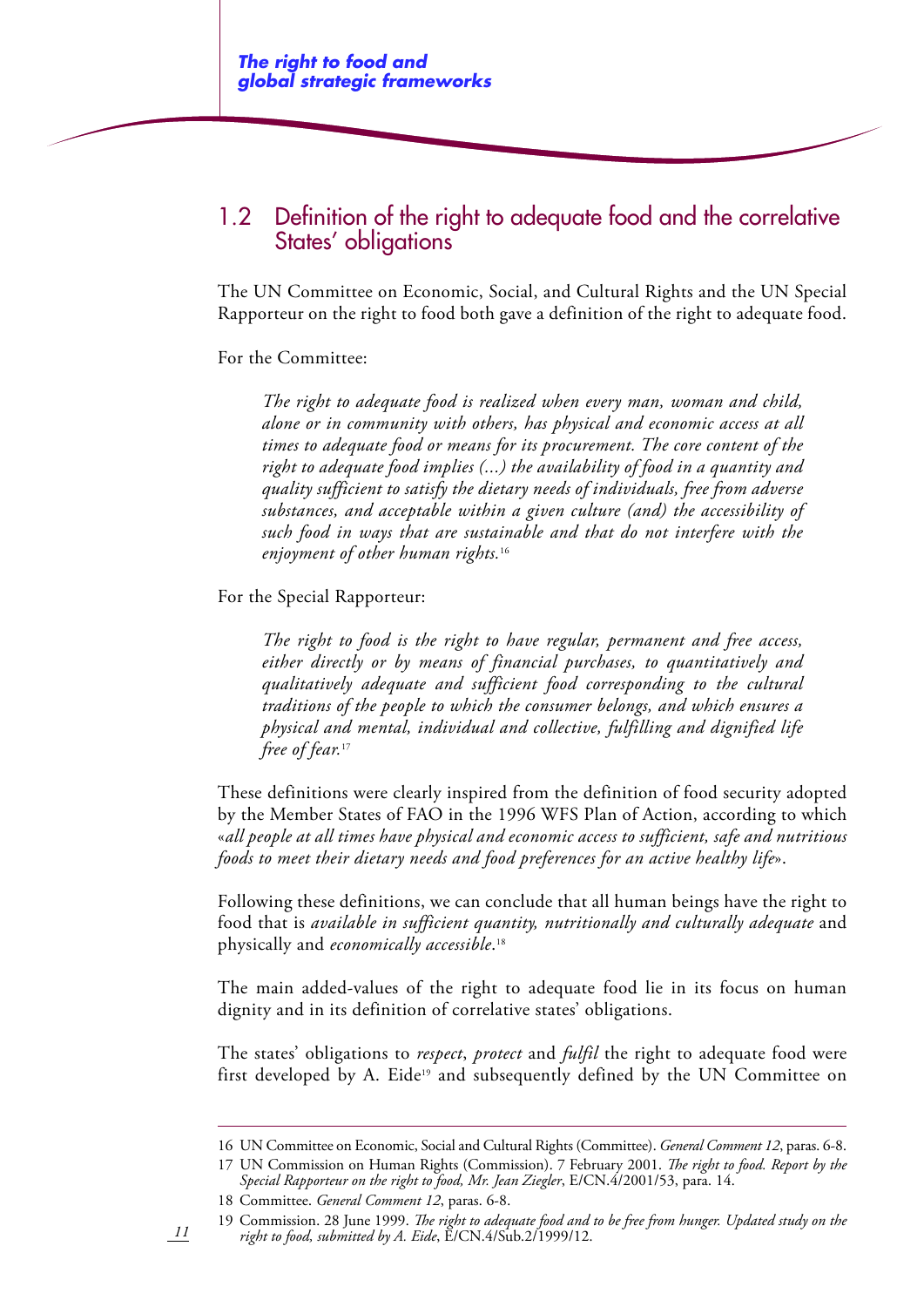Economic, Social, and Cultural Rights, the UN Special Rapporteur on the right to food and states in adopting the *Right to Food Guidelines*. 20

The obligation to *respect* the right to adequate food is essentially an obligation to refrain from action. It implies that states should refrain from taking measures that prevent individuals from accessing food:<sup>21</sup>

*Violations of the obligation to respect would occur, for example, if the Government arbitrarily evicts or displaces people from their land, especially if the land was their primary means of feeding themselves, if the Government takes away social security provisions without making sure that vulnerable people have alternative ways to feed themselves, or if the Government knowingly introduces toxic substances into the food chain, as the right to food entails access to food that is "free from adverse substances" (…).*<sup>22</sup>

The obligation to *protect* the right to adequate food requires that states ensure that enterprises and private individuals do not deprive individuals of their access adequate food.23 This obligation was defined generically in the Maastricht Guidelines:

*The obligation to protect includes the state's responsibility to ensure that private entities or individuals, including transnational corporations over which they exercise jurisdiction, do not deprive individuals of their economic, social and cultural rights. States are responsible for violations of economic, social and cultural rights that result from their failure to exercise due diligence in controlling the behaviour of such non-state actors.*<sup>24</sup>

This obligation requires that states create appropriate legislative and institutional frameworks and legal systems for the protection of the right to adequate food.

Finally, the obligation to *fulfil* implies that states should first *facilitate* the realization of the right to adequate food, by creating an environment that enables individuals and groups of individuals to feed themselves by their own means, and second *provide* the right to adequate food for those who are not capable of feeding themselves for reasons beyond their control, through the distribution of food and implementation of social protection programmes.<sup>25</sup>

<sup>20</sup> In the introduction to the *Right to Food Guidelines*, states reiterated the exact same definition provided by the Committee on Economic, Social, and Cultural Rights in 1999.

<sup>21</sup> Committee. *General Comment 12*, para. 15; Introduction to the *Right to Food Guidelines*.

<sup>22</sup> Commission. 16 March 2006. *The right to food. Report by the Special Rapporteur for the right to food, Jean Ziegler*, E/CN.4/2006/44, para. 22.

<sup>23</sup> Committee. *General Comment 12*, paras. 15, 27.

<sup>24</sup> *Maastricht Guidelines on Violations of Economic, Social, and Cultural Rights* (Maastricht Guidelines), para. 18.

<sup>25</sup> Committee. *General Comment 12*, para. 15; Preface and introduction to the *Right to Food Guidelines*, para. 17.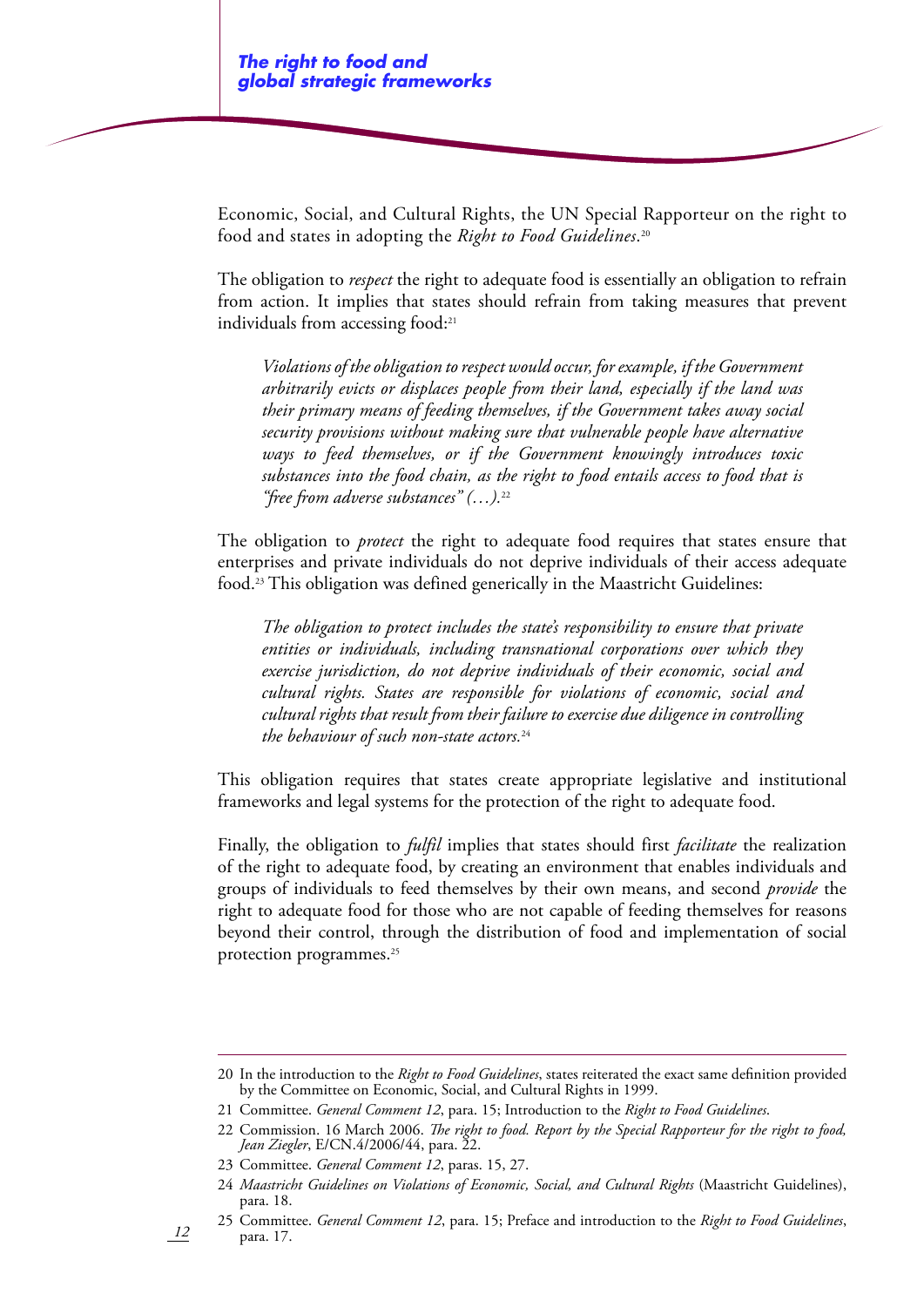The purpose of facilitating the right to adequate food is to enable those individuals to have access to adequate food by themselves. As provided for in the Right to Food Guideline 8, facilitating includes the obligation of states to take measures to ensure that undernourished persons have access to productive resources or means, including land, water, seeds, microcredit, forest areas, fisheries, and livestock.

States also have the obligation to *provide* the right to adequate food for those with no long-term prospects of access to adequate food by their own means. This obligation applies to detained persons and children. Further, it requires that states implement social safety nets to support the most vulnerable members of society, such as the elderly, the unemployed, and the disabled.26 These social safety systems may be organized on the basis of monetary or food resources.<sup>27</sup>

Finally, in emergency situations – in general, natural catastrophes or armed conflict – states should deliver food assistance without delay to persons who are vulnerable, alone, or have no means to access adequate food, with the assistance of other states, UN agencies, and national and international NGOs.28

## 1.3 Definition of a rights-based approach to the fight against hunger

The need to adopt a human rights-based approach to development cooperation has been underlined by the United Nations since at least 15 years<sup>29</sup> (i) and it is now possible to give a definition of a rights-based approach to the fight against hunger (ii) and present its core elements (iii, iv, v).

### 1.3.1 Efforts to mainstream the human rights based approach within the UN system

In 1997, the UN Secretary General, Kofi Annan, in his report *Renewing the United Nations: A Programme for Reform*, asked for human rights to be mainstreamed into the programmes, policies and activities of all UN specialised agencies, programmes and funds. This was followed by the publication of the UNDP report on *Human Development on Human Rights* in 2000 and by the adoption of the Millennium Declaration at the UN General Assembly, in which states committed to reach development goals and protect all human rights. Three years later, the UN agencies, funds and programmes adopted a Common Understanding on the Human Rights-Based Approach to Development Cooperation and Programming (UN Common Understanding).

<sup>26</sup> Committee. *General Comment 12*, para. 13; *Right to Food Guideline* 14.

<sup>27</sup> FAO. "Safety nets and the right to food," in FAO. 2006. *The Guidelines on the Right to Food. Documents and Case Studies*, Rome, pp. 141-151.

<sup>28</sup> FAO. "Safety nets and the right to food," in FAO. 2006. *The Guidelines on the Right to Food. Documents and Case Studies*, Rome, pp. 5-24.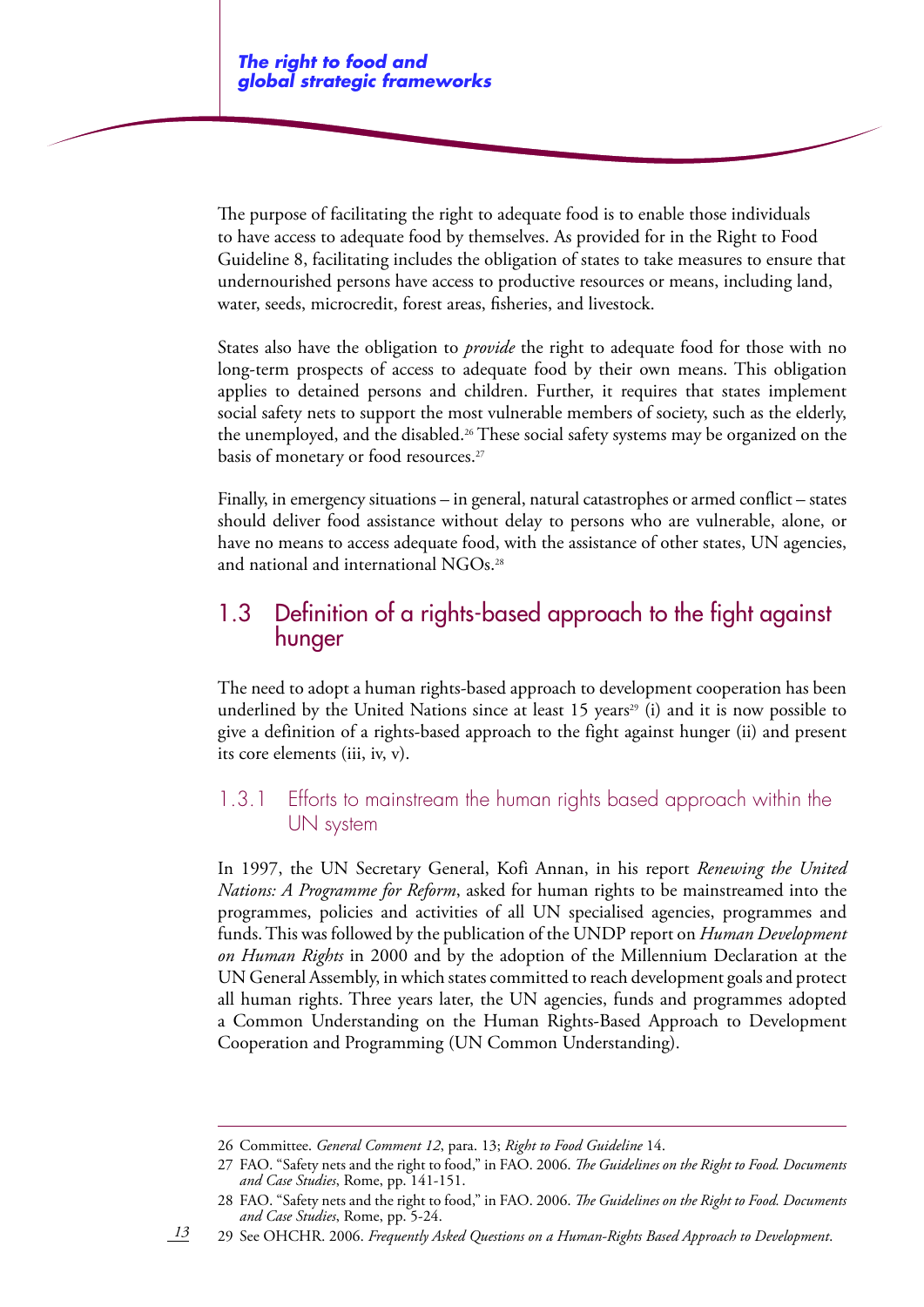According to the UN Common Understanding:

- 1. All programmes of development cooperation, policies and technical assistance should further the realization of human rights as laid down in the Universal Declaration of Human Rights and other international human rights instruments.
- 2. Human rights standards contained in, and principles derived from, the Universal Declaration of Human Rights and other international human rights instruments guide all development cooperation and programming in all sectors and in all phases of the programming process.
- 3. Development cooperation contributes to the development of the capacities of "duty-bearers" to meet their obligations and/or of "rights-holders" to claim their rights.

## 1.3.2 Defining a right to food-based approach to the fight against hunger

Applied to the fight against hunger, the UN Common Understanding implies that the right to adequate food should be the main objective of policies and programmes on food security, that human rights principles should guide the elaboration and implementation of activities designed to improve food insecurity and that policies and programmes need to develop the capacities of rights-holders to claim their right to adequate food and of duty-bearers to meet their obligations to respect, protect and fulfil this right.

These three elements of a rights-based approach to the fight against hunger have been given a very concrete meaning in the *Right to Food Guidelines* and they have been eloquently summarized by the UN Secretary General when he recommended that the right to food should be the added to the fight against hunger, as a basis for analysis, action and accountability.

## 1.3.3 The right to adequate food as the main objective of food security policies and programmes

A rights-based approach to the fight against hunger implies that the basis of all food security policies and programmes should be the right to adequate food, as proclaimed in the UDHR and enshrined in the ICESCR, and that their *aim* should be to respect, protect and fulfil the right to adequate food. It is therefore not sufficient that these policies and programmes incidentally contribute to the realization of the right to food.

Following the definition of the right to adequate food given in the first part of this study, as well as in the introduction of the *Right to Food Guidelines*, we can conclude that food security policies and programmes should increase food availability as well as food adequacy (both nutritionally and culturally) and accessibility (both physically and economically). And the final aim of food security policies and programmes should always be to promote and protect human dignity, which for example means that they should improve access to food and social assistance schemes, but also to productive resources for peasant families and to a sufficient salary for wage workers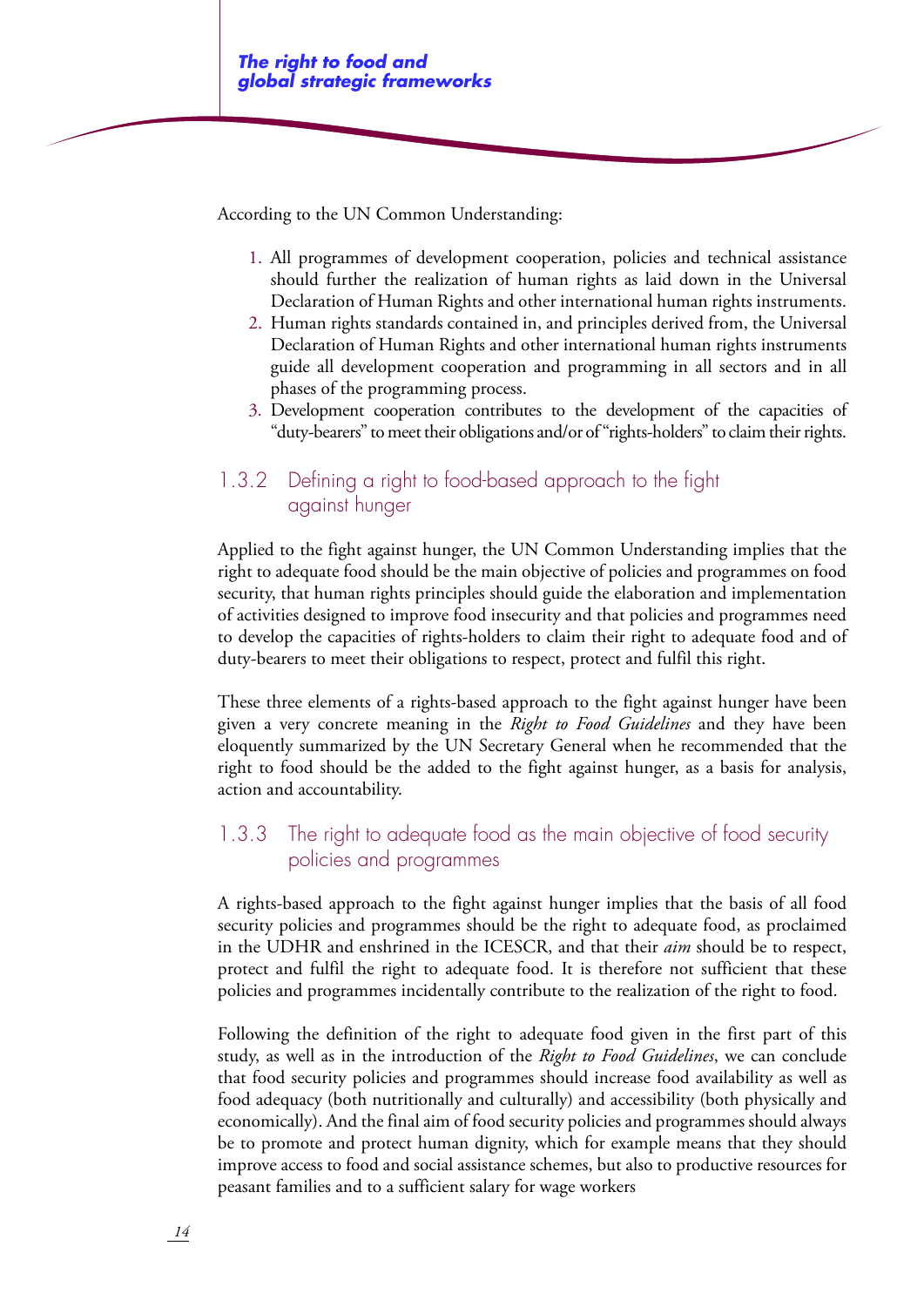The *Right to Food Guidelines* give practical examples of food security policies and programmes that should be implemented in accordance with these objectives, in particular Guidelines 2 (Economic development policies), 4 (Markets system), 8 (Access to resources and assets), 9 (Food safety and consumer protection), 10 (Nutrition), 11 (Education and awareness raising), 12 (National financial resources), 13 (Support for vulnerable groups), 14 (Safety nets), 15 (International food aid) and 16 (Natural and human-made disasters).

### 1.3.4 The use of human rights principles as a guide in the elaboration and implementation of food security policies and programmes

As the UN Special Rapporteur on the right to food, Olivier de Schutter, put it, the right to adequate food is not merely a slogan or highly valued principle:

It is a tool, with clear operational impacts, that can improve the impacts of interventions in a variety of domains, and make them more sustainable in the long-term. Because it improves targeting, it can act as a compass for tackling food insecurity. Because it promotes accountability, it can ensure that efforts are directed to those whose rights are violated.30

A human rights-based approach to the fight against hunger implies that the analysis of food insecurity and the definition of actions to reduce it should be done using human rights principles. These human rights principles should be used as a guide in all phases of the programming process, from assessment and analysis to policy and programme design and planning (including setting of goals, objectives and strategies), implementation, monitoring and evaluation.

In the context of the fight against hunger, the most relevant human rights principles are those of participation, accountability, non-discrimination, transparency, human dignity, empowerment and the rule of law (PANTHER).<sup>31</sup>

The PANTHER principles have been included in various parts of the *Right to Food Guidelines* and they have guided the elaboration and implementation of food security policies in a number of countries.<sup>32</sup>

Brazil provides a model for building effective legislative, institutional and policy frameworks that follow these principles.33 In January 2003, the Brazilian Government

<sup>30</sup> De Schutter O. 18-19 May 2010. *Five Proposals for a genuine integration of the right to food in the revised Comprehensive Framework for Action*, contribution to the Dublin consultation.

<sup>31</sup> De Schutter O. May 2010. *Countries tackling hunger with a right to food approach. Significant progress in implementing the right to food at national scale in Africa, Latin America and South Asia*, Briefing Note; FAO. 2011. *Right to Food. Making it Happen. Progress and Lessons Learned through Implementation*, Rome, pp. 6-7.

<sup>32</sup> See FAO. 2011. *Right to Food. Making it Happen. Progress and Lessons Learned through Implementation*, Rome.

<sup>33</sup> See C. Golay. « Legal and Institutional Issues » in FAO, 2005. *The Right to Food. Putting Into Practice*, Rome; FAO. 2011. *Right to Food. Making it Happen. Progress and Lessons Learned through Implementation*, Rome, pp. 55-73.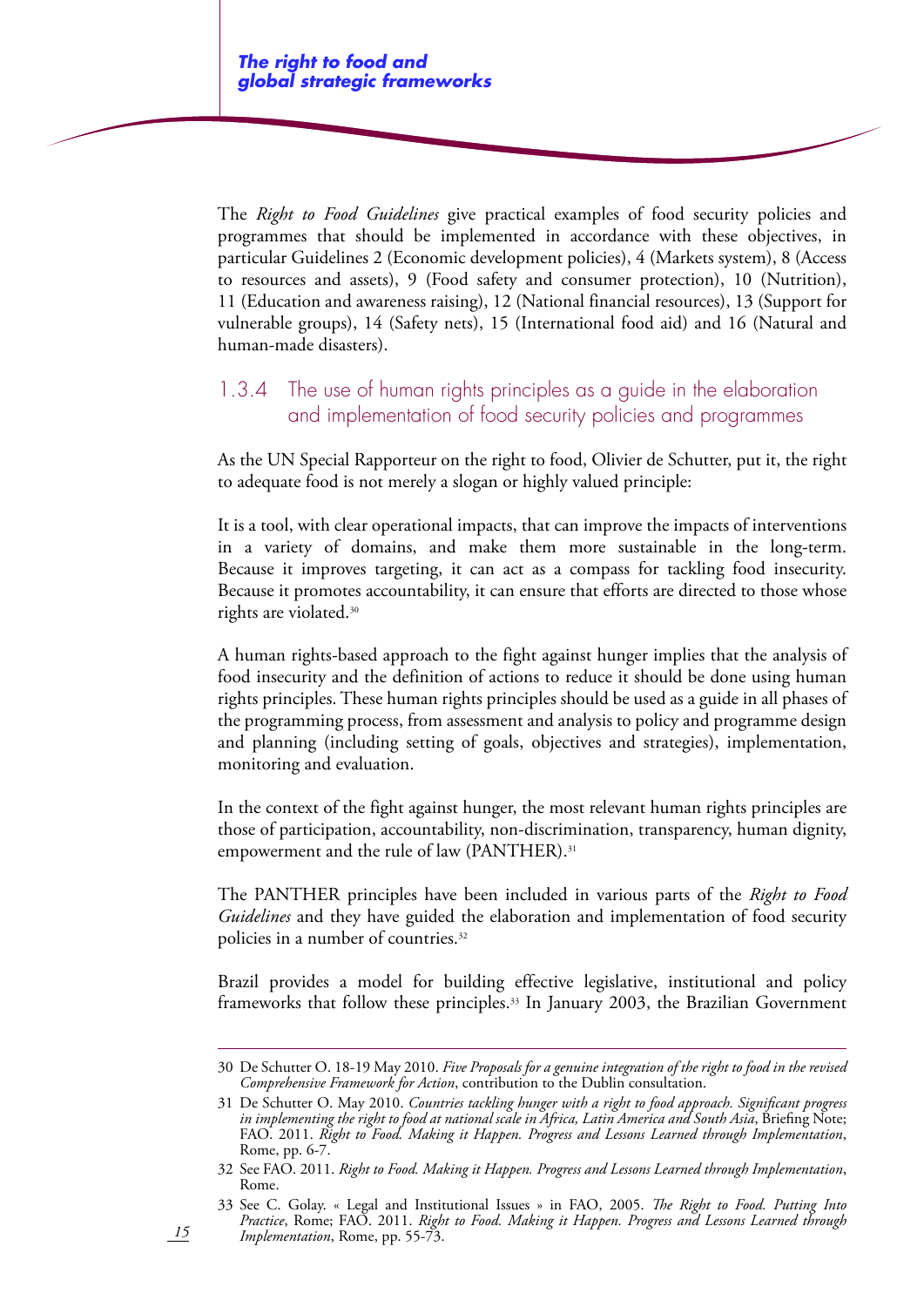adopted a national food security policy (the Food and Nutritional Policy) and established a national food security programme (the Zero Hunger Programme) recognizing the state's responsibility to ensure access to adequate food for the Brazilian population. The National Council for Food and Nutritional Security (CONSEA) was re-established as a discussion forum between the government and civil society in 2003, directly advising the Brazilian President. Since then, it plays a vital role in coordinating the policymaking agendas of several government institutions in conjunction with the participatory efforts of civil society and observers. In 2004, the Brazilian Institute of Geography and Statistics undertook a survey to identify the most vulnerable people to food insecurity in the country. In 2005, the CONSEA established its Standing Commission on the human right to adequate food to advise the government on the incorporation of the right to adequate food in food security policies. On 15 September 2006, the Brazilian Congress passed the National Food and Nutrition Security Framework Law, which defined in detail the right to food and the correlative states' obligations.<sup>34</sup> And in 2010, it amended the Constitution to include the right to food as a fundamental right of every Brazilian.

The result of the creation of these legislative, institutional and policy frameworks is that Brazil is one of the few countries that have already reached the first Millennium goal of reducing undernourishment by half.<sup>35</sup> In a study published in 2010, ActionAid classified 51 countries according to their effectiveness in fighting hunger and ranked Brazil first, because the country built adequate legislative and policy frameworks and reduced child malnutrition by 73% during Lula's Presidency.36

## 1.3.5 The need to strengthen empowerment of rights-holders and accountability of duty-bearers through food security policies and programmes

A rights-based approach to the fight against hunger implies that food security policies and programmes should contribute to empower people to claim the right to adequate food and states' representatives at all levels to establish and implement policies and programmes to meet their legal obligations to respect, protect and fulfil this right. It should also contribute to develop the capacities of other stakeholders, including civil society organizations and the private sector, to facilitate the realization of the right to adequate food.

The *Right to Food Guidelines* – in particular Guidelines 1 (Democracy, good governance, human rights and the rule of law), 3 (Strategies), 5 (Institutions), 6 (Stakeholders), 7 (Legal framework), 17 (Monitoring, indicators and benchmarks) and 18 (National human rights institutions) – offer states practical guidance for developing effective legislative, institutional and policy frameworks that recognize the right to adequate food,

<sup>34</sup> Law 11.346 of 15 September 2006, entitled *Cria a Sistema Nacional de Segurança Alimentar e Nutricional – SISAN com vistas em assegurar a direito humano à alimentacão adequada et dá outras providências*.

<sup>35</sup> FAO. 2011. *Right to Food. Making it Happen. Progress and Lessons Learned through Implementation*, Rome, pp. 55-73.

<sup>36</sup> ActionAid. 2010. *Who's really fighting hunger? Why the world is going backwards on the UN goal to halve hunger and what can be done*, Johannesburg.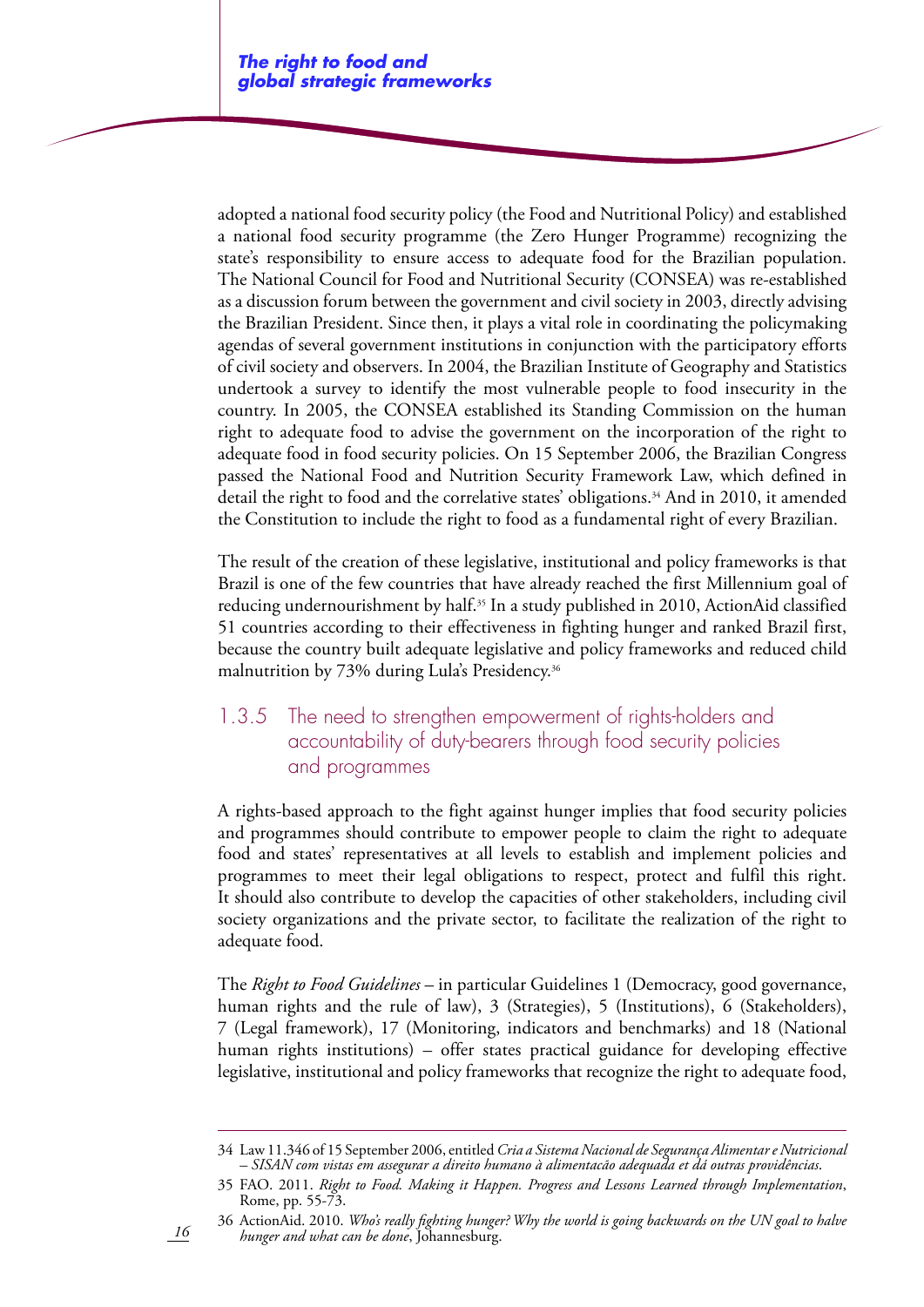establish independent monitoring mechanisms and inform people about their rights. In summary, the *Right to Food Guidelines* recommend that states construct an adequate legal framework that ensures access to justice for all individuals and groups who have their right to adequate food violated, inform the general public of all available rights and remedies and establish independent mechanisms to monitor the progressive realization of the right to adequate food.

The Right to Food Campaign in India can be seen as an example of such an approach.<sup>37</sup> In 2001, many people in the State of Rajasthan were starving although food stocks from the Food Corporation of India were available. In response to this situation, the People's Union for Civil Liberties, a human rights NGO, appealed to the Supreme Court. This NGO argued that the constitutional right to life<sup>38</sup> and, thus, to food, was being denied. In a number of interim orders the Supreme Court ruled that all individuals in India have the right to food and that this right should be fulfilled by the state.<sup>39</sup> The Court then directed all state governments of India to implement numerous assistance programmes to realize the right to food. Today, a national campaign on the right to food led by human rights NGOs is informing the most vulnerable groups, as well as the general public, about their rights entitlements to adequate food.<sup>40</sup>

40 See the website of the Indian Right to Food Campaign at *http://www.righttofoodindia.org*.

<sup>37</sup> See FAO. 2011. *Right to Food. Making it Happen. Progress and Lessons Learned through Implementation*, Rome, pp. 93-117; C. Golay, «Legal and Institutional Issues» in FAO. 2005. *The Right to Food. Putting Into Practice*, Rome.

<sup>38</sup> Article 21 of the Indian Constitution.

<sup>39</sup> Supreme Court, People's Union for Civil Liberties Vs. Union of India & Ors, Writ Petition (Civil) No. 196/2001.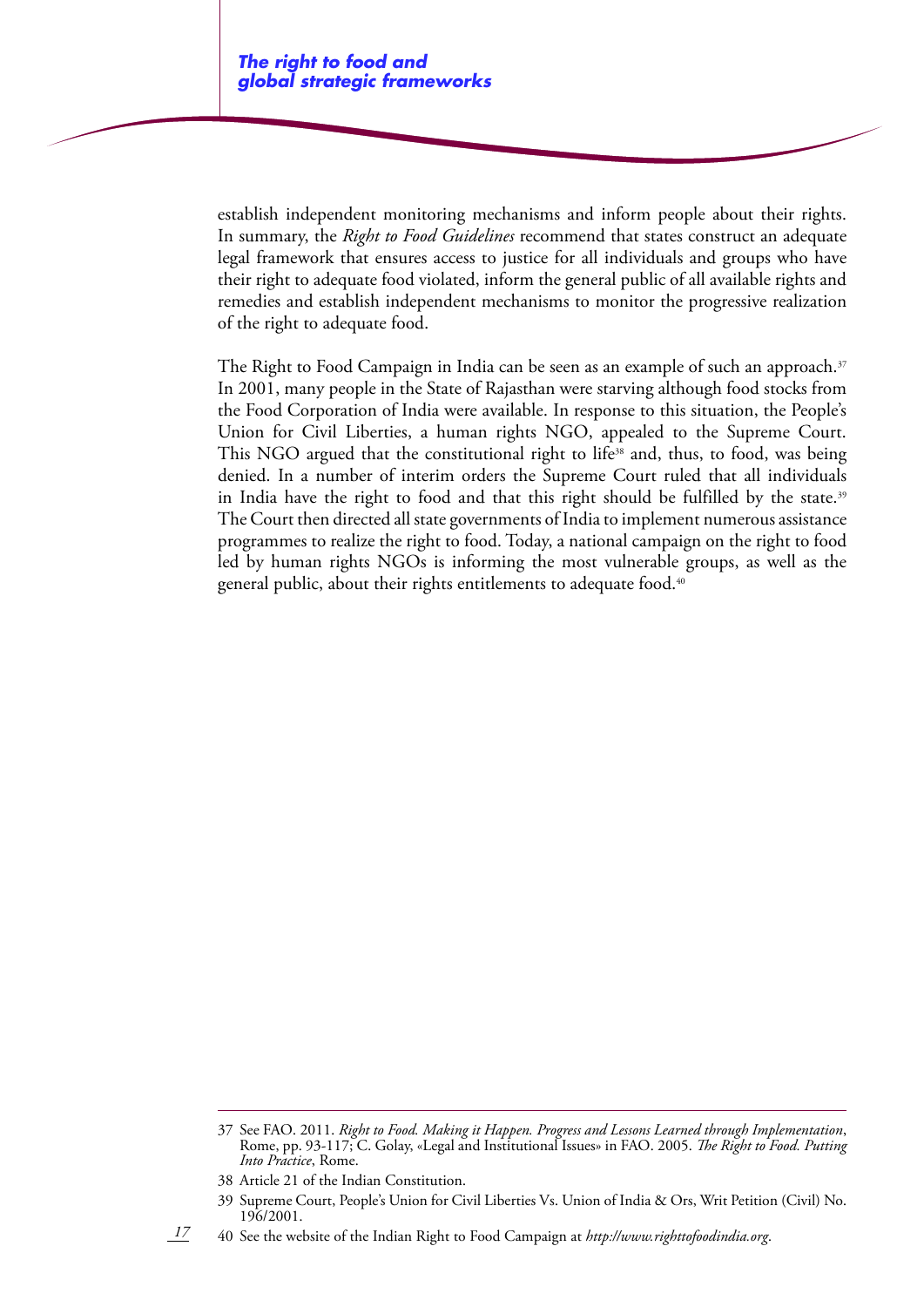

#### *The right to food and global strategic frameworks*

#### Introduction

- 1. The right to adequate food and the definition of a rights-based approach to the fight against hunger
- 2. Global frameworks for food security and nutrition : the Comprehensive Framework for Action (CFA) and the Global Strategic Framework (GFS)
- 3. Possible ways to integrate the right to adequate food into the CFA/UCFA
- 4. Possible ways to integrate the right to adequate food into the GSF
- Conclusion

# 2. Global frameworks for food security and nutrition: the Comprehensive Framework for Action (CFA) and the Global Strategic Framework (GSF)

Since the start of the food crisis in 2008, the fight against hunger has been placed high on the international agenda by states and international organizations. Various initiatives involving diverse actors have emerged and there is a growing consensus on the need to improve coordination and create new governance mechanisms on food and nutrition security.

Among these initiatives, the most important are the creation of the United Nations System High Level Task Force on Global Food Security (HLTF) by the UN Secretary General in 2008 and the reform of the Committee on World Food Security (CFS) endorsed by FAO Member States in 2009. The establishment of these new bodies led to the elaboration of two global strategic frameworks on food and nutrition security: the Comprehensive Framework for Action (CFA) and its updated version (UCFA) by the HLTF and the Global Strategic Framework for Food Security and Nutrition (GSF) by the CFS. Member States of the G20 also adopted the Global Partnership on Agriculture, Food Security and Nutrition (GPAFSN) to synchronise government's actions under the coordination of the G8/G20.

In this study we are focusing on the two main global frameworks on food and nutrition security that have been created since 2008: the CFA/UCFA and the GSF. In this second part of the study, we will begin by presenting the process that led to the creation of the HLTF and the elaboration of the CFA and the UCFA (1). We will then describe the reform of the CFS and the elaboration of the GSF as a living instrument to support country-led processes in ensuring the right to adequate food (2). The review of these two frameworks, their main features and objectives and the description of their main actors will reveal their particularities and distinct capacities to promote a human rights-based approach to the fight against hunger.

# 2.1 The United Nations System High Level Task Force on Global Food Security, the CFA and the Updated CFA

For the first time in the history of the United Nations, to respond to the global food crisis that erupted in 2008, the United Nations created a coordinating body to develop concerted responses to food insecurity and malnutrition. In April 2008,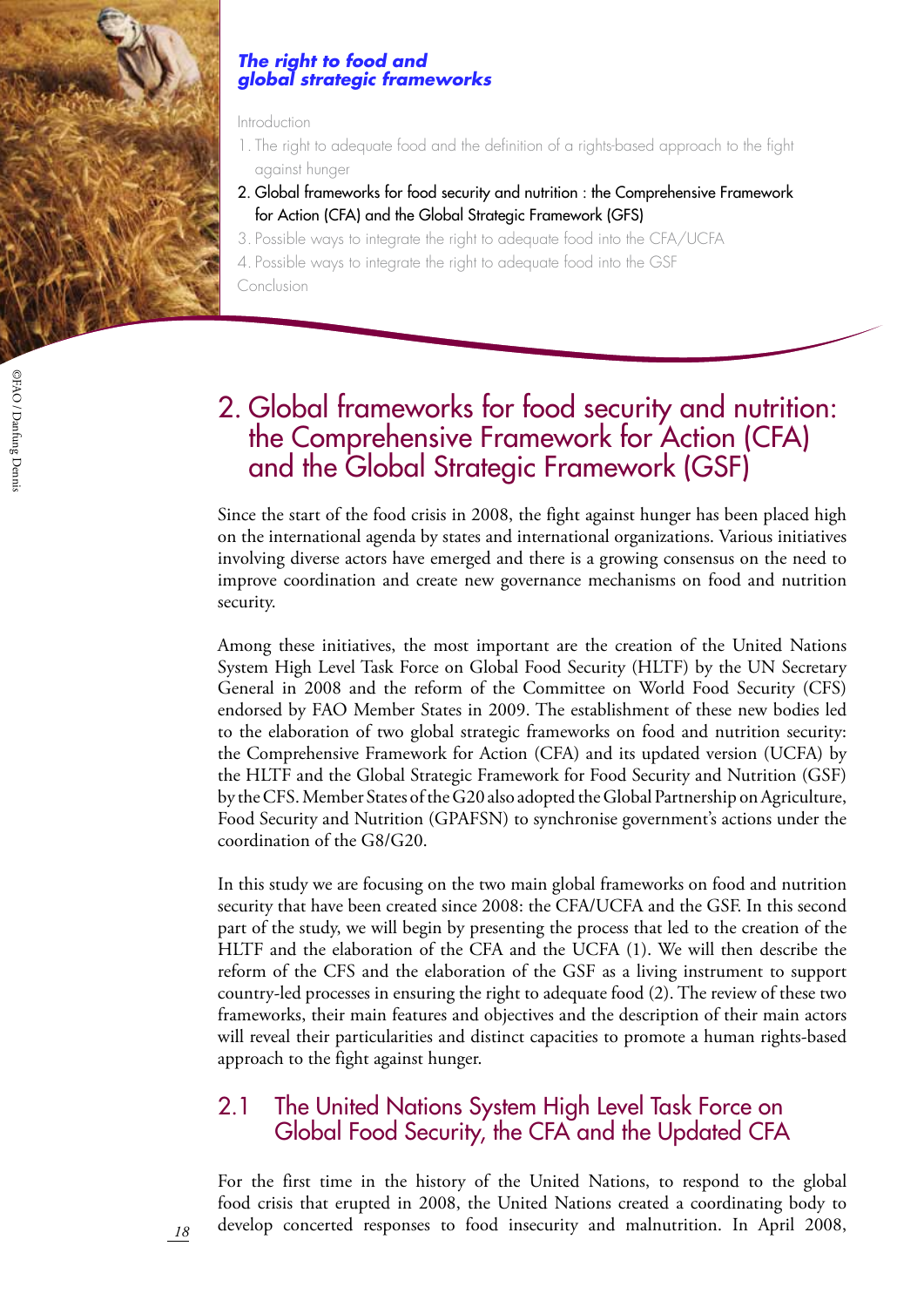the Chief Executives Board for Coordination of the United Nation s (CEB) called for the creation of the HLTF, which brings together the heads of specialized agencies, funds and programmes, the World Bank, the International Monetary Fund (IMF) and the World Trade Organization (WTO), as well as relevant parts of the UN Secretariat to foster coordination at the highest level of international agencies.<sup>41</sup> The UN Secretary General leads the HLTF, the Vice-Chairman is the FAO Director-General and the UN Special Representative of the UN Secretary General for Food Security and Nutrition David Nabarro is the Task Force Coordinator. A Senior Steering Group (SSG) facilitates the work of the HLTF and serves as a technical working group. The SSG provides the Task Force with substantive analysis and advice and brings together senior-level representatives of the 22 agency members of the HLTF.

The first task of the HLTF was to elaborate the CFA, as a plan of action to coordinate strategies and programmes at the international, regional and national levels to respond to the global food crisis. The instrument was adopted in July 2008. It proposes a twin track approach: its first aim is to respond to the immediate needs of the most vulnerable in the context of the food crisis; its second aim is to ensure food and nutrition security globally and in the long term.42

A year after the adoption of the CFA, the context had significantly changed, with the number of people affected by food insecurity reaching one billion and the political commitments to fight against hunger becoming stronger. In this context, the HLTF decided to revise the CFA "*to better reflect ways in which UN System bodies advise the national authorities, other policy makers, development practitioners, researchers and the private sector in their efforts to address food and nutrition security*".43 It was also the opportunity to "*build upon lessons learned since the production of the 2008 CFA not least the experience gained of coordinated work among the HLTF members themselves*".44 The revision of the CFA was seen as "*an opportunity to maintain the momentum that had been created at the global and regional level while translating it into coordinated strategies and plans, programmes and actions at the national level*".45

*19* 45 *Ibid*.

<sup>41</sup> The 22 members of the HLTF are represented by the heads of the following agencies: FAO, International Fund for Agricultural Development (IFAD), International Labour Organization (ILO), International Monetary Fund (IMF), UN Office of the High Representative for the Least Developed Countries, Landlocked Developing Countries and Small Island Developing States (OHRLLS), United Nations Conference on Trade and Development (UNCTAD), United Nations Development Programme (UNDP), United Nations Environmental Programme (UNEP), Office for the United Nations High Commissioner for Refugees (UNHCR), United Nations Children's Fund (UNICEF), World Food Programme (WFP), World Health Organization (WHO), World Bank, World Trade Organization (WTO) Department of Economic and Social Affairs (DESA), Department of Political Affairs (DPA), Department of Public Information (DPI), Department of Peacekeeping Operations (DPKO), Office for the Coordination of Humanitarian Affairs (OCHA), Office for the Coordination of Humanitarian Affairs (OCHA), Office of the High Commissioner for Human Rights (OHCHR), Organization for Economic Cooperation and Development (OECD), Special Adviser to the Secretary-General on the Millennium Development Goals (MDGs) and the UN Secretary General and Task Force coordinator.

<sup>42</sup> HLTF. September 2010. *Updated Comprehensive Framework for Action*; HLTF, July 2008. *Comprehensive Framework for Action*.

<sup>43</sup> HLTF. August 2011. *Summary of the Updated Comprehensive Framework for Action*.

<sup>44</sup> HLTF. 17 and 18 May 2010. *Dialogue on the Comprehensive Framework for Action, Synthesis and Analysis of comments received for the update of the Comprehensive Framework for Action*, Dublin.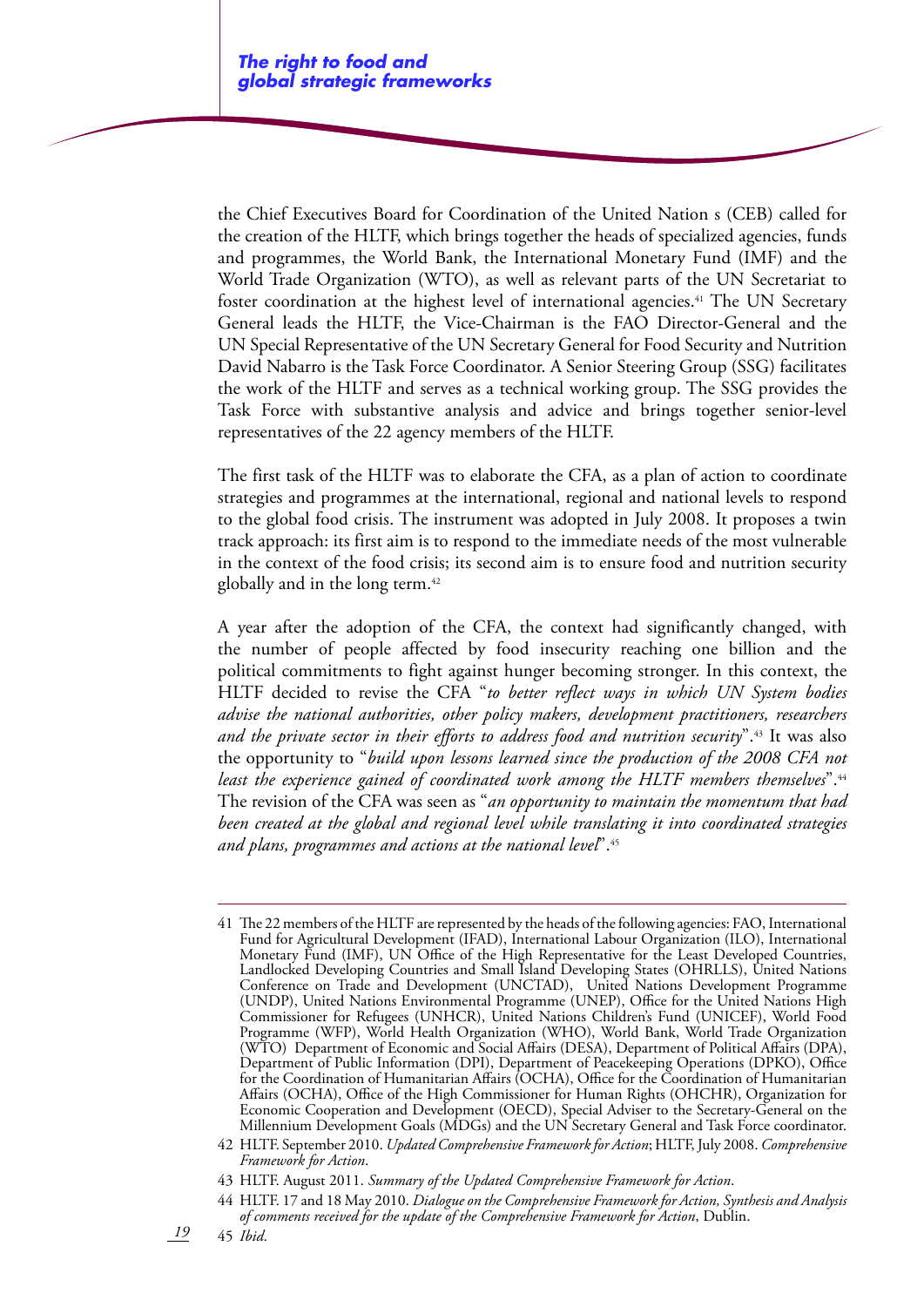The revision process of the CFA started with a phase of consultation including HLTF members and other stakeholders, in January 2010, followed by a meeting in Dublin in May 2010.46 The UCFA was adopted in September 2010. It maintains the twin track approach at its core but integrates important elements of a right to food-based approach to the fight against hunger, even if unequally present throughout the document.

The UFCA describes the ways in which its members can support food and nutrition security policies along the twin track approach: by ensuring predictable support for households in difficulty; by providing emergency assistance; by improving safety nets; and by addressing structural problems of dysfunctional systems. Four objectives have been defined to respond to the immediate needs of the most vulnerable (first track – outcome 1): emergency food assistance, nutrition intervention and safety nets should be enhanced and made more accessible; productivity of smallholder farmer should be increased and the food should be made quickly available; trade and tax policies should be adjusted to help vulnerable groups cope with shocks; and macroeconomic implications of the food and economic crisis should be managed. Four objectives have also been defined to build resilience and contribute to global food and nutrition security in the long term (second track – outcome 2): social welfare systems should be expanded; increase in food availability should be maintained through productive and sustainable smallholder farmer-led food farming systems; ecosystems should be better managed for food and nutrition security; and performance of international food market should be improved. For each of the eight objectives, a set of actions has been proposed. And to enhance the realisation of the two tracks or outcomes, the UCFA defines a third outcome aiming at improving information and accountability systems (outcome 3).

The UCFA was the result of a relatively open revision process and in response to calls from human rights experts, the Office of the High Commissioner for Human Rights (OHCHR) and civil society organizations (CSOs), as well as from a number of states, important efforts have been made to integrate several elements of a right to food-based approach to fight against hunger, totally absent from the CFA. To a certain extent, the UCFA successfully integrates a number of PANTHER principles, even if partially and unequally in its different parts.

The UCFA is a very dense piece of work and key issues can be difficult to extract for high level policy makers. To respond to this concern, a Summary of the UCFA was elaborated in August 2011 and officially released at the  $37<sup>th</sup>$  session of the CFS in October 2011,<sup>47</sup> highlighting ten main principles of the UCFA.<sup>48</sup>

<sup>46</sup> A synthesis report of the comments received through the external consultation was made available by the HLTF. The synthesis report made clear that the revised CFA should maintain the twin track approach, improve partnerships, design people-centred strategies and clarify the new role of the CFA and the HLTF. See *Ibid*.

<sup>47</sup> HLTF. August 2011. *Summary of the UCFA*, p. 14.

<sup>48</sup> The Summary version of the UCFA presents the following ten key principles: twin-tracks to food and nutrition security; the need for a comprehensive approach; small holders, particularly women, at the centre of action; increased focus on resilience of household livelihoods; more and better investments in food and nutrition security; importance of open and well-functioning markets and trade; the value of multi-stakeholder and multisectoral partnerships; sustained political commitment and good governance; strategies led by countries with regional support; accountability for results.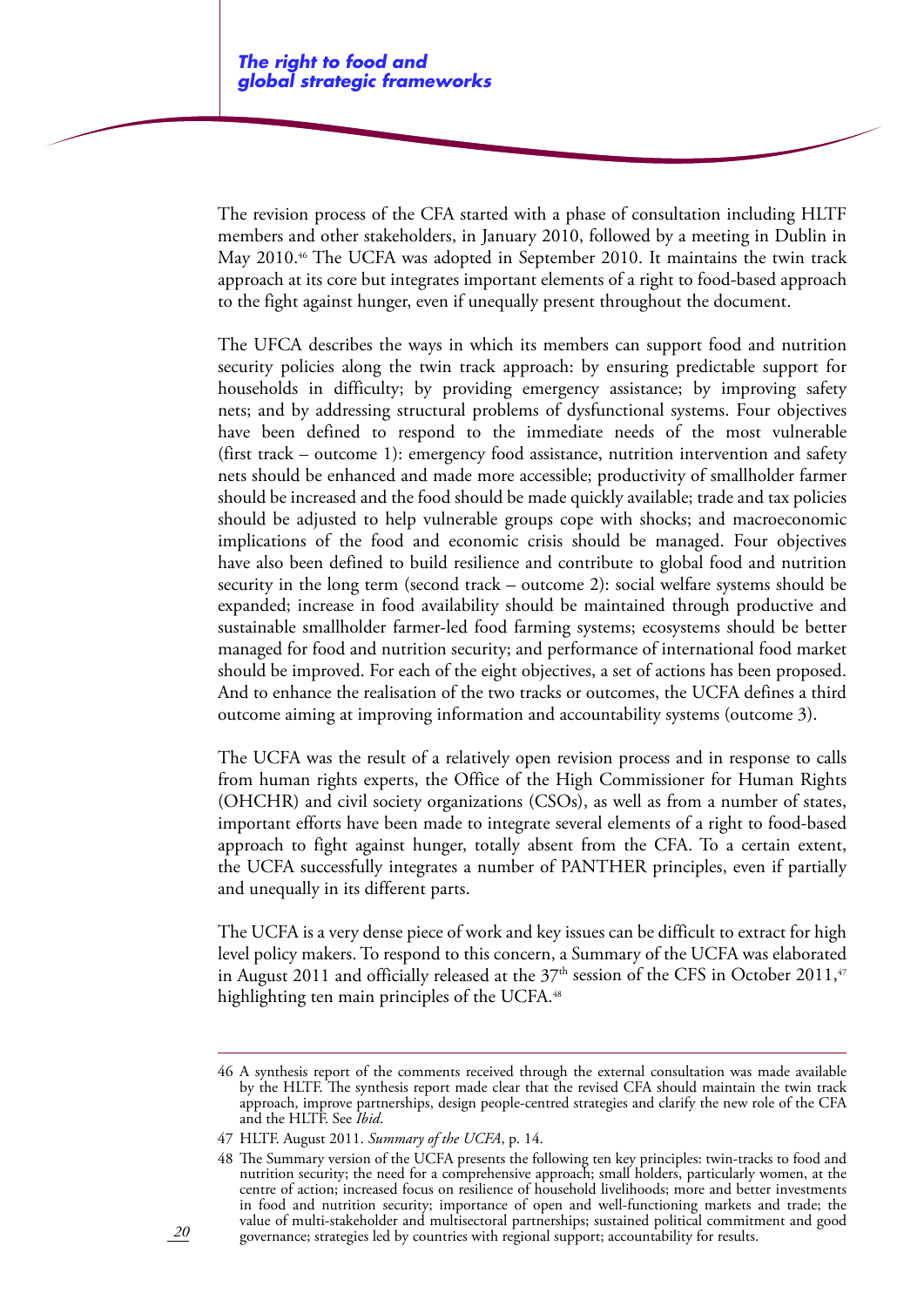# 2.2 The reform of the FAO Committee on World Food Security (CFS) and the elaboration of the GSF

In October 2009, another major step towards the improvement of governance mechanisms on food and nutrition security took place at FAO, when the CFS endorsed its own internal reform during its  $35<sup>th</sup>$  session.<sup>49</sup> The realization of the right to adequate food is at the core of this reform, in which the CFS is to become the foremost inclusive international and intergovernmental platform in support of country-led processes to ensure the right to adequate food and food and nutrition security for all. As stated by the Chairperson of the CFS at the UN General Assembly:

*The Committee on World Food Security will strive for a world free from hunger where countries implement the "Voluntary Guidelines for the progressive realisation of the right to adequate food in the context of national food security".*<sup>50</sup>

The main aims of the reformed CFS include the improvement of coordination of food security policies at the global, regional and national levels, the promotion of policy convergence and the strengthening of support and advice to countries and regions, the promotion of accountability, the sharing of best practices at all levels and the development of a GSF.

The CFS has been an intergovernmental body since its establishment in 1974. But while the former CFS was composed of a selected number of states, the reformed CFS comprises all Member States of FAO, the World Food Program (WFP) and the International Fund for Agriculture Development (IFAD), as well as non Member States that are Members States of the United Nations.51 The Bureau is the executive arm of the CFS, with a Chairperson and twelve countries.<sup>52</sup> Other stakeholders can intervene in the plenary of the CFS, including CSOs, but only states have the right to vote.

The institutional reform of the CFS also included the creation of a High Level Panel of Experts (HLPE) to ensure the regular inclusion of advice based on scientific evidence

<sup>49</sup> FAO. *Reform of the Committee on World Food Security. Final version. Thirty-fifth Session of CFS*, 14, 15 and 17 October 2009, CFS:2009/2 Rev.2.

<sup>50</sup> UN General Assembly. 23 April 2010. *Note by the Chairperson of the Committee on World Food Security on the reform of the Committee and on progress made towards implementation*, A/65/73- E/2010/51. The objectives of the GSF are also outlined in the Agreement on the GSF Purposes, Basic Principles, Structure and Process: "*The overall purpose of the GSF is to provide a dynamic instrument to enhance the role of the CFS and promote its vision as a platform to improve coordination and guide synchronized action by a wide range of stakeholders in support of global, regional and country-led actions to prevent future food crises, eliminate hunger and ensure food security and nutrition for all human beings*".

<sup>51</sup> FAO. *Reform of the Committee on World Food Security. Final version. Thirty-fifth Session of CFS*, 14, 15 and 17 October 2009, CFS:2009/2 Rev.2, pp. 3-4.

<sup>52</sup> In 2011-2013, the Chair of the Bureau of the CFS is the Ambassador of Nigeria and the 12 Members States are Angola, Australia, Brazil, China, Egypt, France, Guatemala, Indonesia, Jordan, Switzerland, USA and Zimbabwe.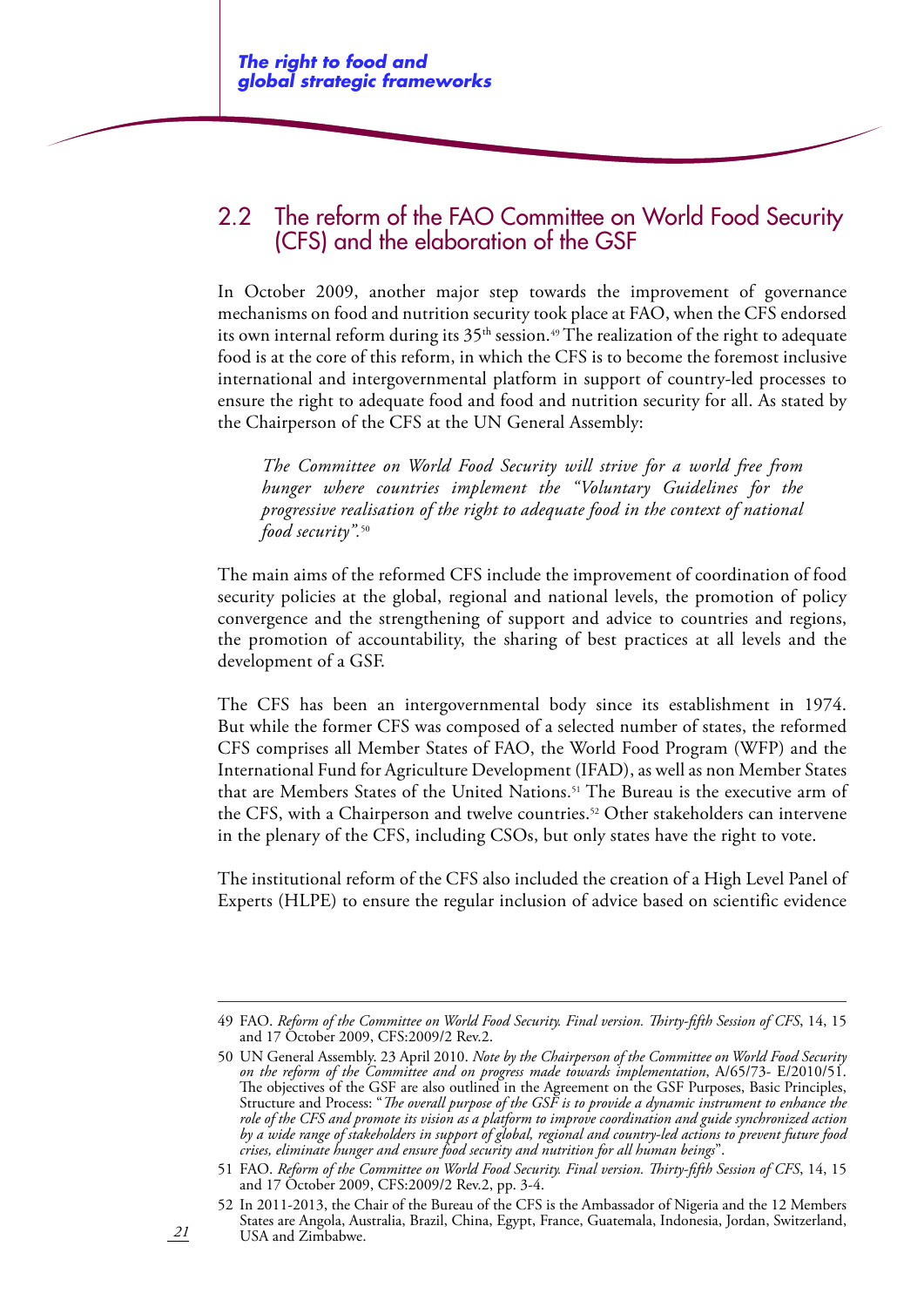and knowledge in the work of the CFS,<sup>53</sup> and of an Advisory Group to support the work of the CFS Bureau. The Advisory Group is composed of representatives of the following stakeholders:54 (1) UN system agencies and bodies with a specific mandate related to food security and nutrition;<sup>55</sup> (2) civil society organizations and their networks that work on food security and nutrition issues;<sup>56</sup> (3) international agricultural research institutions;<sup>57</sup>  $(4)$  international and regional financial institutions;<sup>58</sup>  $(5)$  and representatives of private sector associations and philanthropic foundations.<sup>59</sup>

A significant result of the revision of the CFS is the increased level of participation of CSOs. CSOs were called to organize themselves in order to facilitate their interaction with the CFS and their interventions in the plenary, which led to the creation of the Civil Society Mechanism (CSM).<sup>60</sup> The participatory process also led to the creation of new forms of electronic consultation to facilitate discussion and debate in an inclusive process.<sup>61</sup>

One of the main tasks of the CFS is to develop the GSF, described as a living instrument to orient the work of the reformed CFS. According to the reform documents of the CFS, the role of the CFS is to:

*Develop a Global Strategic Framework for food security and nutrition in order to improve coordination and guide synchronized action by a wide range of stakeholders. The Global Strategic Framework will be flexible so that it can be adjusted as priorities change. It will build upon existing frameworks such as the UN's Comprehensive Framework for Action (CFA), the Comprehensive Africa Agriculture Development Programme (CAADP), and the Voluntary Guidelines to Support the Progressive Realization of the Right to Adequate Food in the Context of National Food Security.*<sup>62</sup>

The elaboration of the GSF is a complex process. At its  $36<sup>th</sup>$  session in October 2010, the CFS decided to launch an inclusive consultative process led by the CFS Bureau,

- 54 UN General Assembly. 23 April 2010. *Note by the Chairperson of the Committee on World Food Security on the reform of the Committee and on progress made towards implementation*, A/65/73- E/2010/51.
- 55 FAO, WFP, IFAD, the Special Rapporteur on the Right to Food (appointed by the Human Right Council), the UN High Level Task Force on the Global Food Security Crisis and the UN Standing Committee on Nutrition (SCN).
- 56 The World Forum of Fish Harvesters & Fish Workers (WFHFF), MIJARC, Indigenous Caucus (ICAZA), World Alliance of Mobile Indigenous Peoples (WAMIP).
- 57 Bioversity International.
- 58 The World Bank.

- 59 International Agri Food Network; Bill and Melinda Gates Foundation.
- 60 See their website at *http://cso4cfs.org/civil-society-mechanism*.
- 61 UN General Assembly. 23 April 2010. *Note by the Chairperson of the Committee on World Food Security on the reform of the Committee and on progress made towards implementation*, A/65/73- E/2010/51, para. 23.
- 62 FAO. *Reform of the Committee on World Food Security, Final version, Thirty-fifth Session of CFS, 14, 15 and 17 October*, CFS:2009/2 Rev.2, para. 6) iii).

<sup>53</sup> CFS. *Rules and Procedures for the Work of the High Level Panel of Experts on Food Security and Nutrition*, Agreed by the CFS Bureau, 27 January 2010. The HLPE is composed of a Steering Committee made up of internationally recognized experts in a variety of food security and nutrition-related fields, and of a roster of experts used to build teams that act on a project-specific basis to analyze and report on issues related to food security and nutrition.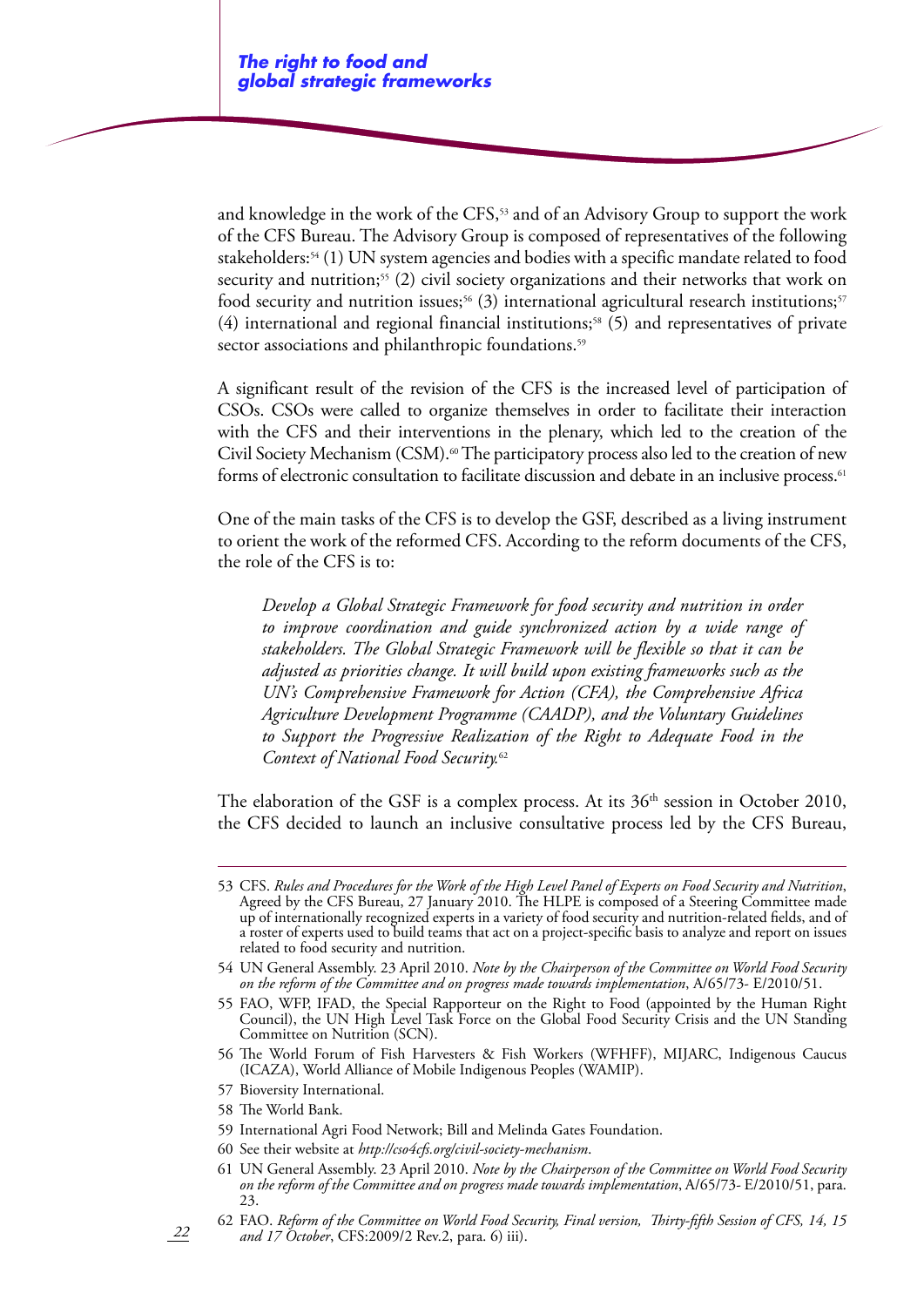with the involvement of all stakeholders, to develop a first version of the GSF to be presented in October 2012.<sup>63</sup> After consultation with Member States, the CFS endorsed the Agreement on the purposes, principles and structure of the GSF in April 2011,<sup>64</sup> followed by the adoption of an Annotated outline.<sup>65</sup> The Annotated outline, designed to open discussion and debate, was made widely available through electronic consultation from July to October 2011.<sup>66</sup> This innovative process fostered a wide range of contributions from different constituencies, including several representatives of CSOs, in contrast with the elaboration of the CFA. At the beginning of 2012, a first draft of the GSF was developed by the CFS Secretariat with the inputs of the HLPE.

Several steps will lead to the presentation of the first version of the GSF to the plenary of the CFS in October 2012. In March-May 2012, the first draft of the GSF will be discussed at FAO regional conferences and through an open consultation. In June 2012, the second draft of the GSF will be prepared by the CFS Secretariat and reviewed by the CFS Intergovernmental Open-Ended Working Group mandated to help develop the GSF. And in October 2012, the first version of the GSF will be submitted for approval at the CFS.

66 The contributions to the electronic consultation are available online at *http://km.fao.org/fsn/cfs/cfs-e-consultation/en*.

<sup>63</sup> FAO. *Global Strategic Framework for Food Security and Nutrition, A Concept Note, Thirty-sixth session of CFS*, 11-14 and 16 October 2010, CFS/2010/2 and FAO. *Global Strategic Framework for Food Security and Nutrition. Final Report. Thirty-sixth session of CFS*, 11-14 and 16 October 2010, CFS/2010/Final Report.

<sup>64</sup> FAO. *Global Strategic Framework for Food Security and Nutrition, Agreement on GSF purpose, basic principles, structure and process, including timeline*, as approved on 27.04.2011.

<sup>65</sup> FAO. *Global Strategic Framework for Food Security and Nutrition. Annotated Outline*, CFS: 2011/…, Background, iii).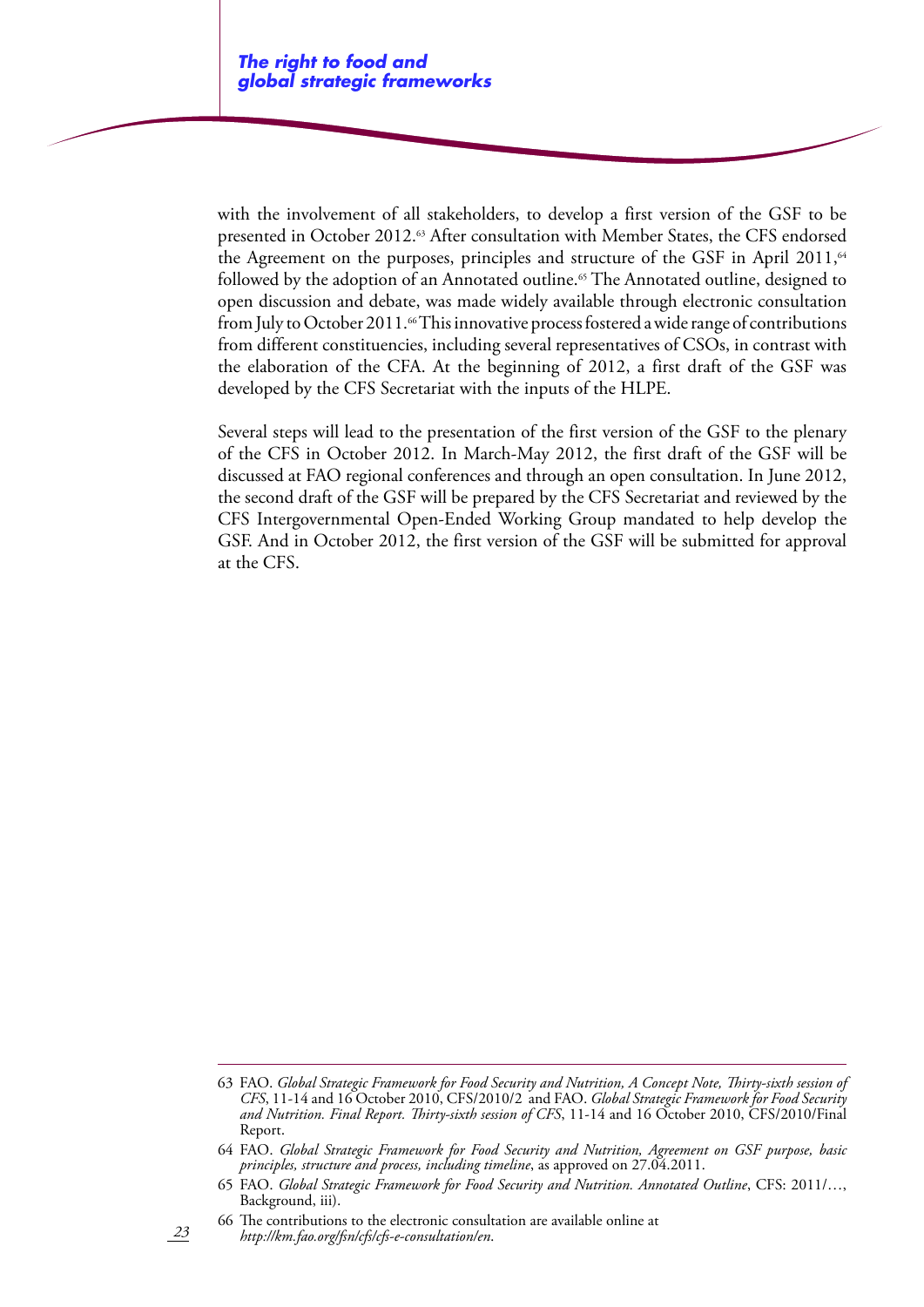

#### *The right to food and global strategic frameworks*

#### Introduction

- 1. The right to adequate food and the definition of a rights-based approach to the fight against hunger
- 2. Global frameworks for food security and nutrition : the Comprehensive Framework for Action (CFA) and the Global Strategic Framework (GFS)
- 3. Possible ways to integrate the right to adequate food into the CFA/UCFA
- 4. Possible ways to integrate the right to adequate food into the GSF Conclusion

# 3. Possible ways to integrate the right to adequate food into the CFA/UCFA

As we have seen in Part II of the study, the HLTF adopted two main documents since its creation in 2008, the CFA in July 2008 and the UCFA in September 2010. While recognizing the significant progress made in updating the CFA, this chapter will provide recommendations for a better integration of the right to adequate food in *future versions*  of the CFA/UCFA (1). It is will also present ways to integrate the right to adequate food in the *implementation* of the CFA/UCFA (2).

## 3.1 The integration of the right to adequate food in future versions of the CFA/UCFA

The CFA/UCFA was developed by the HLTF in 2008, updated in 2010 and summarized in 2011. It aims to stimulate and give strategic guidance for a comprehensive, coherent and partnership approach for food and nutrition security. The principles included in its Summary reflect an on-going learning, practicing and innovating process towards sustainable improvement in food and nutrition security. The adoption of the first version of the GSF by the CFS in October 2012 will lead to a revision of the CFA/UCFA. It is in this perspective that the following recommendations are made and will be detailed below: the right to adequate food should be integrated as a third track in future versions of the UCFA (i); a definition of the right to adequate food should be integrated (ii); human rights principles should be better properly integrated in the different outcomes of the CFA/UCFA (iii); new monitoring mechanisms should be proposed to held UN agencies and other international organizations accountable (iv); and structural and global inequities that affect the right to adequate food should be integrated among the main obstacles to food security (v).

### 3.1.1 The right to adequate food should be integrated as a third track

The UCFA makes clear references to the human rights framework and the human rights-based approach is mentioned as a strategic entry point to the framework, with reference to the International Covenant on Economic, Social and Cultural Rights as a legally binding instrument and the *Right to Food Guidelines* as a practical guide. Under its third outcome, the UCFA has also put more emphasis on the need to increase information and accountability systems. And the Summary confirms that key principles of the UCFA imply the integration of cross-cutting issues such as the protection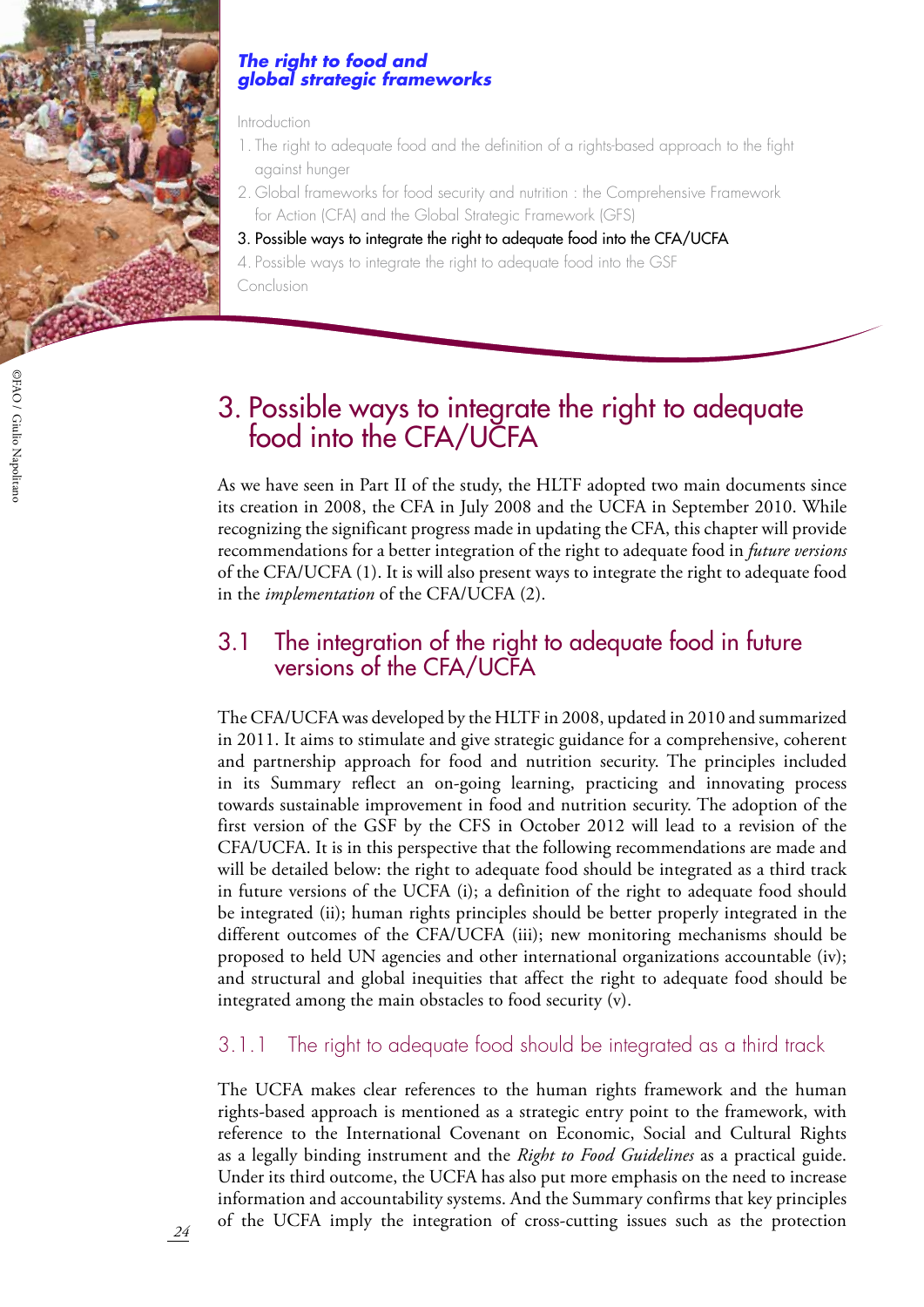and promotion of human rights, gender equity and their adaptation into law, policy and programme design.67

The progress achieved in updating the CFA reveals that stakeholders who wanted to mainstream human rights in the document were successful. But the UCFA maintains the twin track approach, with elements of the right to adequate food that have been integrated – unequally in the document – in the immediate and long term responses to food crisis and structural food insecurity.

A way to achieve a better integration of the right to adequate food within the UCFA would be to develop a real three track approach. This could be achieved in future versions of the CFA/UCFA that could describe the measures needed to respond to the urgent needs of the most vulnerable (first track), to address structural food insecurity (second track), and to make the right to adequate food a real basis for analysis, action and accountability (third track), as recommended by the UN Secretary General in January 2009.<sup>68</sup>

### 3.1.2 A definition of the right to adequate food should be integrated

Food security is defined in the text of the UCFA but the right to adequate food is defined in one of its footnotes. In future versions of the CFA/UCFA, a definition of the right to adequate food should be included in the text, together with the definition of food security. As we have seen in the first part of this study, two definitions have been used by most contributors in the last 10 years.

According to the Committee on Economic, Social and Cultural Rights:

*The right to adequate food is realized when every man, woman and child, alone or in community with others, has physical and economic access at all times to adequate food or means for its procurement. The core content of the right to adequate food implies (...) the availability of food in a quantity and quality sufficient to satisfy the dietary needs of individuals, free from adverse substances, and acceptable within a given culture (and) the accessibility of such food in ways that are sustainable and that do not interfere with the enjoyment of other human rights.*<sup>69</sup>

According to the UN Special Rapporteur on the right to food:

*The right to food is the right to have regular, permanent and free access, either directly or by means of financial purchases, to quantitatively and qualitatively adequate and sufficient food corresponding to the cultural traditions of the people to which the consumer belongs, and which ensures a physical and mental, individual and collective, fulfilling and dignified life free of fear.*<sup>70</sup>

70 Commission. 7 February 2001. *The right to food. Report by the Special Rapporteur on the right to food, Mr. Jean Ziegler*, E/CN.4/2001/53, para. 14.

<sup>67</sup> HLTF. August 2011. *Summary of the UCFA*, p. 14.

<sup>68</sup> Concluding remarks of UN Secretary General Ban Ki-moon to the Madrid High-Level Meeting on Food Security for All, 27 January 2009.

<sup>69</sup> Committee. *General Comment 12*, paras. 6-8.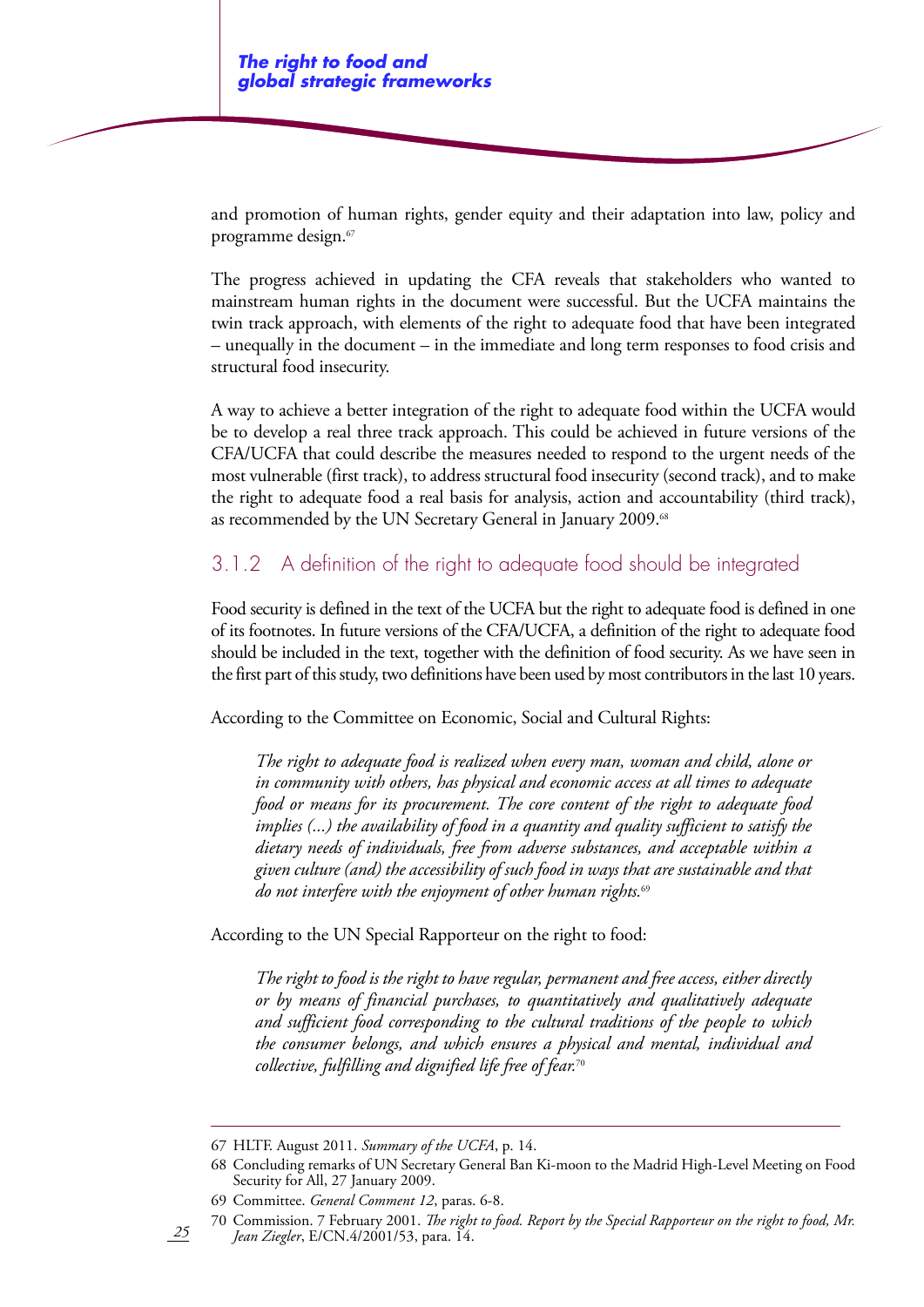### 3.1.3 Human rights principles should be better integrated in the different outcomes of the CFA/UCFA

The human rights principles of participation, accountability, non-discrimination, transparency, human dignity, empowerment and the rule of law (PANTHER) have been integrated in the UCFA, but not equally in its different parts.

In its different outcomes and actions, the UCFA refers to human rights principles, such as the principle of non-discrimination which is mentioned in relation to the eligibility to targeted assistance.<sup>71</sup> The UCFA also requires a participatory approach, including with the most vulnerable groups, in the design and implementation of social protection policies and in the framing of agro-ecology and smallholders farming strategies.72 And accountability is mentioned as one of the core principles that need to be followed in the framing and implementation of social programmes.73 It should also be noted that the principles of non discrimination, participation, transparency and accountability are integrated in all the elements of the outcome aiming to expand social protection system.<sup>74</sup>

But this is not sufficient. For example, the need to ensure the participation of communities in policy debates that concern them should be integrated, and the need to empower community-based organizations should be enhanced. As stated in the *Right to Food Guidelines*, it is also essential to ensure the participation of vulnerable people and local communities in the elaboration of all food security policies and programmes.<sup>75</sup> Their participation improves the likelihood that that they will benefit from these policies and programmes and therefore have their human rights, including the right to adequate food, fulfilled.

The principle of non discrimination should also be better integrated, for example in outcome 3, which outlines key steps for the implementation of national strategies. This third outcome should explicitly say that states must abolish any discriminatory laws, regulations and practices affecting the enjoyment of human rights, including the right to adequate food, and put an end, as speedily as possible, to the unequal enjoyment of the right to adequate food.76

<sup>71</sup> See Outcomes 1.1 and 2.1 of the UCFA.

<sup>72</sup> See Outcomes 2.1 and 2.3 of the UCFA

<sup>73</sup> See Outcome 2.1 of the UCFA.

<sup>74</sup> De Schutter O., 18-19 May 2010. *Five Proposals for a genuine integration of the right to food in the revised Comprehensive Framework for Action*, contribution to the Dublin consultation, , p. 6, para. 5.

<sup>75</sup> See in particular the *Right to Food Guidelines* 3.9, 13.2, 13.3 and 15.5.

<sup>76</sup> This is a legal obligation under international law. See FAO. *Right to Food Guideline* 3.5; Limburg Principles on the Implementation of the ICESCR, E/CN.4/1987/17, Annex, paras. 37-38.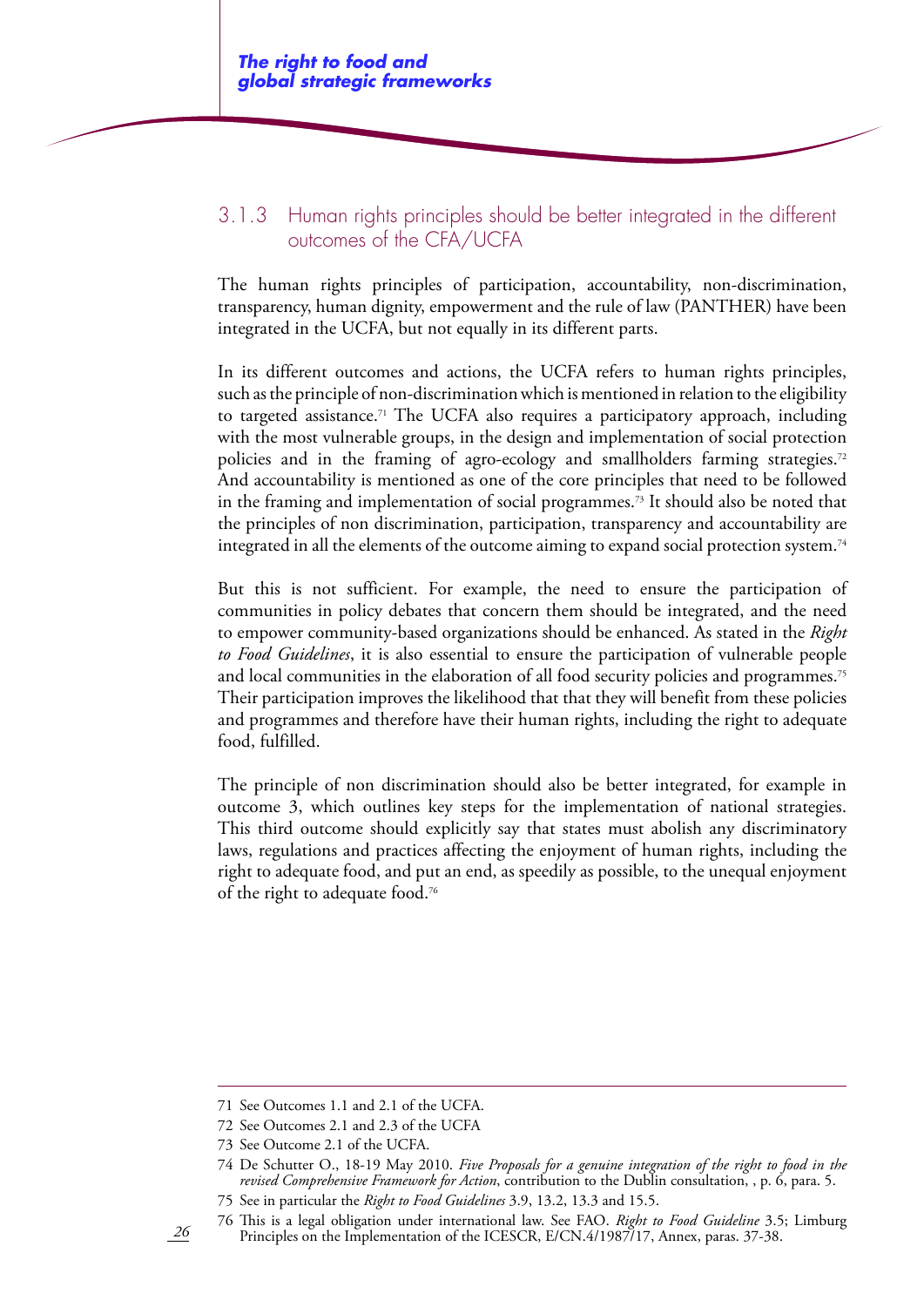### 3.1.4 New monitoring mechanisms should be proposed to held UN agencies and other international organizations accountable

Access to remedies and effective accountability mechanisms at all levels are fundamental for the protection of the right to adequate food.<sup> $7$ </sup> As the UN Special Rapporteur on the right to food, Olivier De Schutter, put it:

*The right to food requires that accountability mechanisms be put in place so that victims of violations of the right to food have access to independent bodies empowered to monitor the choice made by decision makers. The right to food implies that victims must have a right to recourse mechanisms, that governments must be held accountable if they adopt policies which violate that right, and that courts are empowered to protect that right.*<sup>78</sup>

The UCFA recognises that national authorities hold primary responsibility in enabling people to realize their right to adequate food and that a strong accountability system is needed. The third outcome of the UCFA encourages the creation of accountability systems to review national food and nutrition security policies, programmes and laws, and it refers to the need to put in place recourse mechanisms, including administrative and judicial remedies, for those unable to meet their food and nutrition needs.

In the Summary of the UCFA, the HLTF underlines that "*states and development partners are increasingly expected to deliver on their promises and to be fully accountable for the actions they take*" and that countries making the most progress on food and nutrition security are those with "*a high sense of accountability on all interlinked areas of food and nutrition security*".79

These elements are important. But making states accountable for the steps they take for the realization of the right to adequate food is not sufficient within the HLTF context. Given their power and responsibilities, it is also important that UN agencies and other international organizations are held accountable for the policies and programmes they implement for realizing the right to adequate food.<sup>80</sup> Such accountability framework at the international level should be included in future versions of the UCFA. This would make the HLTF and its members more accountable for their action in supporting the realization of the right to food.

<sup>77</sup> See C. Golay, *The Right to Food and Access to Justice: Examples at the National, Regional and International Levels*, Right to Food Studies, Rome, FAO, 2009.

<sup>78</sup> UN Human Rights Council. 21 July 2009. *Report of the Special Rapporteur on the right to food, Olivier de Schutter. Crisis into opportunity: reinforcing multilateralism*, A/HRC/12/31, para. 11.

<sup>79</sup> HLTF. August 2011. *Summary of the UCFA*, p. 16.

<sup>80</sup> On the power and responsibilities of international organizations in relation to the right to food, see J. Ziegler, C. Golay, C. Mahon, S-A. Way, 2011. *The Fight for the Right to Food. Lessons Learned*, London, Palgrave Macmillan, pp. 84-90.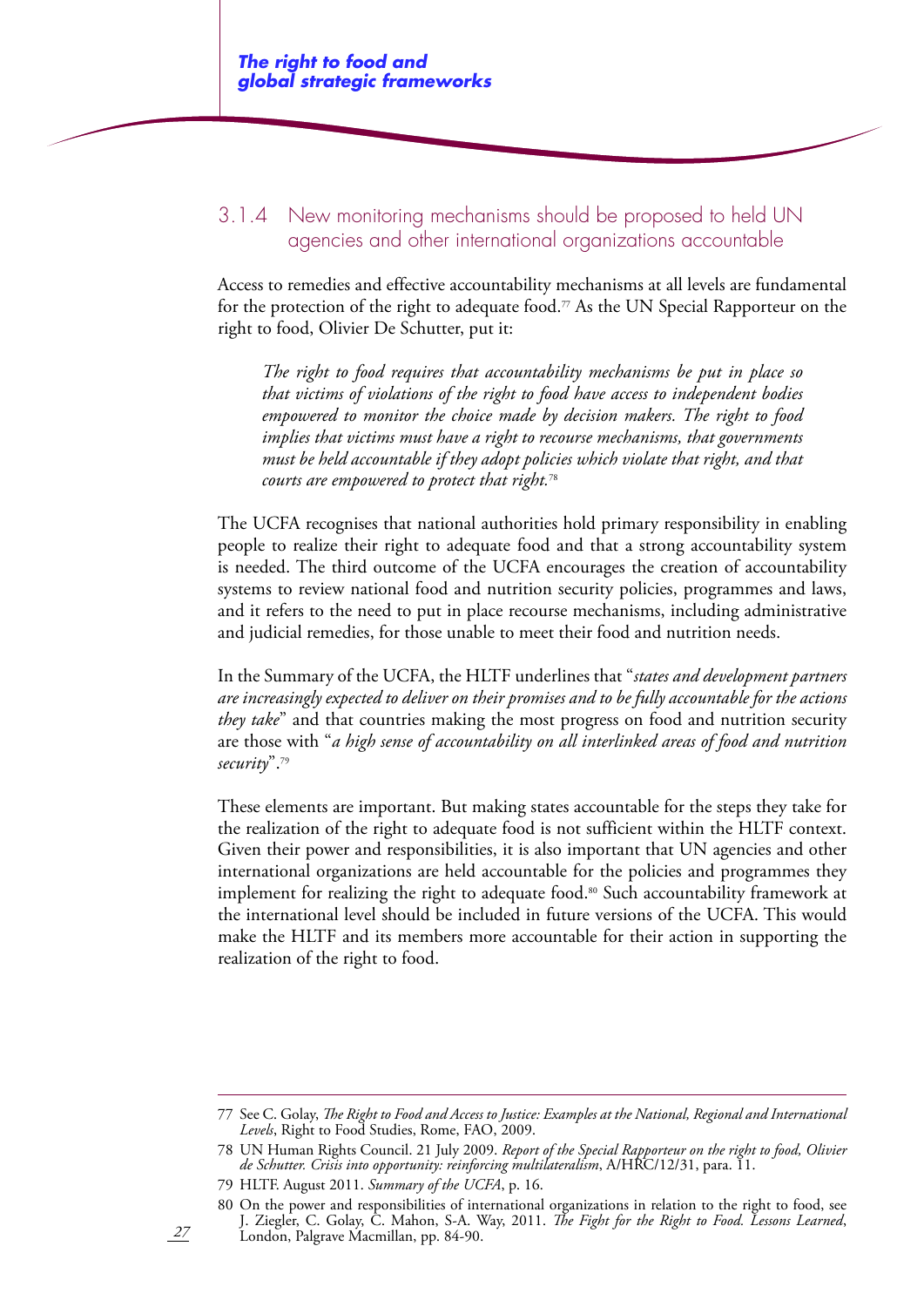### 3.1.5. Structural and global inequities affecting the right to adequate food should be integrated among the main obstacles to food security

The former Special Rapporteur on the right to food, Jean Ziegler, demonstrated that structural inequities in the global trade and financial systems are major obstacles to the realization of the right to food.<sup>81</sup> However, this has not been recognized in the CFA and the UCFA.

As the UN Special Rapporteur on the right to food, Olivier De Schutter, put it:

*It is important to recognise the relatively narrow focus of the CFA on actions to be undertaken at the domestic level. The structural dimensions and, in particular, the international obligations of rich countries that correspond to the fulfilment of the right to development are left out from the CFA. In his work the Special Rapporteur has consistently highlighted a number of mechanisms that constitute obstacles to the realization of the right to food by poor countries. Among these obstacles are a deeply inequitable trading system, an international division of labour that leads to deteriorating terms of trade for many poor countries, and an unsustainable foreign debt. In addition, conditionalities included in trade and investment agreements may make it difficult for developing countries to strengthen their ability to feed themselves, and thus increase their dependency on foreign imports of lower-priced foods subsidized by rich countries or, even worse, on food aid.*<sup>82</sup>

These structural and global inequities should be integrated among the main obstacles to food security in future versions of the CFA/UCFA.

# 3.2 The integration of the right to adequate food in the implementation of the CFA/UCFA

In 2012, one of the main objectives of the HLTF will be to continue to raise awareness about the UCFA and to encourage the use and adoption of its comprehensive approach for food and nutrition security. It will also support exchanges and convergence of experiences by its members and other stakeholders.. In 2012, the HLTF will review the outcomes of its action since its inception in 2008.83

To help the HLTF and its members to better integrate the right to adequate in the implementation of the CFA/UCFA, the following recommendations can be made: the HLTF and its members need to promote a right to food-based approach when advising states on food security policies and programmes (i); they need to use common

<sup>81</sup> See J. Ziegler, C. Golay, C. Mahon, S-A. Way. 2011. The Fight for the Right to Food. Lessons Learned, London, Palgrave Macmillan, pp. 68-100.

<sup>82</sup> De Schutter O. 18-19 May 2010. *Five Proposals for a genuine integration of the right to food in the revised Comprehensive Framework for Action*, contribution to the Dublin consultation,.

<sup>83</sup> Information received by the Coordination Team of the High Level Task Force on Global Food Security, Geneva, January 2012.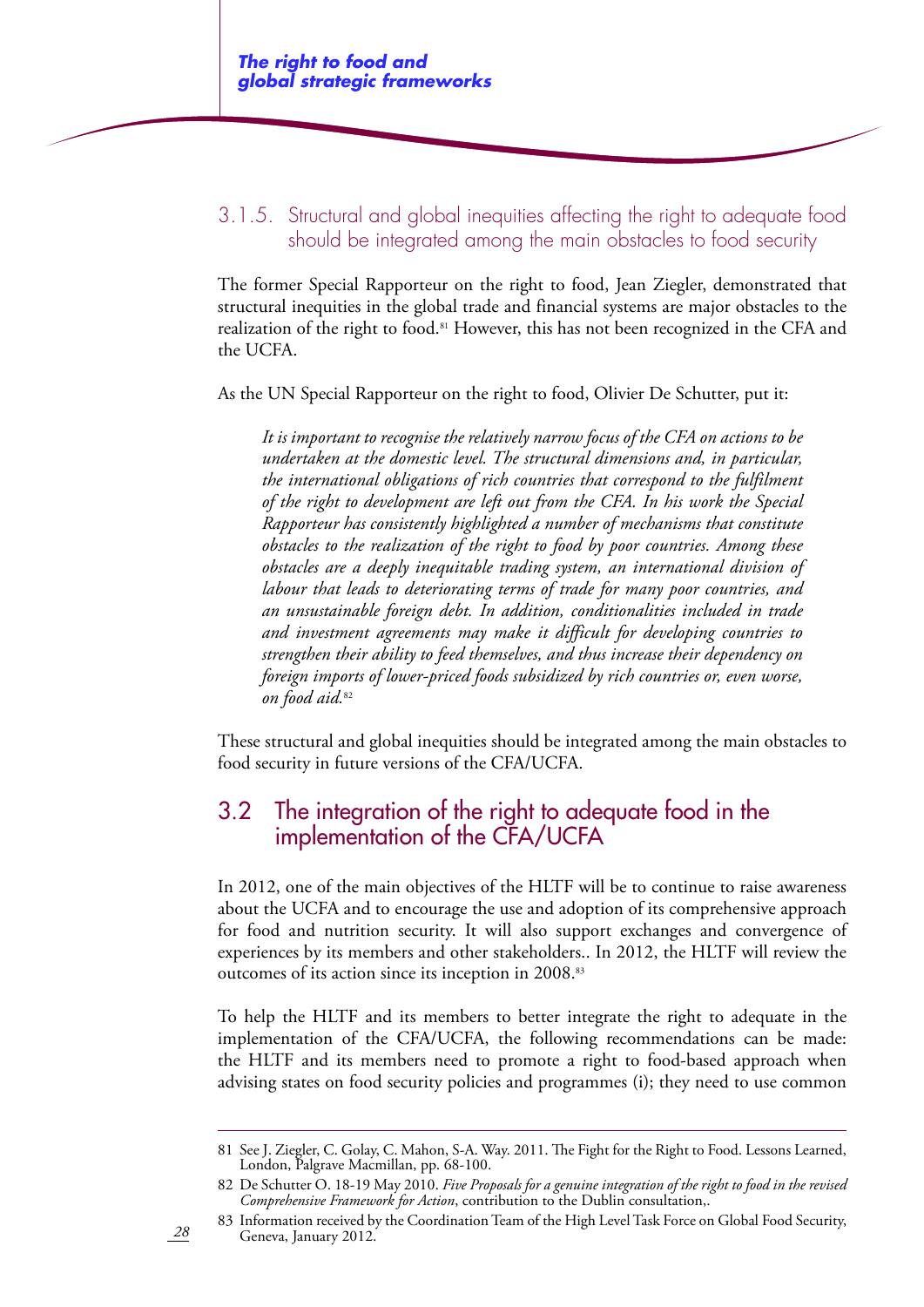indicators to monitor the realization of the right to adequate food (ii); they need to promote gender equality in the enjoyment of the right to adequate food (iii); and they need to convince states to undertake impact assessments of public policies, including market and trade policies, to protect the right to adequate food (iv).

## 3.2.1 The need to promote a right to food-based approach when advising states on food security policies and programmes

Citing a number of countries that have adopted the right to adequate food as a framework for design, implementation and evaluation of national laws, policies and programmes, the UCFA encourages the private sector, civil society and governmental institutions to adopt the right to adequate food as a reference framework for the development of their food security policies and programmes. In the implementation of the CFA/UCFA, the HLTF and its members should therefore promote a right to food-based approach when they encourage states to elaborate, revise or implement food security policies and programmes.

It is important to underline that in doing so, they should also encourage the adoption of measures aimed at raising awareness and building capacities on the right to adequate food and states' obligations to respect, protect and fulfil this right. Awareness raising campaigns involving NGOs and CSOs as well as local and national authorities should be encouraged, to ensure that the right to adequate food will be the main objective of food security policies and programmes, that human rights principles will guide the elaboration and implementation of these policies and programmes, and that people will be empowered to claim their right to adequate food and the capacities of governmental authorities will be strengthened to meet their obligations.

### 3.2.2 The need to use common indicators to monitor the realization of the right to adequate food

Significant improvement has been achieved in defining indicators related to the measurement of progress of the UCFA outcomes. The UCFA cites efforts made by the HLTF members and other stakeholders to agree on common indicators, and while this work is in progress since 2010, the UCFA refers to the human rights indicators framework developed by OHCHR and adapted to the UCFA.<sup>84</sup> It is satisfying to observe that the UCFA integrates the combined use of structural, process and outcome indicators, widely accepted as the most relevant framework to monitor progress in the realization of human rights. As the UN High Commissioner for Human Rights puts it:

*This framework aims to link: states' commitment to and acceptance of obligations under international human rights standards (structural indicators); efforts undertaken to meet those obligations through implementation of policy measures and programmes (process indicators); and the results of those efforts as regards* 

84 According to the UCFA, "*Bodies within the HLTF are joining efforts with other stakeholders to agree on indicators that will help measure progress in relation to UCFA outcomes*". UCFA, September 2010, A.2.viii).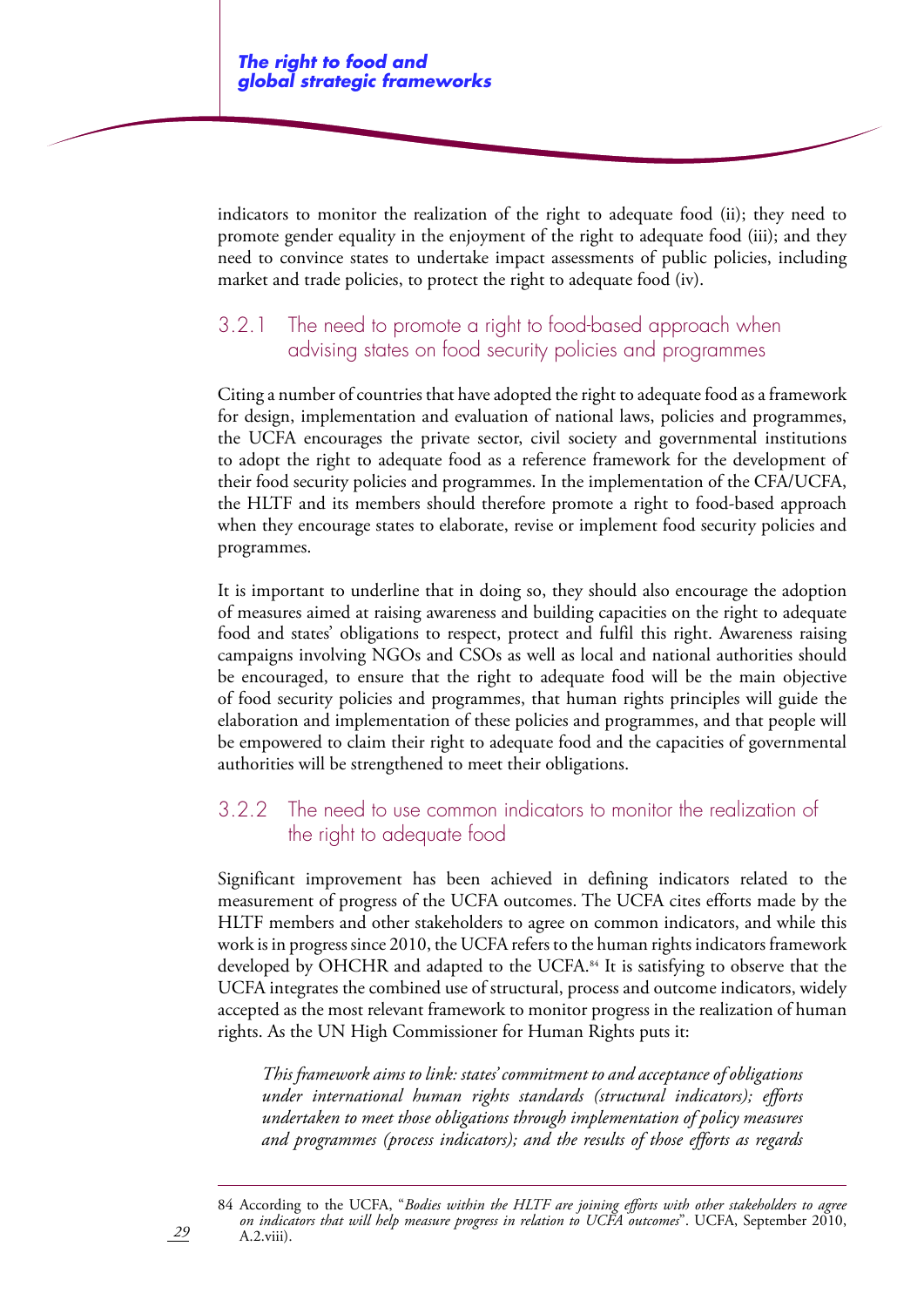*the concerned populations' enjoyment of human rights (outcome indicators). Indicators identified should be able to reflect the full spectrum of state's obligations to respect, protect and fulfil human rights.*<sup>85</sup>

In the implementation the CFA/UCFA, a list of indicators related to the right to adequate food should be agreed upon by the HLTF members and these indicators should be used to monitor the realization of the right to adequate food in all countries in which they give advice to states on food security policies and programmes.

### 3.2.3 The need to promote gender equality in the enjoyment of the right to adequate food

In its first chapter, the UCFA underlines the special challenges faced by women in conditions of food insecurity. And in the strategies for improving food and nutrition security and ensuring that women will be at the centre of policies, the UCFA refers to the rights enshrined in the Convention on the Elimination of All Forms of Discrimination Against Women (CEDAW).

According to FAO's latest estimates,  $925$  million people are currently undernourished<sup>86</sup> – 70% being women and girls – and closing the gender gap in agricultural yields could bring that number down by as much as  $100-150$  million people.<sup>87</sup> No simple "blueprint" exists for achieving gender equality in agriculture and protecting women's right to adequate food, but lessons can be learned from best practices. Basic principles for achieving gender equality and empowering women in agriculture include eliminating all discrimination against women under the law; strengthening rural institutions that should be made more gender-aware; allowing women to conduct more rewarding and productive activities; building on the human capital of women and girls; addressing multiple constraints with bundle interventions; improving the collection and analysis of sex-disaggregated data; and making agricultural policy decisions more gender-aware.<sup>88</sup>

In the implementation of the CFA/UCFA, the HLTF and its Members should promote gender equality in agriculture and in the enjoyment of the right to adequate food. They should also raise awareness about the possibilities for women to use the CEDAW procedures if their right to adequate food is violated, a possibility that is almost never used.<sup>89</sup>

86 FAO. 2010. *The State of Food Insecurity in the World 2010*, Rome.

<sup>85</sup> See ECOSOC. July 2011. *Report of the UN High Commissioner for Human Rights*, E/2011/90.

<sup>87</sup> FAO. "Women in Agriculture, Closing the Gender Gap", in FAO. 2011. *The State of Food and Agriculture 2010-11*, Rome.

<sup>88</sup> FAO. "Women in Agriculture, Closing the Gender Gap", in FAO. 2011. *The State of Food and Agriculture 2010-11*, Rome.

<sup>89</sup> I. Rae. *Women and the right to food, International law and state practice*, Right to Food Studies, Rome, FAO, 2008.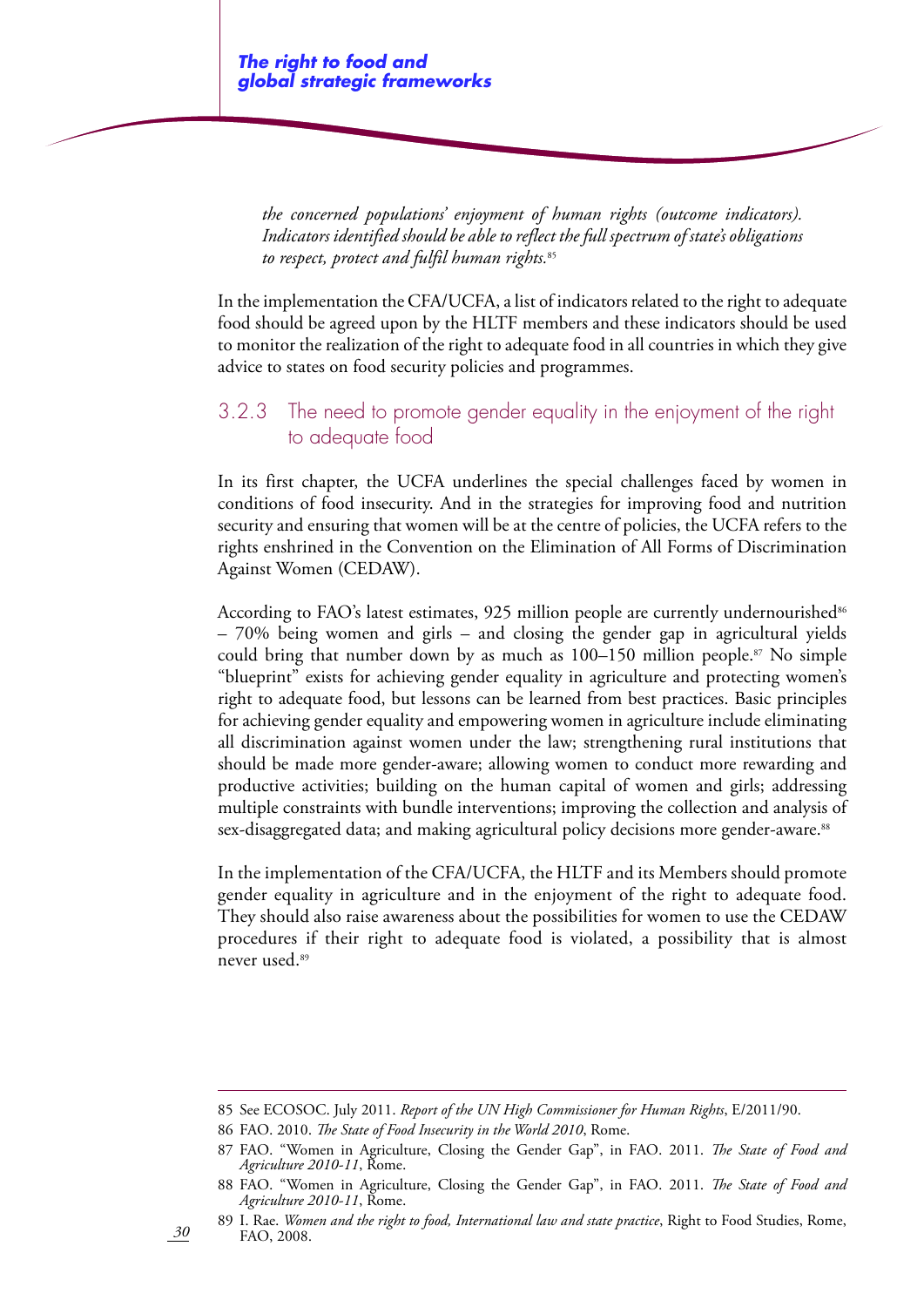### 3.2.4 The need to convince states to undertake impact assessments of public policies, including market and trade policies, to protect the right to adequate food

The UCFA mentions the need to undertake impact assessments of public policies, including trade agreements, as a requirement for the protection of the right to adequate food. It also stresses the need to improve transparency and predictability of food commodity markets,<sup>90</sup> which can, to some extent, be linked to the recommendation of the UN Special Rapporteur on the right to food, Olivier de Schutter, to reduce price volatility.91 In the Summary of the UCFA, the HLTF also agreed that markets and trade policies should contribute to the realization of internationally agreed human rights,<sup>92</sup> which include the right to adequate food.

In the implementation of the CFA/UCFA, the HLTF and its members should therefore convince states to undertake impact assessments of public policies, including market and trade policies, to protect the right to adequate food. This would be in line with the resolution on the right to food and the global food crisis adopted by unanimity by the Human Rights Council in May 2008, in which states committed to consider "*reviewing any policy or measure which could have a negative impact on the realization of the right to food*".93

Useful tools to undertake these impact assessments are the *Right to Food Assessment Checklist* developed by the FAO and human rights experts, including the UN Special Rapporteur on the right to food, in 2009, and the *Guide to Conducting a Right to Food Assessment* published on the same year by the FAO.94

<sup>90</sup> See Outcome 2.4 of the UCFA.

<sup>91</sup> De Schutter O. 18-19 May 2010. *Five Proposals for a genuine integration of the right to food in the revised Comprehensive Framework for Action*, contribution to the Dublin consultation, , p. 6, para. 4. See also A/HRC/9/23, paras. 41-43.

<sup>92</sup> HLTF. August 2011. *Summary of the UCFA*, p. 15.

<sup>93</sup> UN Human Rights Council. *Report of the Human Rights Council on its seventh special session*. A/ HRC/S-7/2.

<sup>94</sup> FAO, 2009. *Right to Food Assessment Checklist. Assessing the Right to Food in the National Development Context*, Rome ; FAO, 2009. *Guide to Conducting a Right to Food Assessment*, Rome,.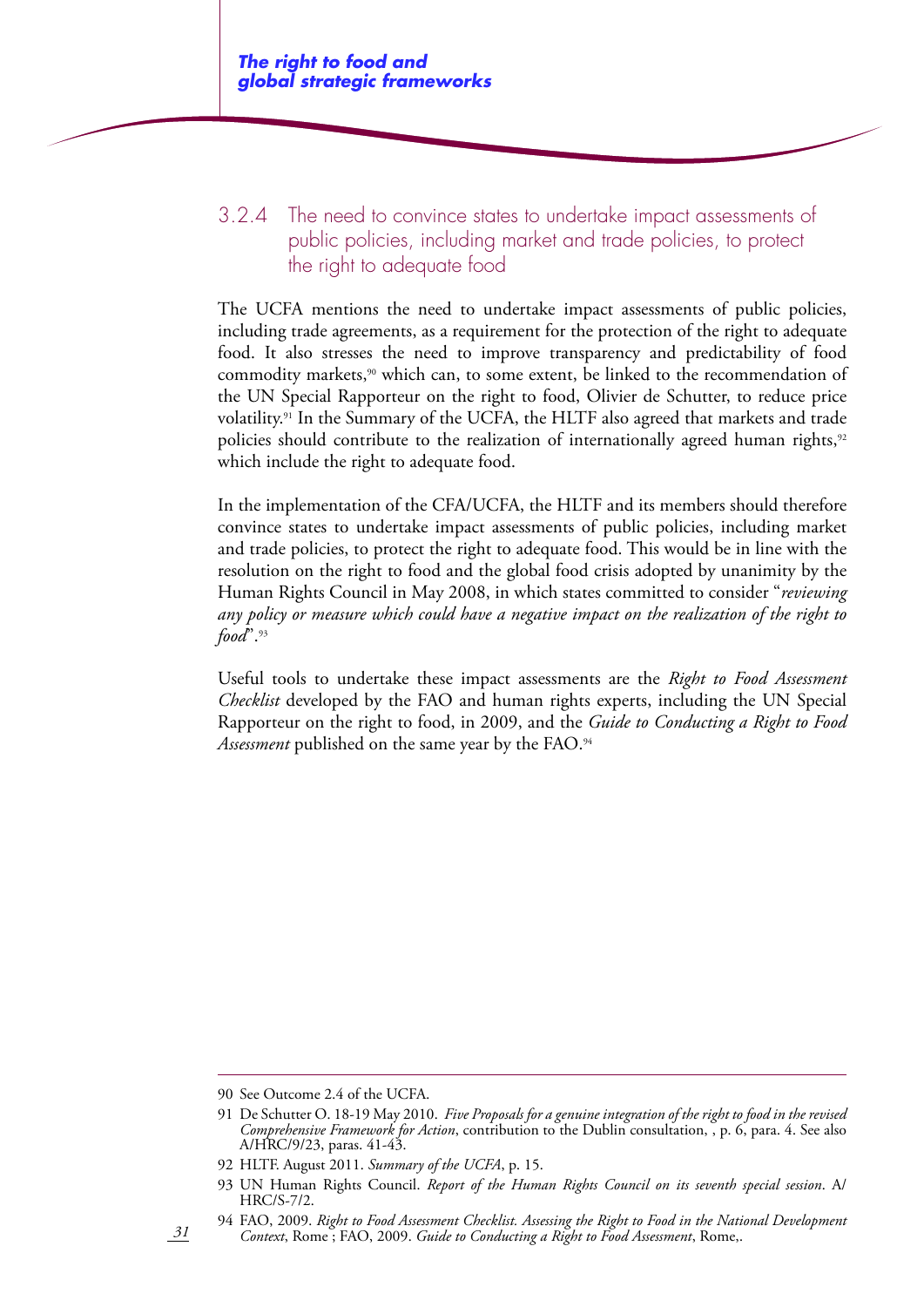

#### *The right to food and global strategic frameworks*

Introduction

- 1. The right to adequate food and the definition of a rights-based approach to the fight against hunger
- 2. Global frameworks for food security and nutrition : the Comprehensive Framework for Action (CFA) and the Global Strategic Framework (GFS)
- 3. Possible ways to integrate the right to adequate food into the CFA/UCFA
- 4. Possible ways to integrate the right to adequate food into the GSF

Conclusion

# 4. Possible ways to integrate the right to adequate food into the GSF

As we have seen in the second part of our study, the reformed CFS aims to become the most important forum for coordination, promotion of accountability, share of best practices and provision of mutual support at all levels with regards to food and nutrition security. The GSF will be a central element in this process and it will be built upon existing frameworks, including the CFA/UCFA and the *Right to Food Guidelines*. 95

After consultation with various constituencies and through various means, on the basis of previous documents – in particular the Agreement on GSF purposes, basic principles, structure and process<sup>96</sup> and the Annotate outline<sup>97</sup> – the first draft of the GSF was developed at the beginning of 2012 by the CFS Secretariat with inputs from the HLPE.

In March-May 2012, the first draft of the GSF will be discussed at FAO regional conferences and through an open consultation, and in June 2012, the second draft of the GSF will be prepared, in order to reach the objective of submitting the first version of the GSF for approval at the CFS plenary in October 2012.

In this fourth part of the study, we will describe the integration of the right to adequate food in the first draft of the GFS (1), present possible ways to improve it in future versions of the GFS (2) and make recommendations to integrate the right to adequate food in the implementation of the GFS (3).

# 4.1 The integration of the right to adequate food in the first draft of the GSF

In comparison with its integration in previous documents of the CFS – including the Agreement on GSF purposes, basic principles, structure and process and the Annotate outline – the right to adequate food has been given much more importance in the first draft of the GFS.

<sup>95</sup> FAO. Reform of the Committee on World Food Security, Final version, Thirty-fifth Session of CFS, 14, 15 and 17 October, CFS:2009/2 Rev.2, para. 6) iii).

<sup>96</sup> FAO. *Reform of the Committee on World Food Security, Final version, Thirty-fifth Session of CFS, 14, 15 and 17 October*, CFS:2009/2 Rev.2, p.6, iii and FAO, *Global Strategic Framework for Food Security and Nutrition. Final Report. Thirty-sixth session of CFS. 11-14 and 16 October*, CFS/2010/Final Report.

<sup>97</sup> FAO. *Global Strategic Framework for Food Security and Nutrition. Annotated Outline*, CFS: 2011/…, Background, iii).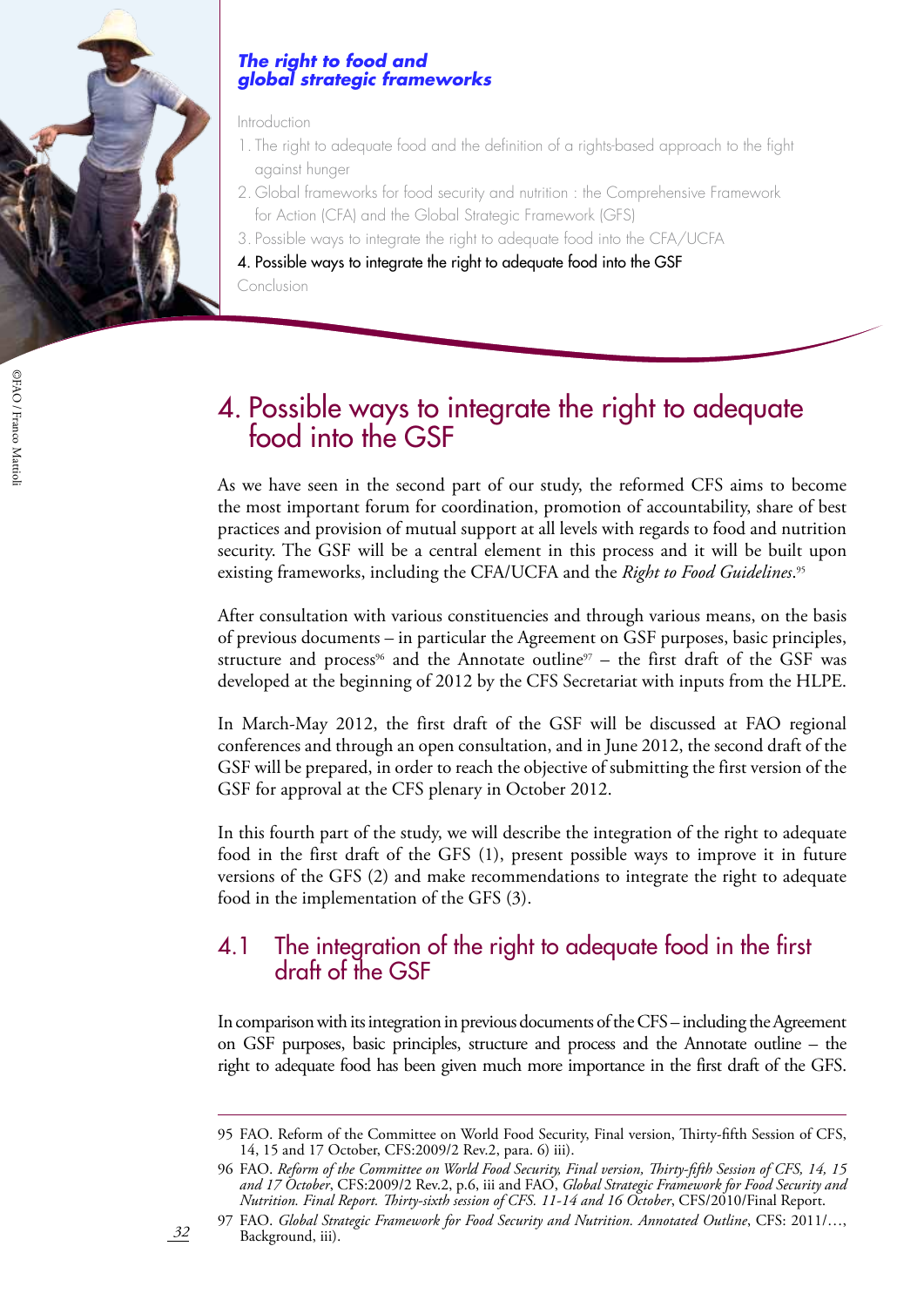The right to food is well defined in the first draft,<sup>98</sup> the effectiveness of the right to food-based approach to fight against hunger is recognized as one of the main lessons learned of the past decades<sup>99</sup> and the *Right to Food Guidelines* are very well described among the foundations and overarching frameworks of the GSF.100 The fact that part IV on food security policies and programmes begins with a detailed presentation of the practical guidance offered by the *Right to Food Guidelines* and the seven steps that must be followed to implement the Guidelines must also be welcomed.<sup>101</sup>

It is also worth mentioning that the fundamental right to be free from hunger is mentioned among the core elements of the first track aimed at immediately tackling hunger and malnutrition for the most vulnerable through direct actions, and that in the presentation of the Five Rome Principles for Sustainable Global Food Security, the right to adequate food is put as a core element of the second track aimed at addressing the root causes of hunger through medium/long-term actions.102

Important elements of a right to food-based approach to fight against hunger and of the *Right to Food Guidelines* are also mentioned in other parts of the first draft of the GSF, including on the issues of tenure of land, fisheries and forests, protracted crisis, and core actions to be taken at the country level.<sup>103</sup>

It is also positive to see that the structural causes of hunger and malnutrition include many forms of discrimination and exclusion, which is essential for the analysis of food insecurity based on the right to adequate food.<sup>104</sup> At the exception of large scale land acquisitions and leases, which represent serious threats to the right to adequate food, the most important emerging challenges are also mentioned in the GSF.105

This progressive integration of the right to adequate food in the first draft of the GSF should be welcomed, even if possible ways to improve it in future versions of the GSF must be presented.

## 4.2 Possible ways to improve the integration of the right to adequate food in future versions of the GSF

In the first version of the GSF that will be adopted in October 2012, it is important to include the right to adequate food among the core components of the second track aimed at addressing the root causes of hunger through medium/long-term actions.106

100 *Ibid*., p. 6.

101 *Ibid*., pp. 9-10.

- 102 *Ibid*., p. 7.
- 103 *Ibid*., pp. 14, 17 and 23.

<sup>98</sup> CFS. 27 January 2012. *Global Strategic Framework for Food Security and Nutrition. First draft*, p. 4. 99 *Ibid*., p. 6.

<sup>104</sup> *Ibid*., p. 6.

<sup>105</sup> *Ibid*., p. 5.

*<sup>33</sup>* 106 C *Ibid*., p. 8.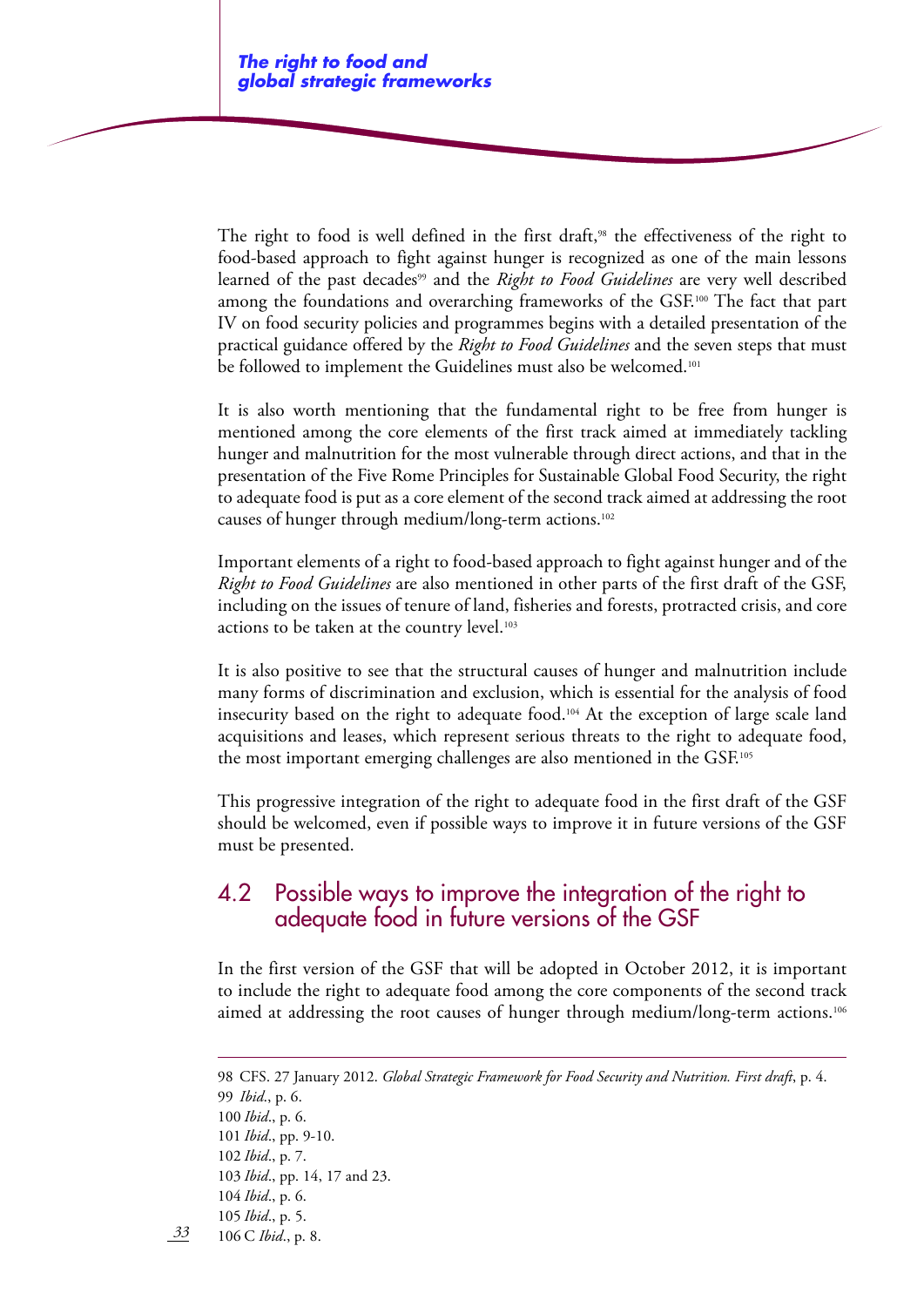The human rights principles of participation, accountability, non-discrimination, empowerment, transparency, human dignity, empowerment and rule of law (PANTHER) should also be fully included in all parts of the GSF.

As demonstrated by the UN Special Rapporteur on the right to food, Olivier de Schutter,<sup>107</sup> large scale land acquisitions and leases are among the major threats to the right to adequate food. This issue should therefore be included among the emerging challenges to food security in future versions of the GSF.

All governments have extraterritorial obligations towards the realization of the right to adequate food, as outlined in the UN Special Rapporteur's report to the Commission on Human Rights in 2006108 - they should all respect the right to adequate food, protect this right and support its fulfilment in other countries. These extraterritorial obligations should be described in future versions of the GSF, within the proposals to improve global support to regional and national actions and response to global challenges.109

In the last part on monitoring and follow-up (part V.E.), several measures to monitor food security and nutrition are mentioned, but specific references should be made in future versions of the GSF to the need for the CFS, states and other stakeholders to monitor the implementation of the *Right to Food Guidelines* and the *Voluntary Guidelines on the Responsible Governance of Tenure of Land, Fisheries and Forests in the Context of National Food Security* (*Tenure Governance Guidelines*) adopted at FAO in March 2012.110 A clear mandate should also be given to the CFS to monitor the implementation of the GSF, as a way to fulfil its role as a forum to promote accountability. And the role of local authorities and civil society organizations in the implementation and monitoring of food security and nutrition and the right to adequate food should be described.

The need to strengthen mechanisms to monitor the right to adequate food and ensure access to justice for victims of violations of the right to adequate food should also be underlined.111 To further improve this part V.E on monitoring and follow-up in future versions of the GSF, judicial, quasi-judicial, administrative and political fora in which the right to food is and should be monitored should be mentioned, including international, regional and national human rights monitoring bodies, such as the UN Human Rights Council, the UN Comm-ittee on Economic, Social and Cultural Rights, regional human rights commissions and courts, national courts and national human rights institutions.112

<sup>107</sup> UN Human Rights Council. 28 December 2009. *Report of the Special Rapporteur on the right to food, Olivier De Schutter, Large-scale land acquisitions and leases: A set of minimum principles and measures to address the human rights challenge*, A/HRC/13/33/Add.2.

<sup>108</sup> See E/CN.4/2006/44.

<sup>109</sup> CFS. 27 January 2012. *Global Strategic Framework for Food Security and Nutrition. First draft*, p. 25.

<sup>110</sup> FAO. *Voluntary Guidelines on the Responsible Governance of Tenure of Land, Fisheries and Forests in the Context of National Food Security*, adopted on 9 March 2012. FAO. Voluntary Guidelines on the Responsible Governance of Tenure of Land, Fisheries and Forests in the Context of National Food Security, adopted on 9 March 2012.

<sup>111</sup> CFS. 27 January 2012. Global Strategic Framework for Food Security and Nutrition. First draft, p. 28.

<sup>112</sup> See C. Golay. FAO. 2009. The Right to Food and Access to Justice: Examples at the National, Regional and International Levels.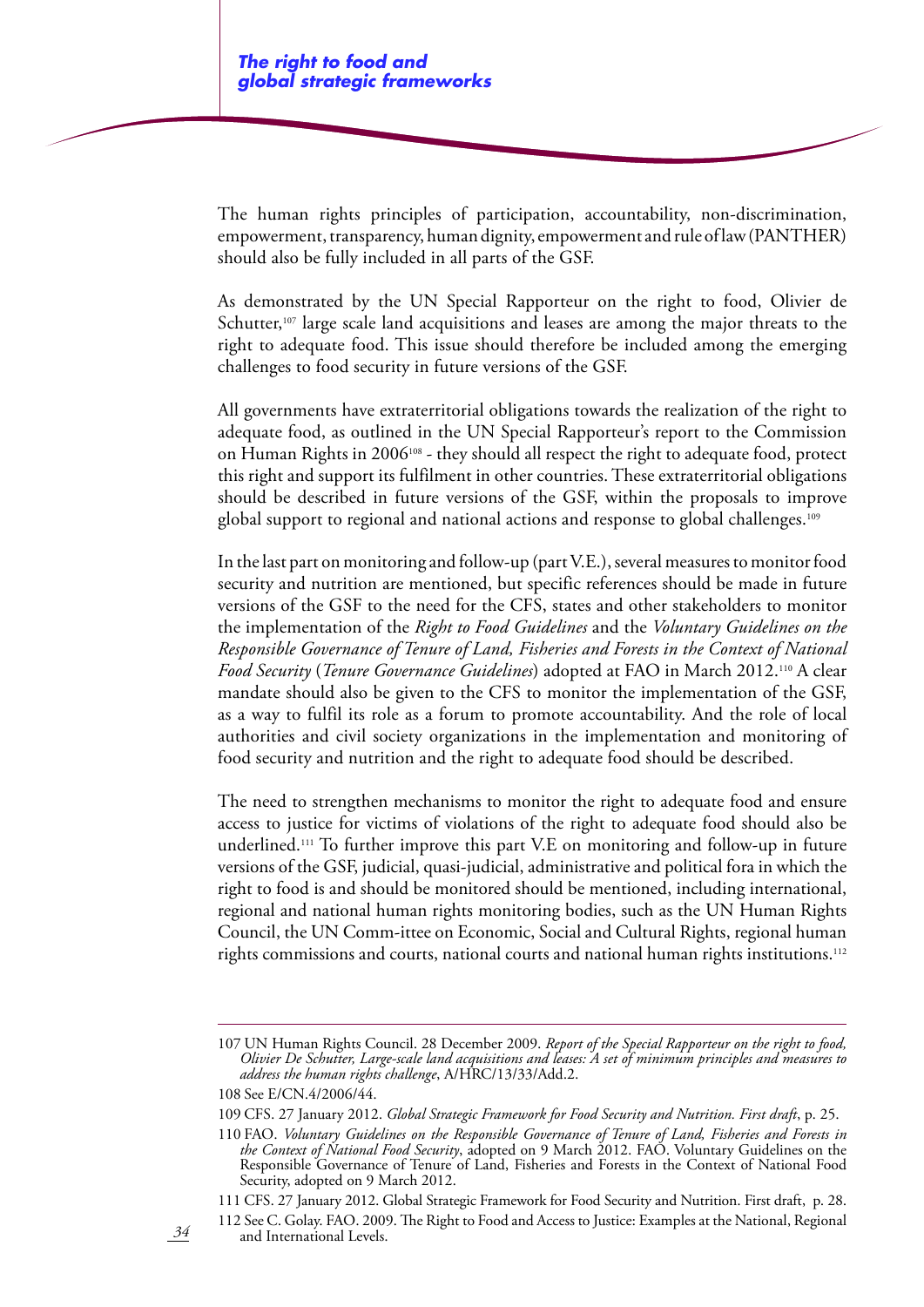Finally, in trying to define common indicators, explicit references should be made to the indicators for measuring the right to adequate food developed by the Office of the High Commissioner for Human Rights $113$ , as well as to the possibilities of using indicators, benchmarks, scoping and assessment when monitoring progress towards the realization of the right to adequate food.

## 4.3 Possible ways to integrate the right to adequate food in the implementation of the GSF

The first draft of the GSF rightly notes that "*despite some notable and laudable exceptions, there has been a lack of implementation of the [Right to Food Guidelines] and [of the development of] effective rights-based food security and nutrition strategies*" and that "*discrimination against women that perpetuates their lack of access to productive resources, including land, credit and extension services, while broadly recognized as a severe constraint to the achievement of food security and nutrition, continues to be widespread*".114

In the implementation of the GFS, states and other stakeholders should therefore largely promote a right to food-based approach in the elaboration and implementation of food security policies and programmes, based on the *Right to Food Guidelines*. Following positive examples, such as the example given by Brazil, states should put in place an adequate institutional framework to ensure the coordination of relevant ministries and other stakeholders and the efficiency of policies and programmes designed to respect, protect and fulfil the right to adequate food. This is essential to respond to a very multisectoral issue – food security – requiring the involvement of different ministries and actors.

Adequate remedies – including judicial, quasi-judicial, administrative and political – should be made available at the national, regional and international levels to ensure accountability of states and access to justice for victims of violations of the right to adequate food. It is also important that in designing and implementing food security policies and programmes, states follow the human rights principles of participation, accountability, non-discrimination, transparency, human dignity, empowerment and rule of law (PANTHER).

Local authorities and civil society organizations should play a key role in the implementation of the GSF and the right to adequate food. A Declaration to be signed by local authorities in which they would commit to implement the GSF and the right to adequate food could be drafted by the CFS, in consultation with local governments. This possibility could be discussed at the next ICEL – Local Governments for Sustainability – World Congress in Belo Horizonte (Brazil) in June 2012.

Awareness raising campaigns using the *Right to Food Guidelines* and involving NGOs and CSOs as well as local and national authorities should be also encouraged, to ensure that the right to adequate food will be the main objective of food security policies and

<sup>113</sup> HRI/MC/2006/7.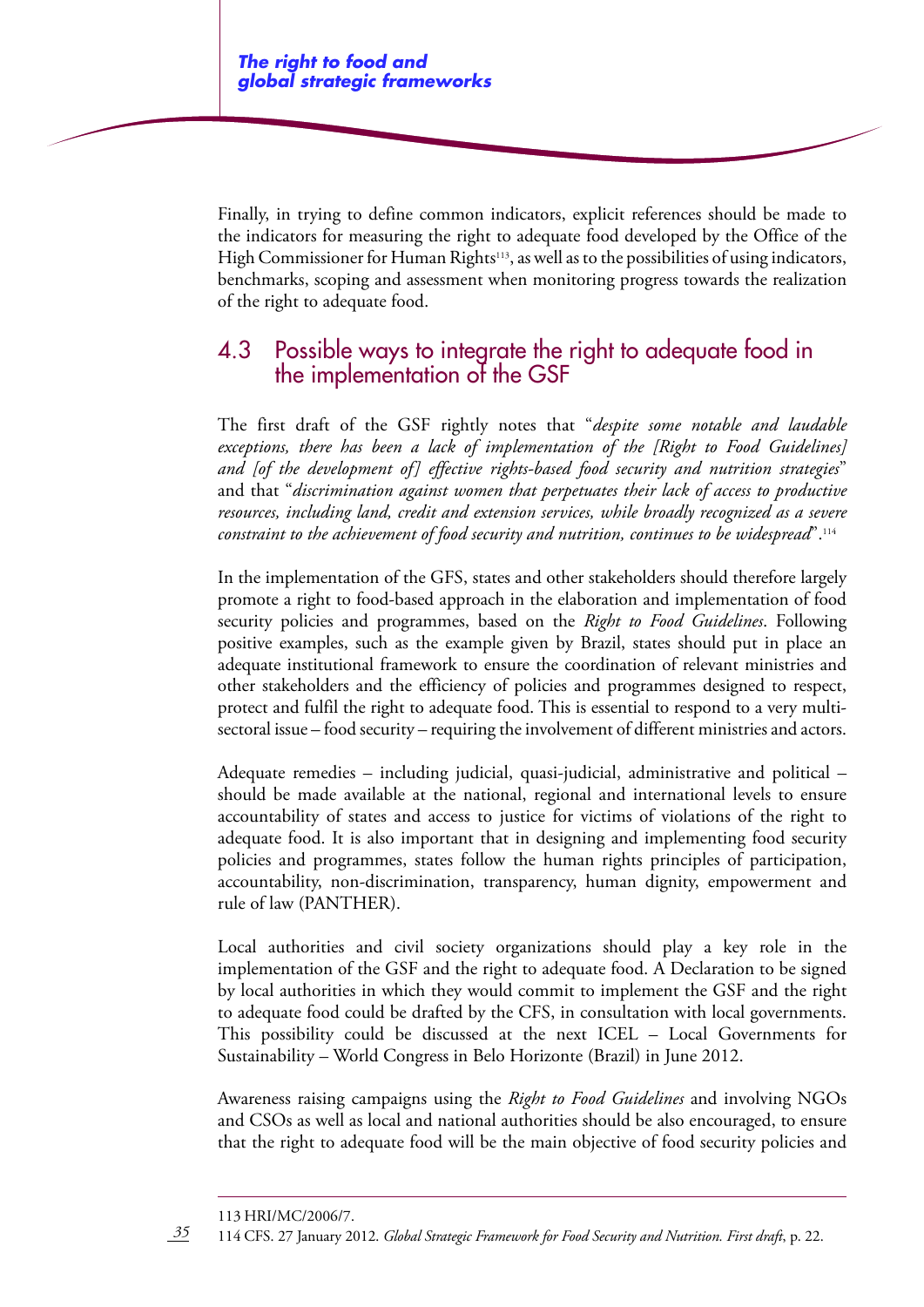programmes, that human rights principles will guide the elaboration and implementation of these policies and programmes, and that people will be empowered to claim their right to adequate food and the capacities of governmental authorities will be strengthened to meet their obligations. In monitoring the implementation of the right to food, these actors should make use of the Monitoring guides developed by FAO.115

In the implementation of the GFS, states and other stakeholders should promote gender equality in agriculture and in the enjoyment of the right to adequate food. They should follow the relevant provisions of the *Right to Food Guidelines* and the *Tenure Governance Guidelines* and should raise awareness about the possibilities for women to use the CEDAW procedures if their right to adequate food is violated, a possibility that is almost never used.116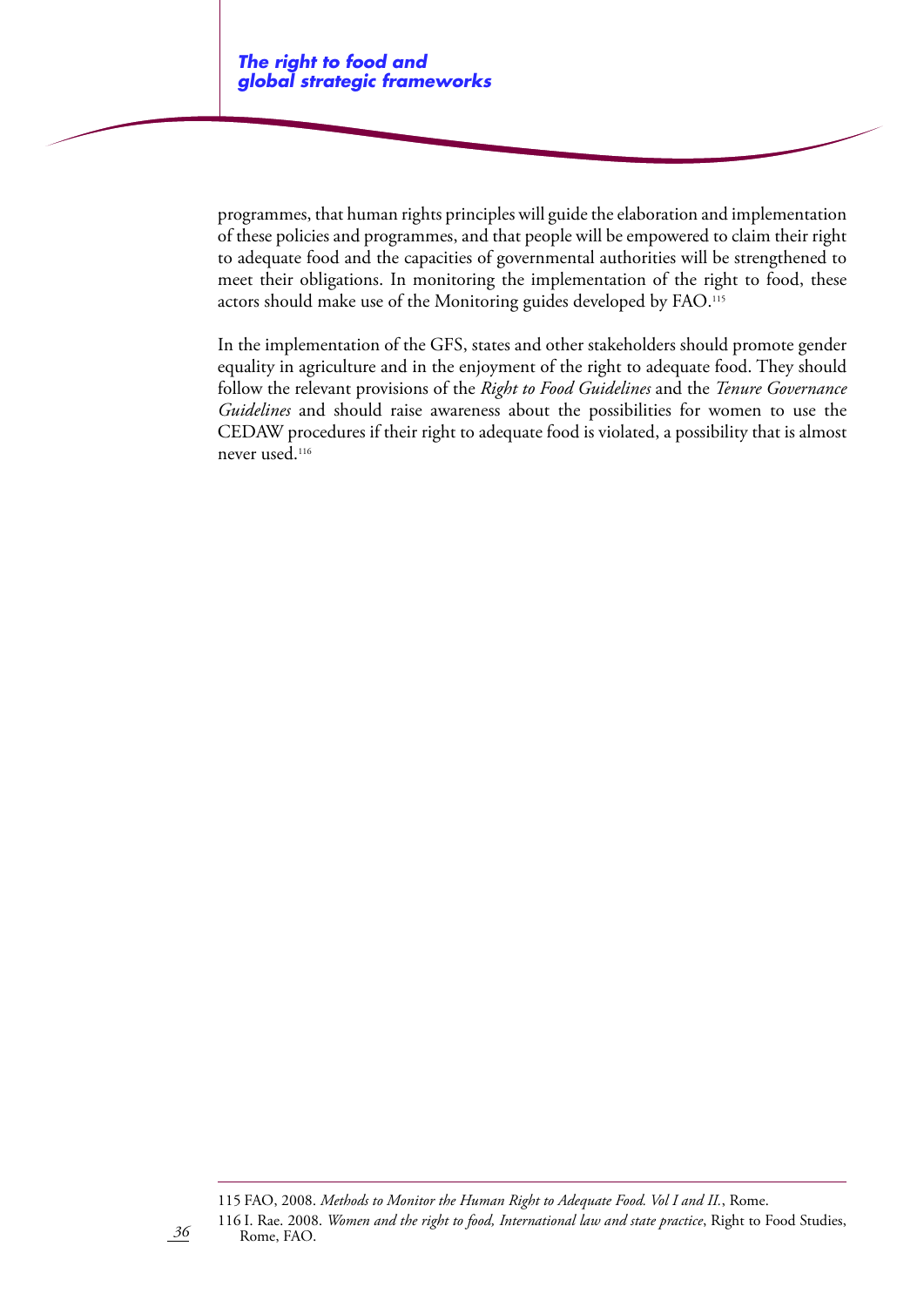

#### *The right to food and global strategic frameworks*

#### Introduction

- 1. The right to adequate food and the definition of a rights-based approach to the fight against hunger
- 2. Global frameworks for food security and nutrition : the Comprehensive Framework for Action (CFA) and the Global Strategic Framework (GFS)
- 3. Possible ways to integrate the right to adequate food into the CFA/UCFA
- 4. Possible ways to integrate the right to adequate food into the GSF
- **Conclusion**

# **Conclusion**

In the first part of this study, we presented the recognition and definition of the right to adequate food within the United Nations and FAO. States' correlative obligations were also defined, as well as the main elements of a rights-based approach to the fight against hunger.

In describing the context in which the CFA and the GSF were created, we focused on the different actors involved and their objectives. It enabled us to better understand the differences and convergences of the two frameworks. The HLTF developed the CFA to coordinate actions of international agencies and support country-led actions following common principles. The CFS developed the GSF as a central tool to synchronise and coordinate actions from governments and other stakeholders. Each membership has a different view on the governance mechanisms and actions needed to respond to food crisis and structural food insecurity. Each framework has its own role to play, from international agencies coordination in supporting country led initiatives to government initiatives for synchronised actions and engagement on food and nutrition security. It is also important to note that while the right to adequate food is described as an end and a mean in the elaboration of the GSF, it is mainly described as a mean in the CFA/UCFA.

The analysis of the two versions of the CFA highlighted the significant steps achieved during the revision process of the CFA and the main elements of the right to adequate food and human rights-based approach to the fight against hunger that were included into the UCFA. This integration is impressive but unequally present throughout the document. There is therefore a need to further improve the integration of the right to adequate food in future versions of the CFA/UCFA. To reach that objective, future versions of the CFA/UCFA will have to integrate a real three tracks approach to the fight against hunger; they will have to describe the measures needed to respond to the urgent needs of the most vulnerable (first track), to address structural food insecurity (second track), and to make the right to adequate food a real basis for analysis, action and accountability (third track), as recommended by the UN Secretary General in January 2009.117

In the meantime, the right to adequate food should already be integrated in the implementation of the CFA/UCFA. For that, the HLTF and its members should promote a right to food-based approach when advising states on food security policies

<sup>117</sup> Concluding remarks of UN Secretary General Ban Ki-moon to the Madrid High-Level Meeting on Food Security for All, 27 January 2009.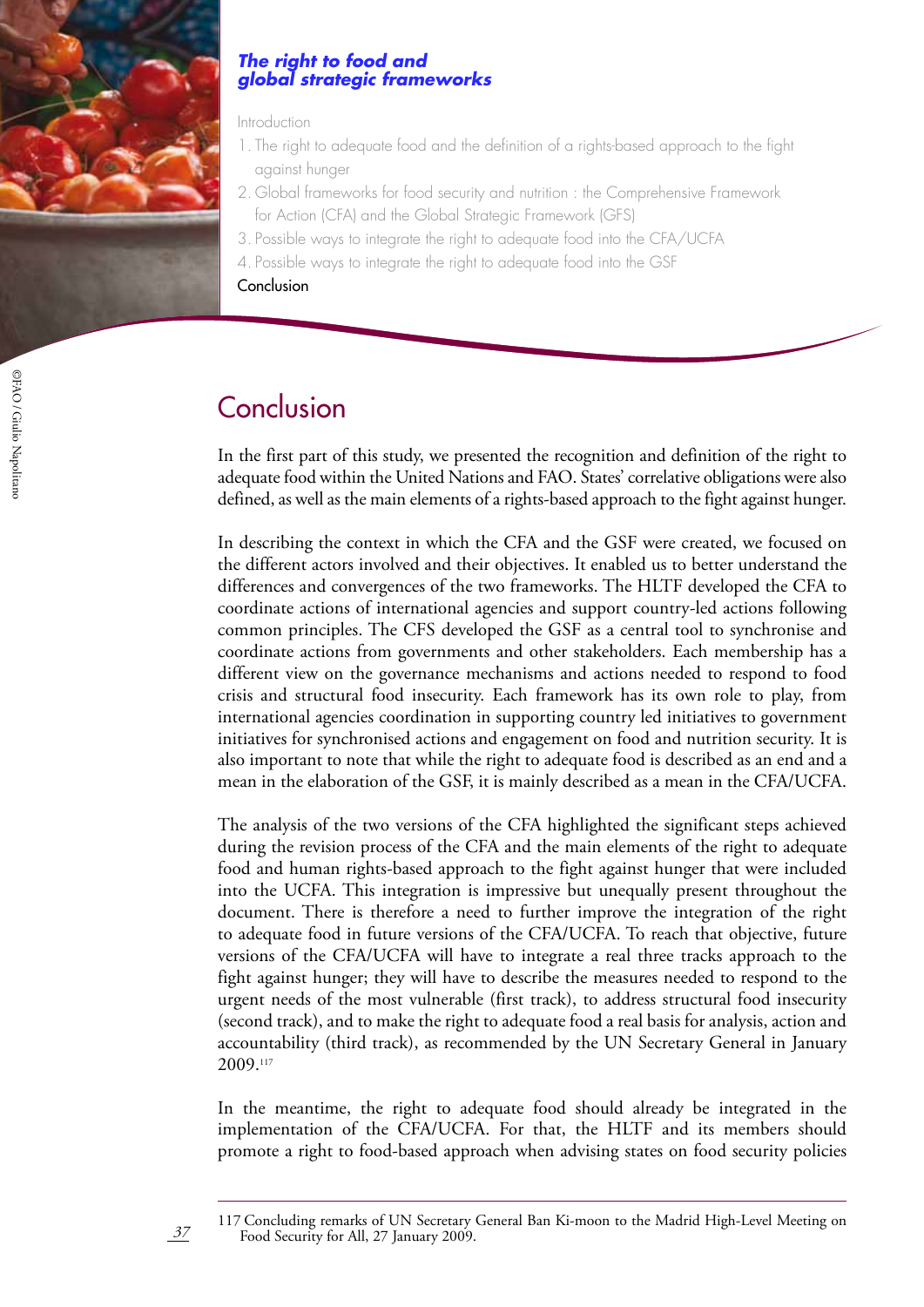and programmes, use common indicators to monitor the realization of the right to adequate food, promote gender equality in the enjoyment of the right to adequate food, and convince states to undertake impact assessments of public policies, including market and trade policies, to protect the right to adequate food.

The analysis of the ongoing process at the CFS stresses the need to build on the example of the integration of the right to adequate food within the UCFA but within a GSF that seems more engaged to promote a real three tracks approach based on short and long-terms measures to respond to food crisis and structural food insecurity, as well as on the right to adequate food.

The first draft of the GSF that was presented at the beginning of 2012 is promising in its integration of the right to adequate food. To further improve this integration in future versions of the GSF, the human rights principles of participation, accountability, non-discrimination, empowerment, transparency, human dignity, empowerment and rule of law (PANTHER) should be fully included in all parts of the GSF, large scale land acquisitions and leases should be included among the emerging challenges to food security, and extraterritorial obligations towards the realization of the right to adequate food should be described within the proposals to improve global support to regional and national actions and response to global challenges.

In future versions of the GSF, it will also be important to include specific references to the need for the CFS, states and other stakeholders to monitor the implementation of the *Right to Food Guidelines* and the *Tenure Governance Guidelines*. A clear mandate will have to be given to the CFS to monitor the implementation of the GSF and it will be important to describe the role of local authorities and civil society organizations in this monitoring. The need to strengthen mechanisms to monitor the right to adequate food and ensure access to justice for victims of violations of the right to adequate food will also have to be underlined, and use should be made of the right to adequate food indicators developed by the Office of the High Commissioner for Human Rights.

The adoption of the GSF will represent a great opportunity to convince states and other stakeholders to improve the implementation the *Right to Food Guidelines* and rights-based food security and nutrition strategies, as well as more effective strategies to fight discrimination against women in access to food and productive resources.

In the implementation of the GFS, it will be important to put in place adequate legal and institutional frameworks to respect, protect and fulfil the right to adequate food, to ensure effective remedies for victims of violations of the right to adequate food, and to design food security policies and programmes following the human rights principles of participation, accountability, non-discrimination, transparency, human dignity, empowerment and rule of law (PANTHER).

To increase the role of local authorities in the implementation of the GSF, the CFS should draft a Declaration to be signed by local authorities, through which they would commit to implement the GSF and the right to adequate food. A preliminary discussion could take place at the next ICEL – Local Governments for Sustainability – World Congress